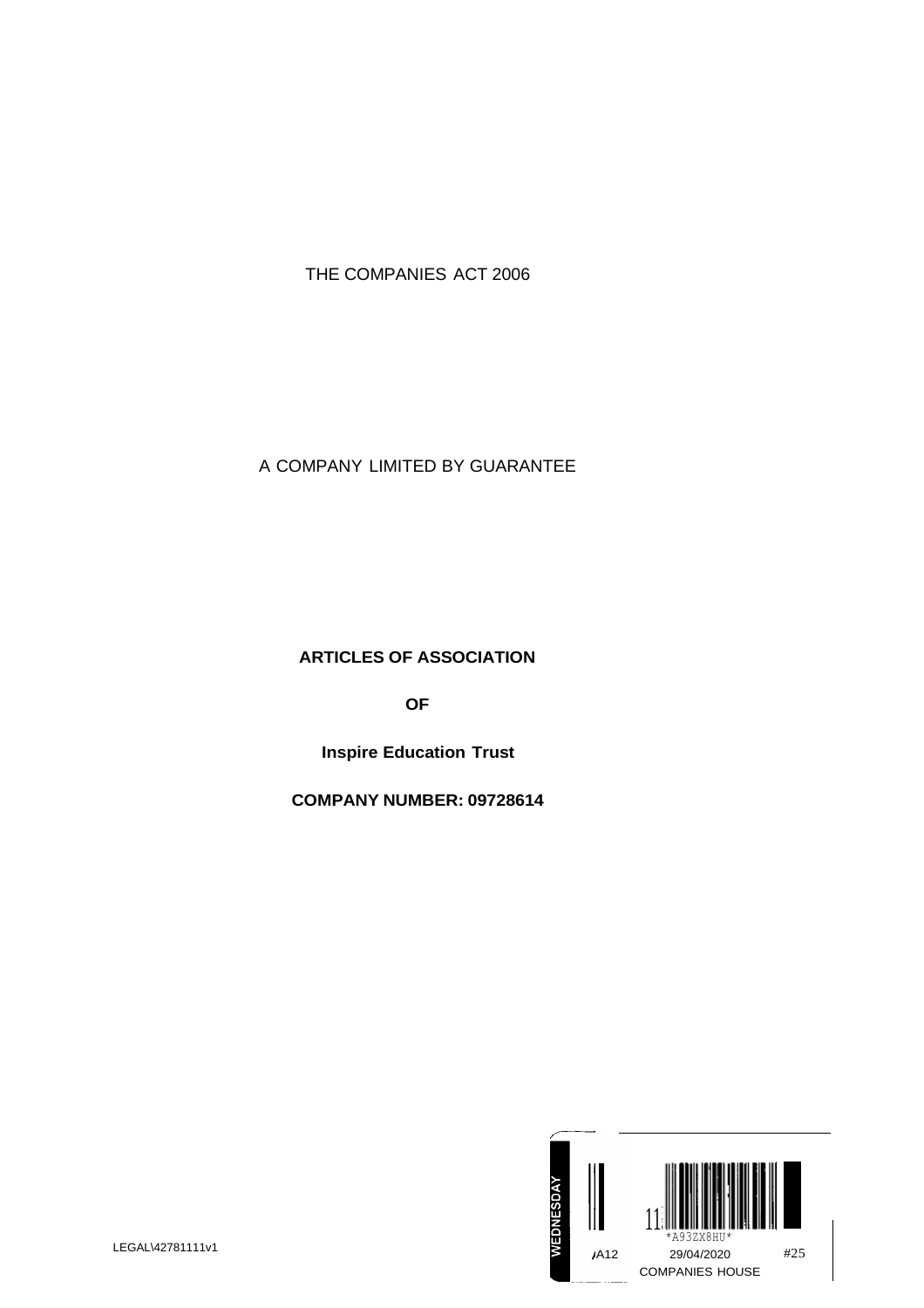## **THE COMPANIES ACT 2006**

## **COMPANY LIMITED BY GUARANTEE**

## **ARTICLES OF ASSOCIATION**

#### **OF**

## **Inspire Education Trust**

# **INTERPRETATION**

- 1. In these Articles:-
	- (a) "the Academies" means all the schools and educational institutions referred to  $\cdot$  in Article 4 and operated by the Company (and "Academy" means any one of those schools or educational institutions);
	- (b) "Academy Financial Year" means the academic year from 1<sup>st</sup> of September to 31<sup>st</sup> of August of the following year;
	- (c) Not used
	- (d) Not used
	- (e) "the Articles" means these Articles of Association of the Company (excluding, for the avoidance of doubt, any Scheme of Delegation which may be appended to these Articles or adopted by the Directors);
	- (f) "Chief Executive Officer'' means such person as may be appointed by the Directors as the Chief Executive Officer of the Company;
	- (g) "clear days" in relation to the period of a notice means the period excluding the day when the notice is given or deemed to be given and the day on which it is to take effect;
	- (h) "Clerk" means the clerk to the Directors or any other person appointed to perform the duties of the clerk to the Directors, including a joint, assistant or deputy clerk;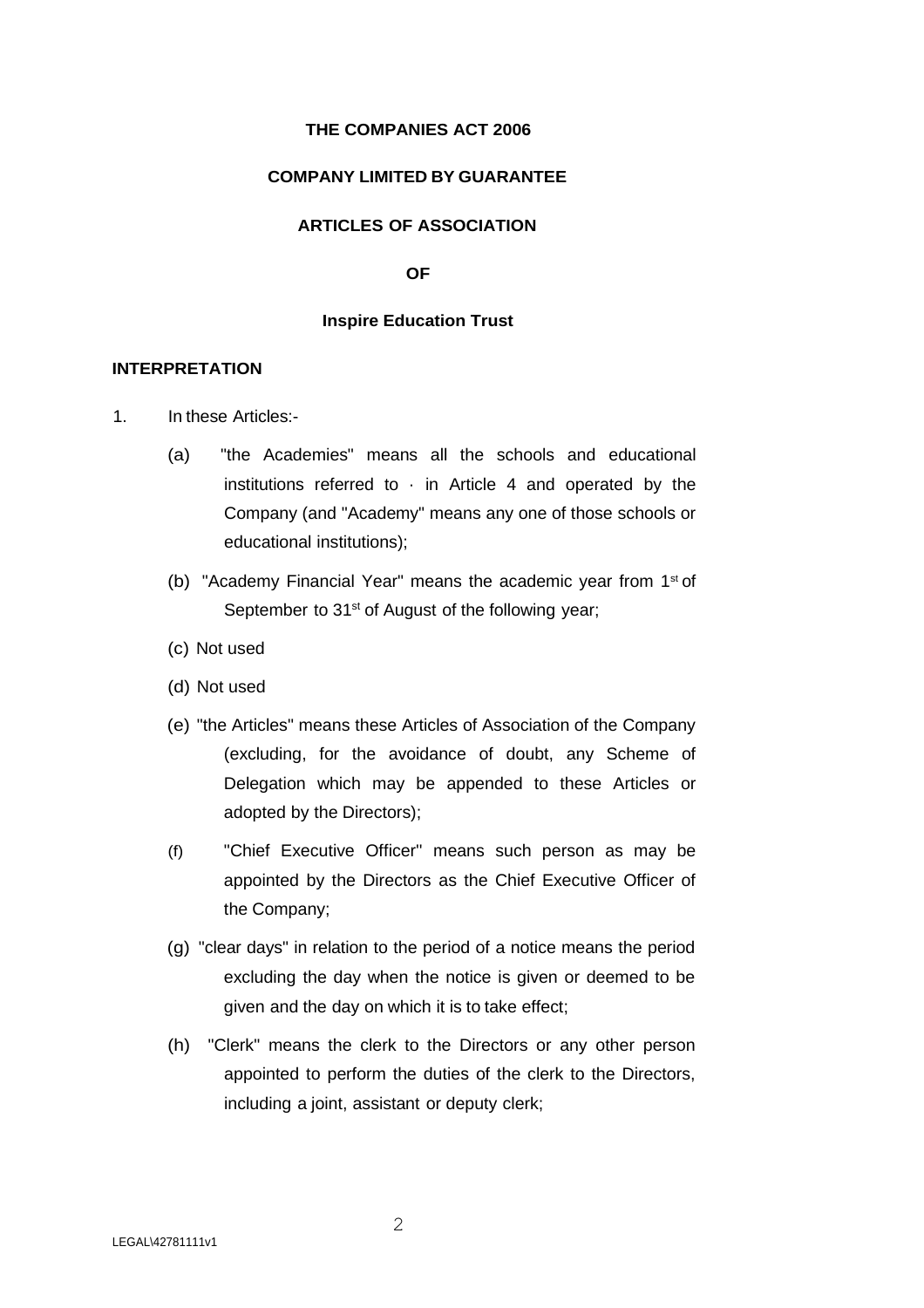- (i) "Company" means, save as otherwise defined at Article 6.9, the company intended to be regulated by these Articles and referred to in Article 2;
- U) "Diocese" means the Church of England diocese in which any Academy is situated;
- (k) "Diocesan Bishop" means the Bishop of the Diocese or a diocesan official appointed by him for the role to be undertaken by the Diocesan Bishop as stipulated in these Articles;
- (I) "Diocesan Board of Education" means that body constituted under the Diocesan Boards of Education Measure 1991 for the Diocese and any successor body;
- (m) "Diocesan Corporate Member" means the Diocesan Board of Education and having been appointed to represent and enforce the rights, interests and powers of the iocesan Board of Education as set out in the Diocesan Boards of Education Measure 1991;
- (n) "Incumbent" means, in relation to the Parish:

(i) the incumbent of the benefice of which the Parish forms part; or

(ii) the minister licensed as priest-in-charge of that benefice or of the relevant Parish within the benefice in which rights of presentation are suspended; or

(iii) the vicar in a team ministry whose duties in relation to that Parish are assigned to him/her by a pastoral scheme or licence from the Diocesan Bishop,

whichever is applicable, or, in the case of vacancy or unwillingness of the Incumbent to act, or the removal of the Incumbent as a Director under Article 66, such person as may be appointed to act in their stead by the Archdeacon of the archdeaconry in which the Parish is located;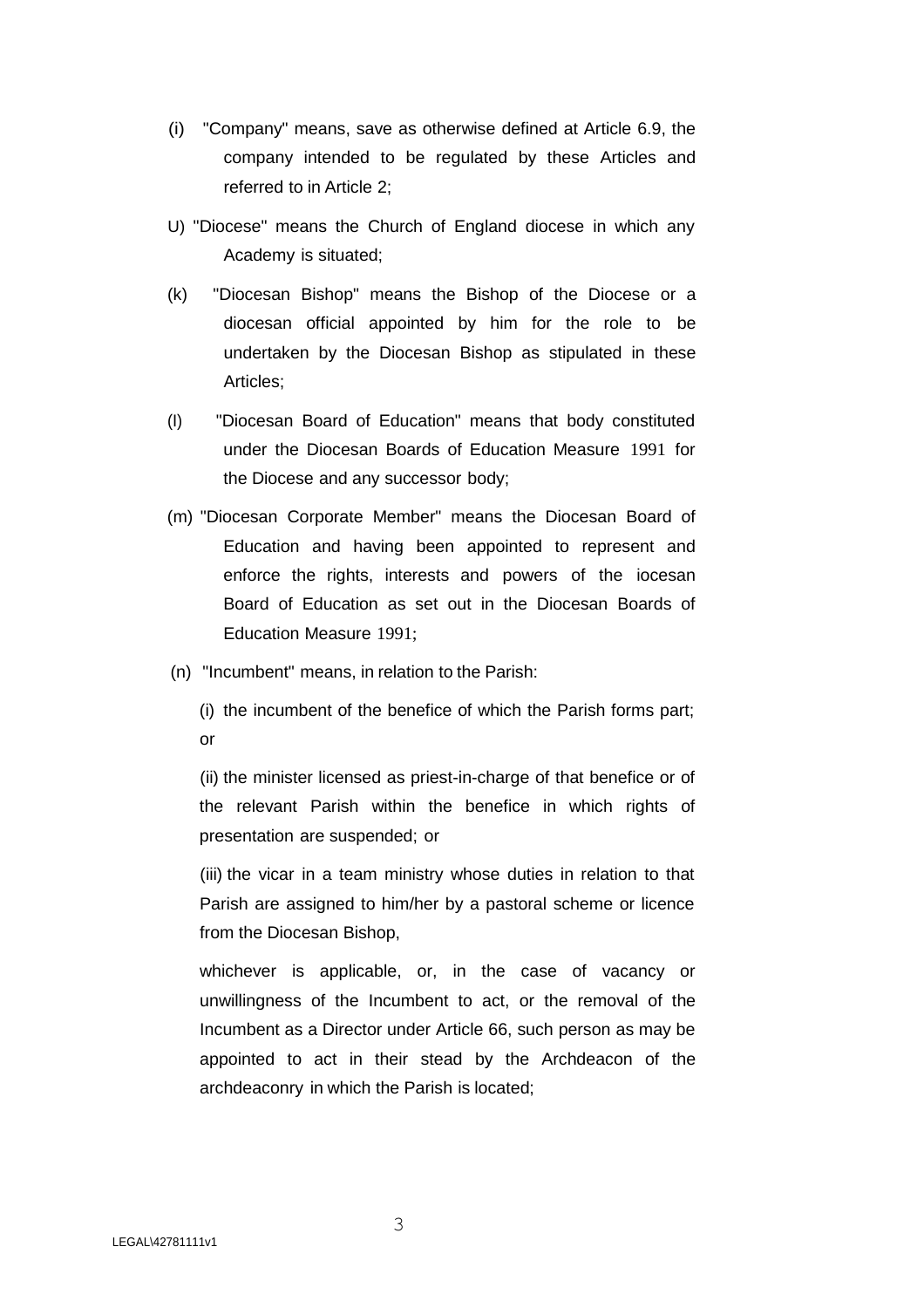- (o) '"'Directors" means the directors of the Company subject to the definition of this term at Article 6.9(b) in relation to Articles 6.2- 6.9;
- {p) "Financial Expert" means an individual, company or firm who is authorised to give investment advice under the Financial Services and Markets Act 2000;
- (q) "General Meeting" means a meeting of the Members of the Company convened in accordance with these Articles, and "Annual General Meeting" shall mean the yearly meeting of the Members convened in accordance with these Articles;
- (r) Not used
- (s) "Local Authority Associated Person" means any person associated (within the meaning given in section 69(5) of the Local Government and Housing Act 1989) with any local authority by which the Company is influenced;
- (t) "Local Governing Bodies" means the committees appointed pursuant to Articles 100-102 and 104 (and "Local Governing Body" means any one of these committees);
- (u) "the Measure" means the Diocesan Boards of Education Measure 1991;
- (v) "Member'' means a member of the Company and someone who as such is bound by the undertaking contained in Article 8;
- (w) "the Memorandum" means the Memorandum of Association of the Company;
- (x) "Office" means the registered office of the Company;
- (y) "Parent Directors" means those Directors elected or appointed pursuant to Articles 53 - 56 inclusive;
- (z) "Parent Local Governor'' means the parent member of a Local Governing Body elected or appointed in accordance with 'Articles 54-56;
- (aa) "Parish" means the ecclesiastical parish St Mary's Walsgrave in which the Academy is situated or one which it serves;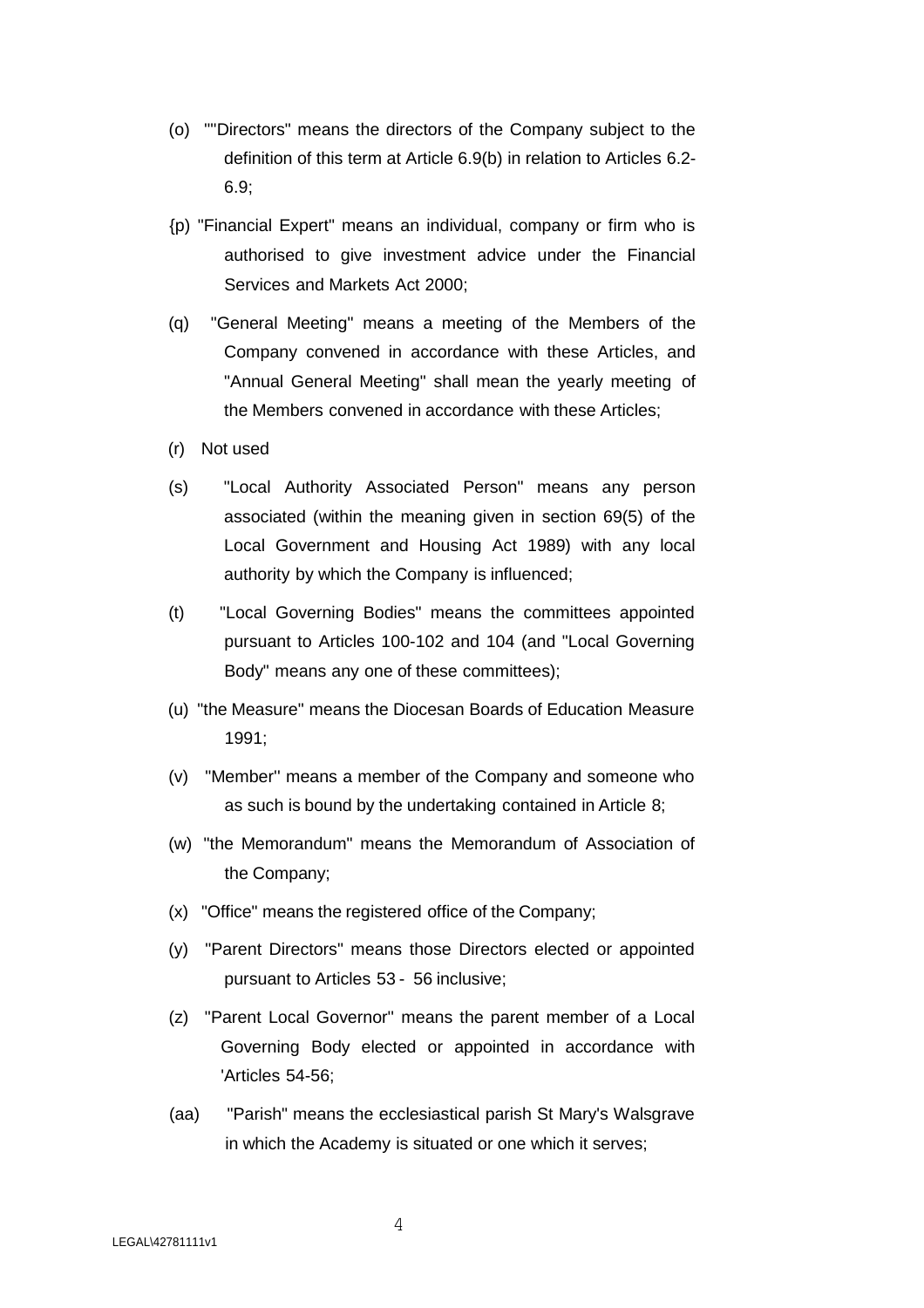- (bb) "Principals" means the head teachers of the Academies (and "Principal" means any one of these head teachers)
- (cc) "Principal Regulator'' means the body or person appointed as the Principal Regulator under the Charities Act 2011;
- (dd) "Relevant Funding Agreement" means the agreement or agreements entered into by the Company and the Secretary of State under section 1 of the Academies Act 2010 for the establishment of any Academy, including any variation or supplemental agreements thereof;
- (ee) "Scheme of Delegation" means an instrument as issued by the Directors delegating such powers and responsibilities of the Directors as may be appropriate for them to delegate to the Local Governing Bodies consistently with the Object;
- (ff) "the seal" means the common seal of the Company if it has one;
- (gg) "Secretary of State" means the Secretary of State for Education or successor;
- (hh) "Teacher'' means a person employed under a contract of employment or a contract for services or otherwise engaged to provide his services as a teacher at one or more Academies;
- (ii) "Land Trustees" means those Land Trustees holding the site of any Academy and providing it to the Company for use and occupation by that Academy;
- (jj) "the United Kingdom" means Great Britain and Northern Ireland;
- (kk) words importing the masculine gender only shall include the feminine gender. Words importing the singular number shall include the plural number, and vice versa;
- (II) subject as aforesaid, words or expressions contained in these Articles shall, unless the context requires otherwise, bear the same meaning as in the Companies Act 2006, as appropriate;
- (mm) any reference to a statute or statutory provision or measure shall include any statute or statutory provision or measure which replaces or supersedes such statute or statutory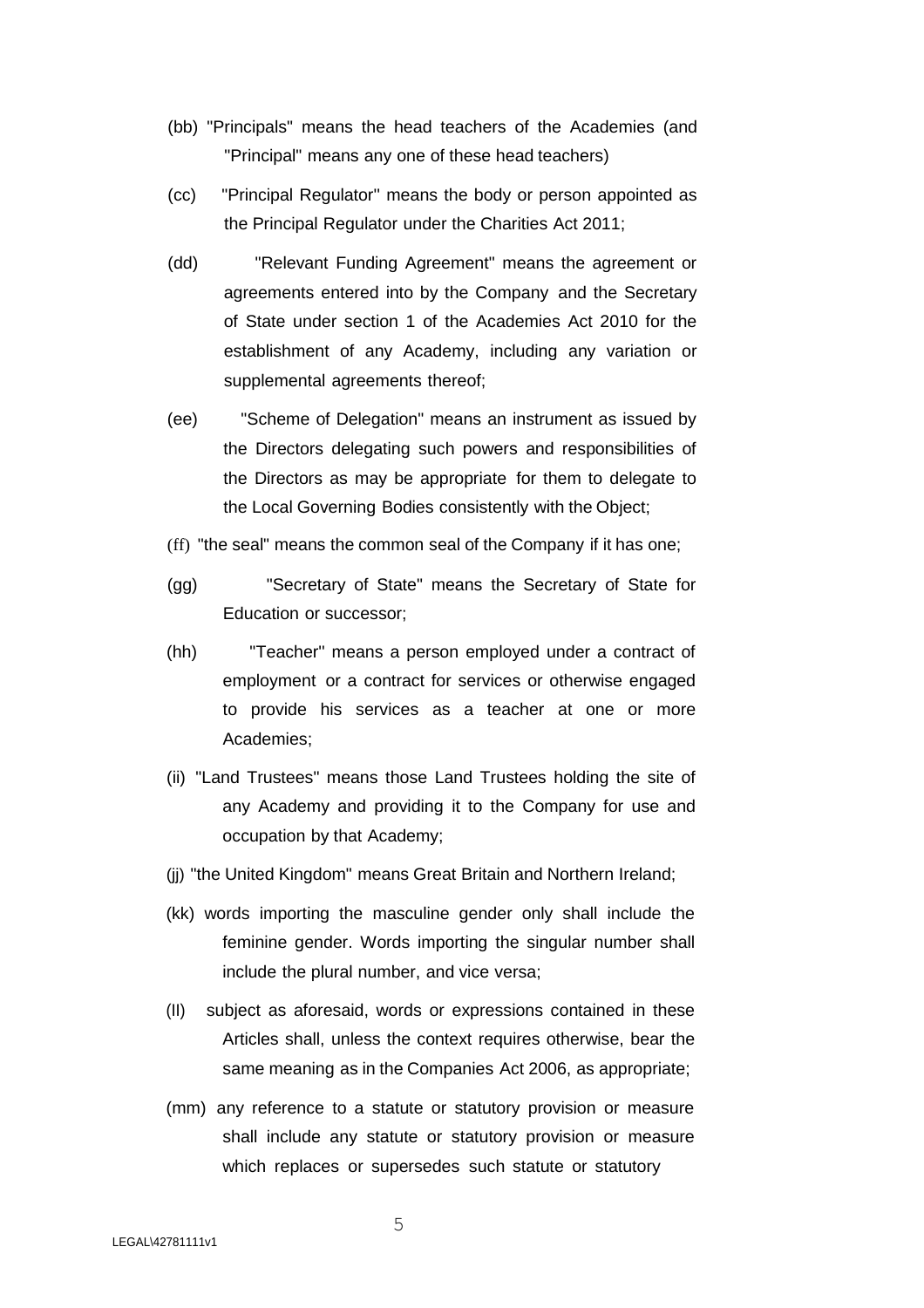provision or measure including any modification or amendment thereto.

- 2. The Company's name is *Inspire Education Trust* (and in this document it is called **"the Company").**
- 3. The Company's registered office is to be situated in England and Wales.

# **OBJECT**

4. The Company's object **("the Object")** is specifically restricted to the following:

a) to advance for the public benefit education in the United Kingdom, in particular but without prejudice to the generality of the foregoing by establishing, maintaining, carrying on, managing and developing Academies which shall offer a broad and balanced curriculum and which:

- (i) shall include Church of England Academies **("Church Academies" and each a "Church Academy")** designated as such which shall be conducted in accordance with the principles, practices and tenets of the Church of England both generally and in particular in relation to arranging for religious education and daily acts of worship, and
- (ii) shall include Academies whether with or without a designated religious character; but in relation to each of the Academies to recognise and support their individual ethos, whether or not designated Church of England.

Where an Academy is designated as or recognised as a Church Academy, in relation to the ethos and religious education provided at the academy the Directors shall have regard to any advice and follow any directives (as specified in the DBE Measure) issued by the Diocesan Corporate Member.

b) to promote for the benefit of the inhabitants of the areas where the Academies are established and its surrounding area the provision of facilities for recreation or other leisure time occupation of individuals who have need of such facilities by reason on their youth, age,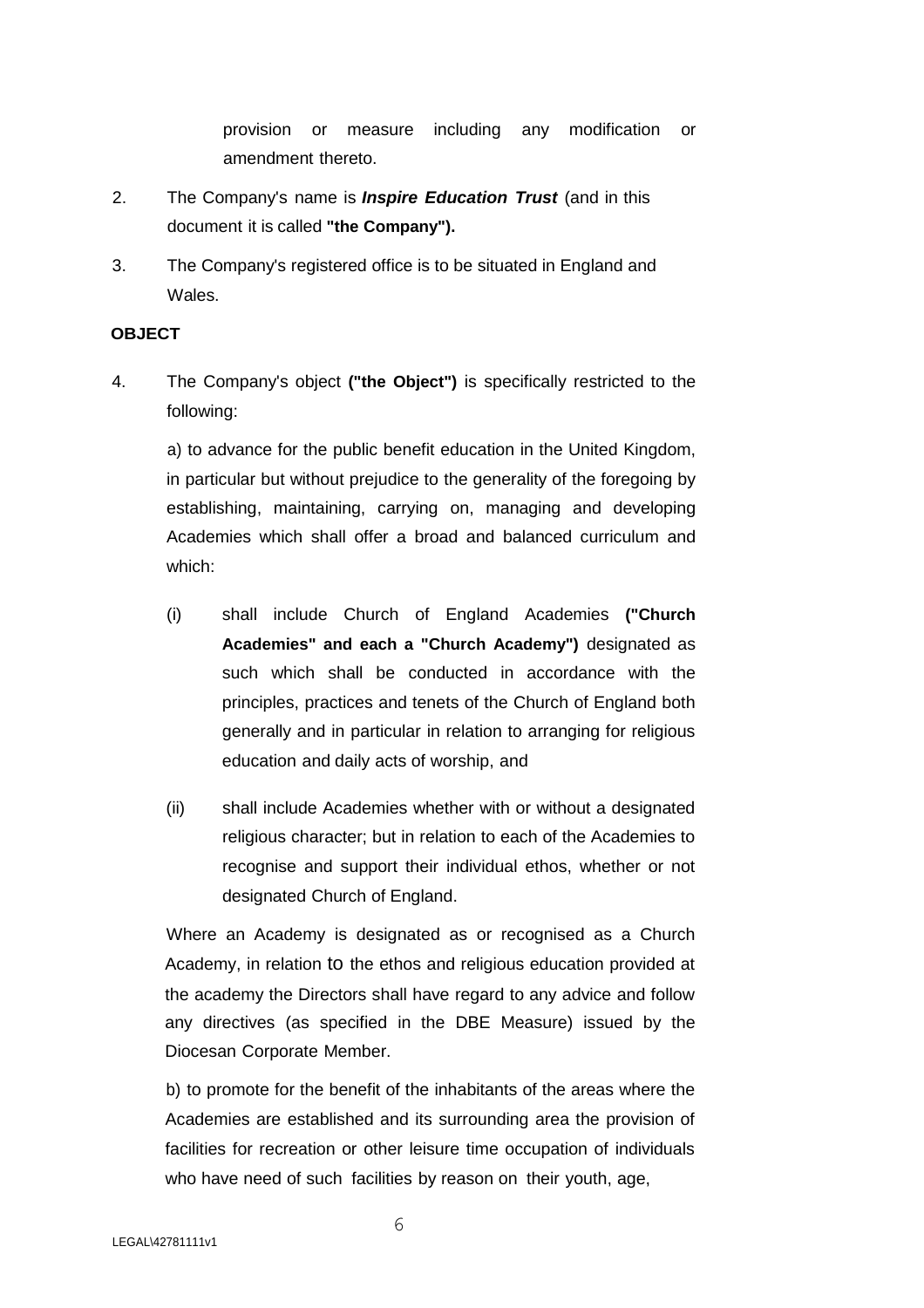infirmity or disablement, financial hardship or social and economic circumstances, or for the public at large in the interests of social welfare and objects of improving the condition of life of the said inhabitants.

## **POWERS**

- 5. In furtherance of the Object but not further or otherwise, the Company may exercise the following powers:
	- (a) to draw, make, accept, endorse, discount, execute and issue promissory notes, bills, cheques and other instruments, and to operate bank accounts in the name of the Company;
	- (b) to raise funds and to invite and receive contributions provided that in raising funds the Company shall not undertake any substantial permanent trading activities and shall conform to any relevant statutory regulations;
	- (c) (subject to such further consents as may be required by law or as may be required from the Land Trustees as landlords/licensors where this is the case) to acquire, alter, improve and charge or otherwise dispose of property;
	- (d) subject to Article 6 below to employ such staff, as are necessary for the proper pursuit of the Object (including the maintenance of an effective Church of England ethos in relation to Academies falling within Article 4(i) and to make all reasonable and necessary provision for the payments of pensions and superannuation to staff and their dependants;
	- (e) to establish or support, whether financially or otherwise, any charitable companies, trusts, associations or institutions formed for all or any of the Objects;
	- (f) to co-operate with other charities, other independent and maintained schools, academies and institutions within the further education sector, voluntary bodies and statutory authorities operating in furtherance of the Object and to exchange information and advice with them;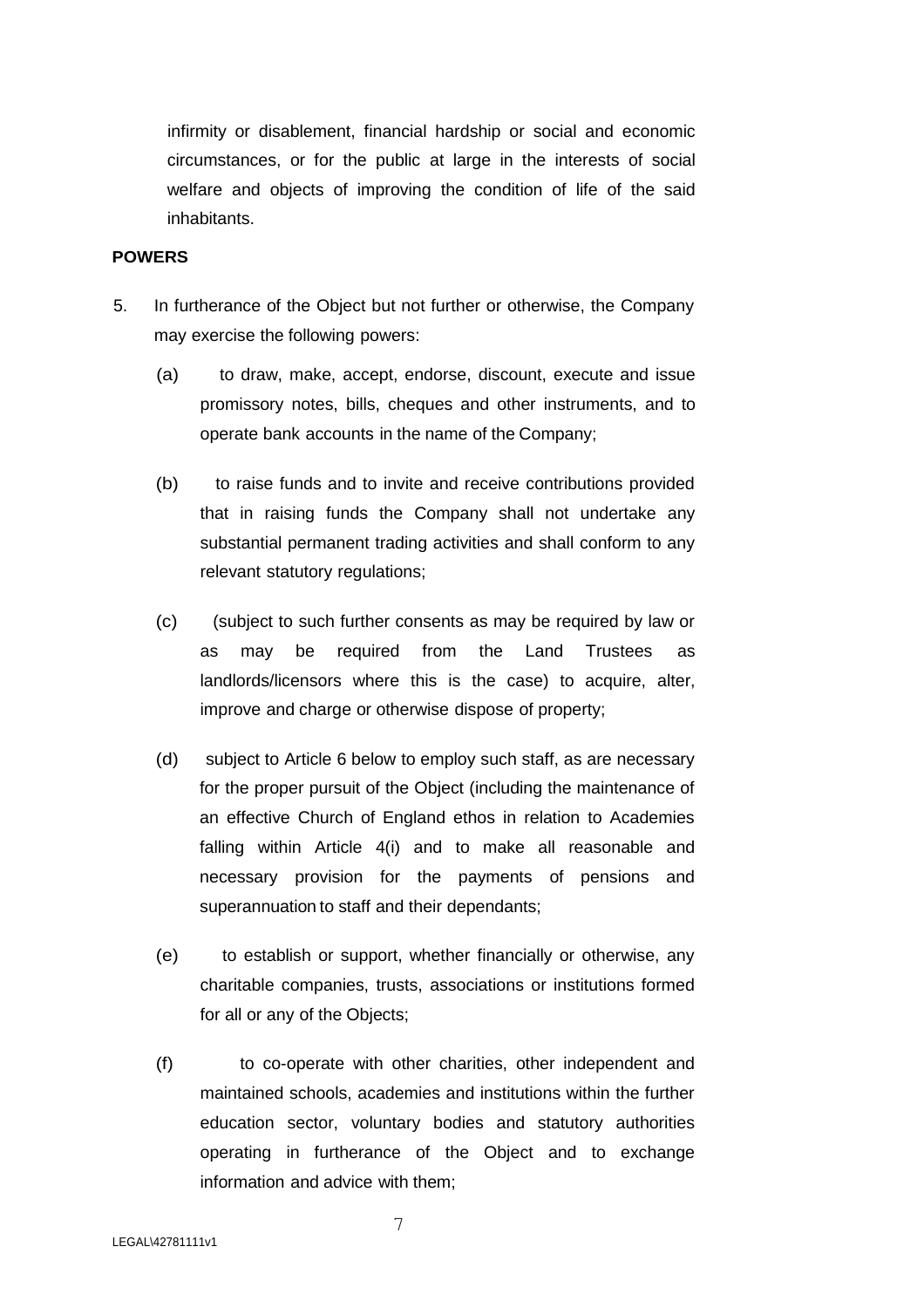- (g) to pay out of funds of the Company the costs, charges and expenses of and incidental to the formation and registration of the Company;
- (h) to establish, maintain, carry on, manage and develop the Academies at locations to be determined by the Directors, provided that no Academy shall be established, maintained or carried on by the Company without the consent of the Members by ordinary resolution;
- (i) to offer scholarships, exhibitions, prizes and awards to pupils and students former pupils and former students, and otherwise to encourage and assist the educational attainment of pupils and students and former pupils and former students;
- U) to provide educational facilities and services to students of all ages and the wider community for the public benefit;
- (k) to carry out research into the development and application of new techniques in education and to their approach to curriculum development and delivery and to publish the results of such research, and to develop means of benefiting from application of the experience of industry, commerce, other schools, educational institutions and ·the voluntary sector to the education of pupils and students in academies;
- (I) subject to such consents as may be required from the Land Trustees or otherwise required by law and/or by any contract entered into by or on behalf of the Company, to borrow and raise money for the furtherance of the Object in such manner and on such security as the Company may think fit;
- (m) to deposit or invest any funds of the Company not immediately required for the furtherance of its Object (but to invest only after obtaining such advice from a Financial Expert as the Directors consider necessary and having regard to the suitability of investments and the need for diversification);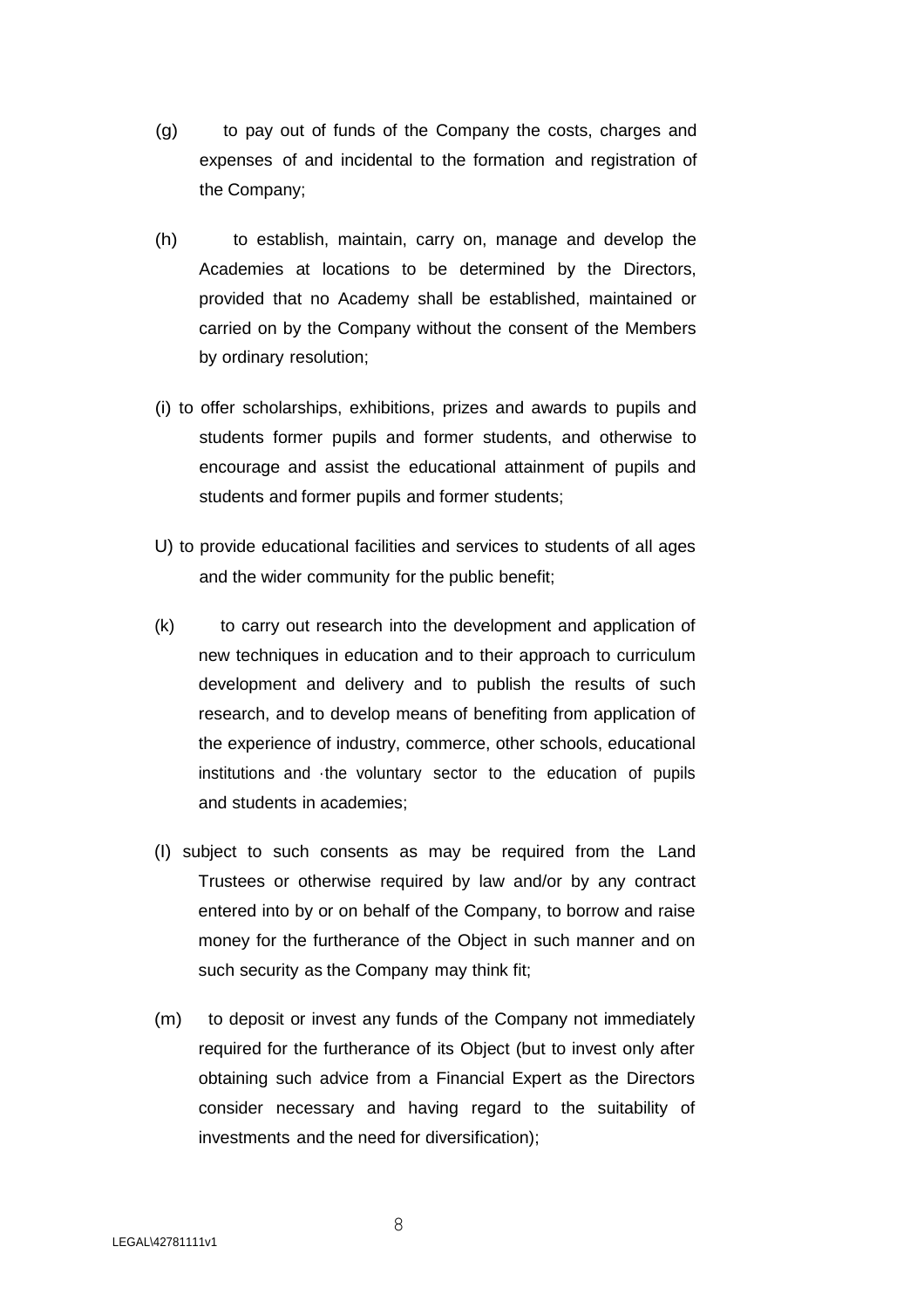- (n) to delegate the management of investments to a Financial Expert, but only on terms that:
	- (i) the investment policy is set down in writing for the Financial Expert by the Directors;
	- (ii) .every transaction is reported promptly to the Directors;
	- (iii) the performance of the investments is reviewed regularly with the Directors;
	- (iv) the Directors are entitled to cancel the delegation arrangement at any time;
	- (v) the investment policy and the delegation arrangement are reviewed at least once a year;
	- (vi) all payments due to the Financial Expert are on a scale or at a level which is agreed in advance and are notified promptly to the Directors on receipt; and
	- (vii) the Financial Expert must not do anything outside the powers of the Directors;
- (o) to arrange for investments or other property of the Company to be held in the name of a nominee company acting under the control of the Directors or of a Financial Expert acting under their instructions, and to pay any reasonable fee required;
- (p) to provide indemnity arrangements to Directors, Land Trustees and the members of any Local Governing Body (to the extent necessary) in accordance with, and subject to the conditions of section 232 to 235 of the Companies Act 2006, section 189 of the Charities Act 2011 or any other provision of law applicable to charitable companies and any such indemnity is limited accordingly;
- (q) subject in respect of any use of their property to such consents as may be required from the Land Trustees and to any terms and conditions the Land Trustees may require to establish subsidiary companies to carry on any trade or business for the purpose of raising funds for the Company
- (r) to discharge any liability necessarily incurred by the Land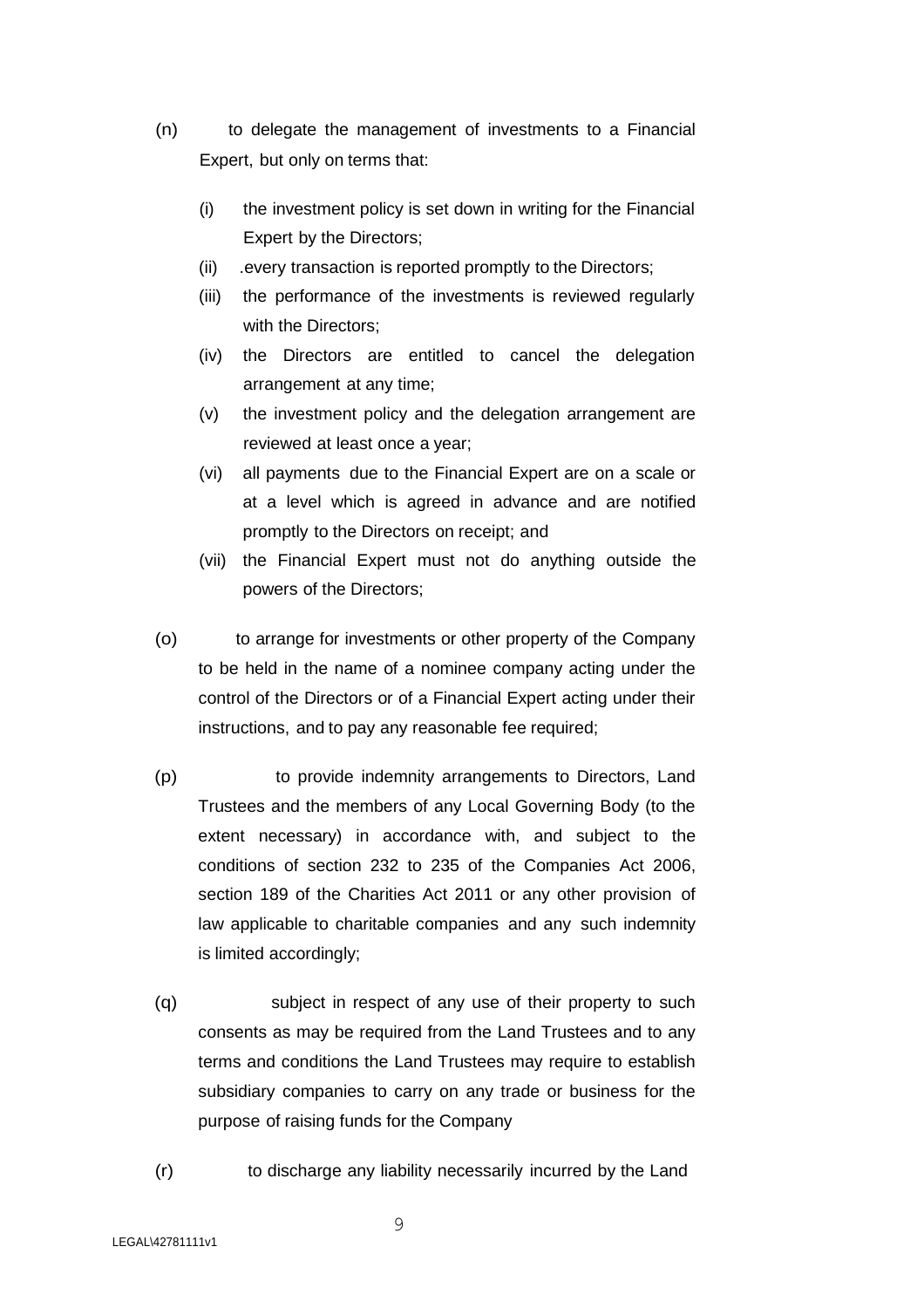Trustees to further the purposes of the Company; and

(s) to do all such other lawful things as are necessary for or are incidental to or conducive to the achievement of the Object and appropriate to the religious character of any Academy including entering into any protocol, arrangement or agreement with the Diocesan Corporate Member in relation to the exercise of powers and discharge of functions under the Measure.

## **APPLICATION OF INCOME AND PROPERTY**

6.1 The income and property of the Company shall be applied solely towards the promotion of the Object.

## **MEMBERS' BENEFITS AND CONFLICTS OF INTEREST**

- 6.2 None of the income or property of the Company may be paid or transferred directly or indirectly by way of dividend bonus or otherwise by way of profit to any member of the Company. Nonetheless a Member of the Company who is not also a Director may:
	- (a) benefit as a beneficiary of the Company;
	- .(b) be paid reasonable and proper remuneration for any goods or services supplied to the Company;
	- (c) be paid rent for premises let by the Member of the Company if the amount of the rent and other terms of the letting are reasonable and proper; and
	- (d) be paid interest on money lent to the Company at a reasonable and proper rate, such rate not to exceed 2 per cent per annum below the base lending rate of a UK clearing bank selected by the Directors, or 0.5%, whichever is the higher.
- 6.2A The Directors may only rely upon the authority provided by Article 6.2 to allow a benefit to a Member if each of the following conditions is satisfied:
	- (a) the remuneration or other sums paid to the Member do not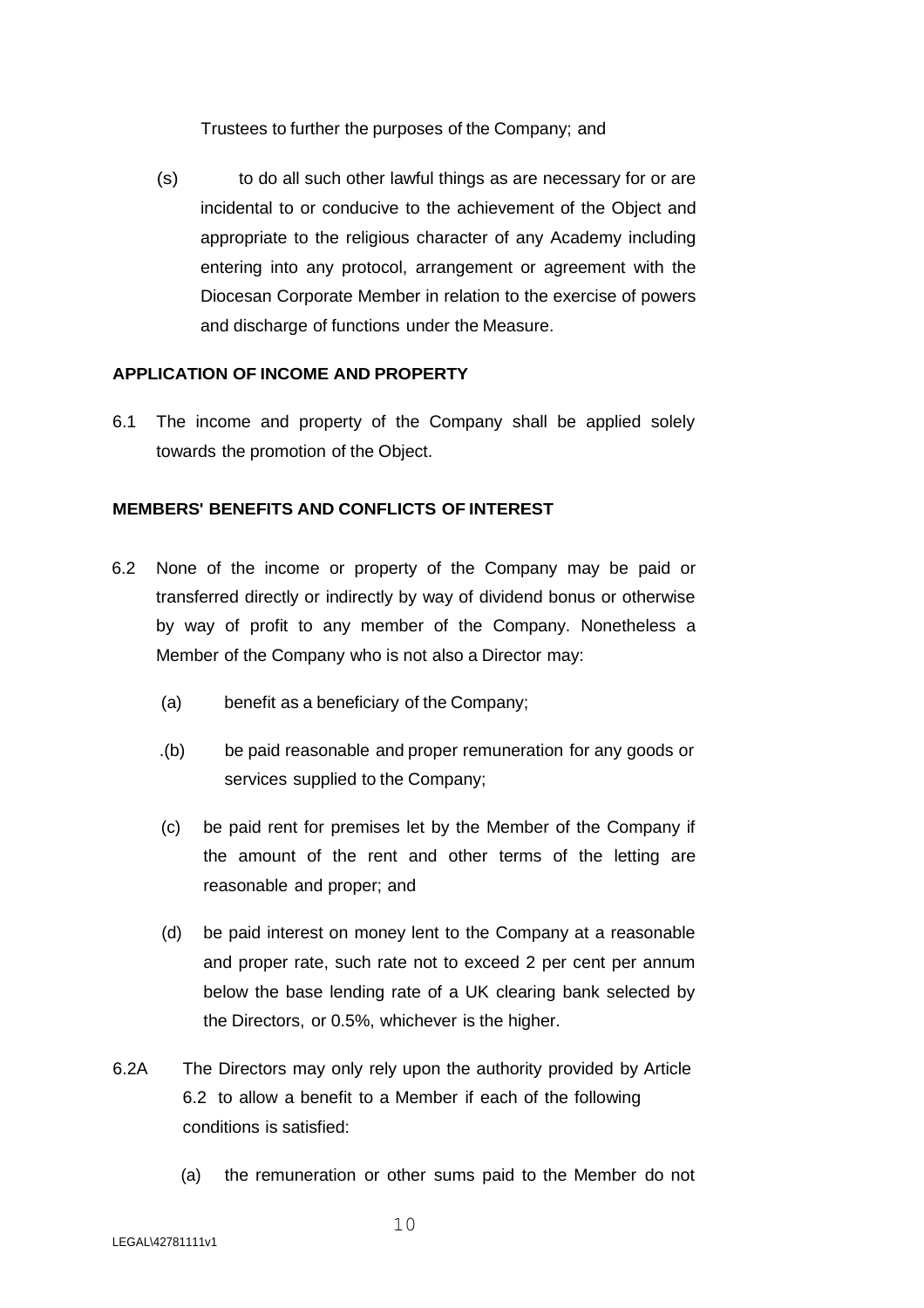exceed an amount that is reasonable in all the circumstances;

- (b) the Directors are satisfied that it is in the interests of the Company to contract with that Member rather than with someone who is not a Member. In reaching that decision the Directors must balance the advantage of contracting with a Member against the disadvantages of doing so; and
- (c) the reason for their decision is recorded by the Directors in the minute book.

# **DIRECTORS' AND LAND TRUSTEES' INDEMNITY**

- 6.3 A Director and a Land Trustee may benefit from any indemnity arrangement purchased at the Company's expense, or any arrangement so agreed with the Secretary of State to cover the liability of the Directors and the Land Trustees which by virtue of any rule of law would otherwise attach to them in respect of any negligence, default or breach of trust or breach of duty of which they may be guilty in relation to the Company or to any trust of any Academy site: provided that any such arrangement shall not extend to:
	- (i) any claim arising from any act or omission which Directors or Land Trustees (or any of them) knew to be a breach of trust (including a breach of any trust relating to any Academy site) or breach of duty or which was committed by the Directors or Land Trustees (or any of them) in reckless disregard to whether it was a breach of trust or breach of duty or not; and
	- (ii) the costs of any unsuccessful defence to a criminal prosecution brought against the Directors or Land Trustees (or any of them) in their capacity as directors of the Company or as Land Trustees of any Academy site.

Further, this Article does not authorise a Director or Land Trustee to benefit from any indemnity arrangements that would be rendered void by any provision of the Companies Act 2006, the Charities Act 2011 or any other provision of law.

# **DIRECTORS' BENEFITS AND CONFLICTS OF INTEREST**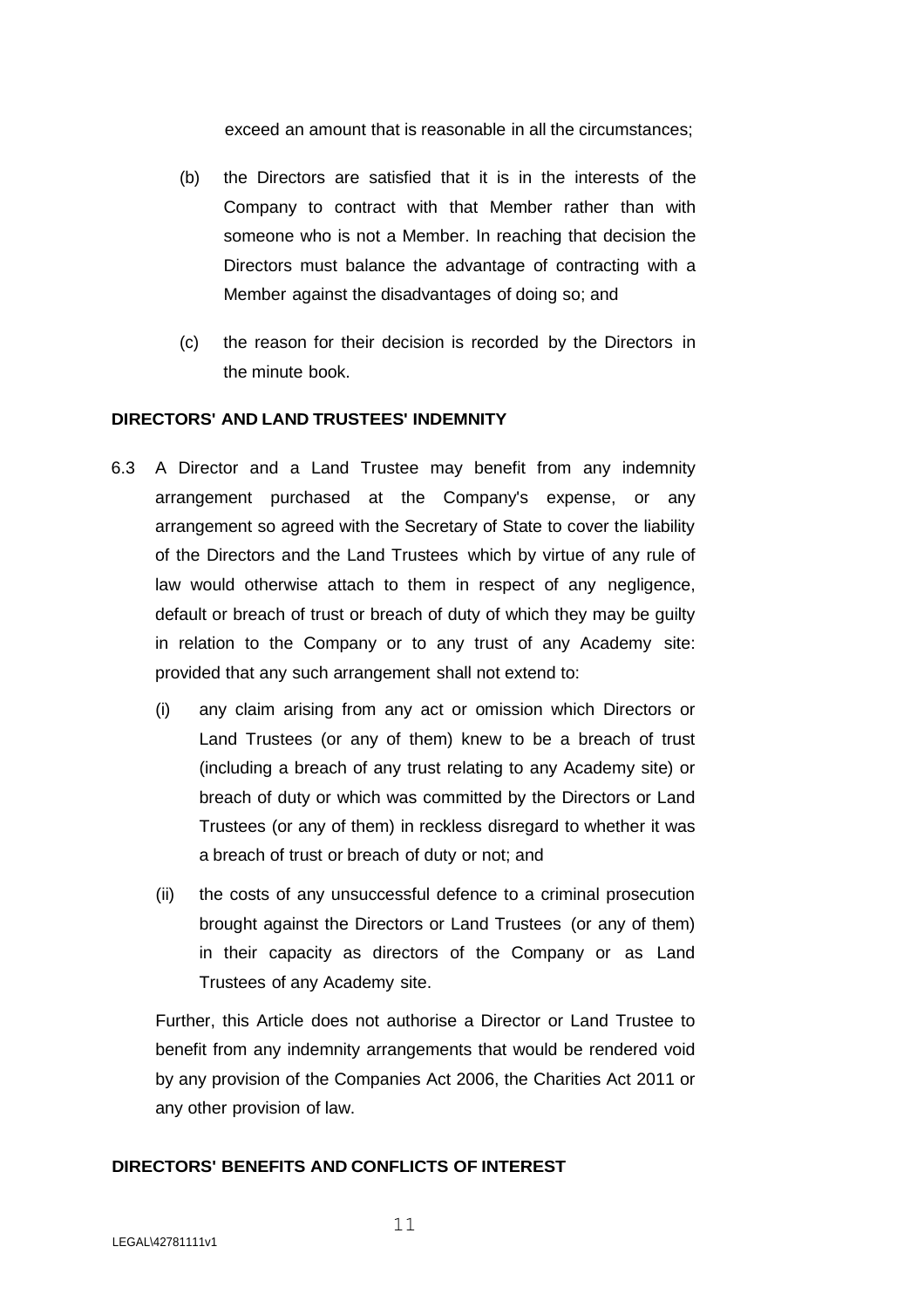- 6.4 A public company, which has shares listed on a recognised stock exchange and of which any one Director holds no more than 1% of the issued capital of that company, may receive fees, remuneration or other benefit in money or money's worth from the Company.
- 6.5 A Director may at the discretion of the Directors be reimbursed from the property of the Company for reasonable expenses properly incurred by him or her when acting on behalf of the Company, but excluding expenses in connection with foreign travel.
- 6.6 No Director may:
	- (a) buy any goods or services from the Company;
	- (b) sell goods, services, or any interest in land to the Company;
	- (c) be employed by, or receive any remuneration from the Company (other than the Chief Executive Officer (to the extent that he is a Director) whose employment and/or remuneration is subject to the procedure and conditions in Article 6.8); or
	- (d) receive any other financial benefit from the Company, unless:
		- (i) the payment is permitted by Article 6.7 and the Directors follow the procedure and observe the conditions set out in Article 6.8; or
		- (ii) .the Directors obtain the prior written approval of the Charity Commission and fully comply with any procedures it prescribes.
- 6.7 Subject to Article 6.8, a Director may:
	- (a) receive a benefit from the Company in the capacity of a beneficiary of the Company;
	- (b) be employed by the Company or enter into a contract for the supply of goods or services to the Company, other than for acting as a Director;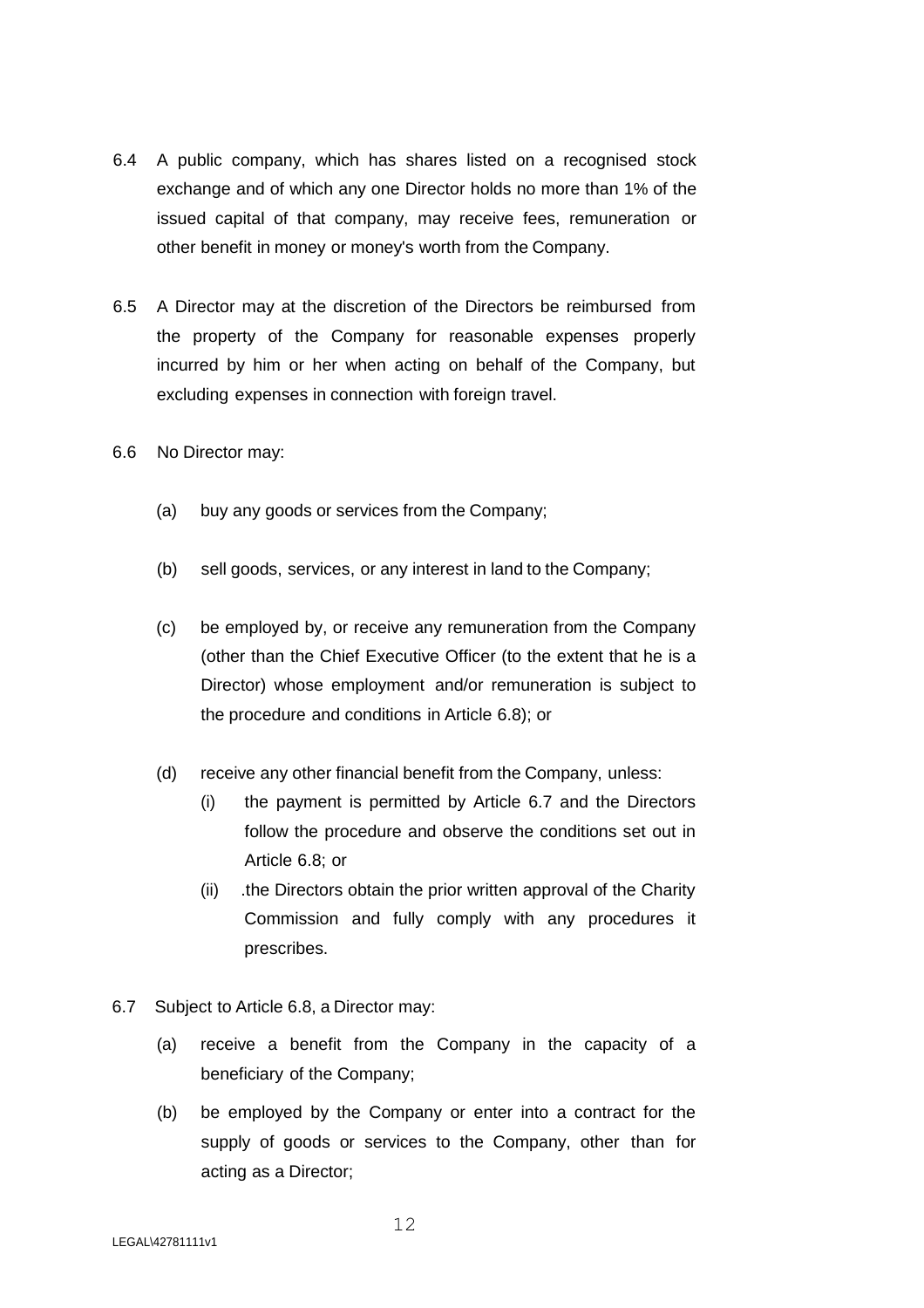- (c) receive interest on money lent to the Company at a reasonable and proper rate not exceeding 2% per annum below the base rate of a clearing bank to be selected by the Directors, or 0.5%, whichever is the higher; and
- (d) receive rent for premises let by the Director to the Company if the amount of the rent and the other terms of the lease are reasonable and proper.
- 6.8 The Company and its Directors may only rely upon the authority provided by Article 6.7 if each of the following conditions is satisfied:
	- (a) the remuneration or other sums paid to the Director do not exceed an amount that is reasonable in all the circumstances; and
	- (b) the Director is absent from the part of any meeting at which there is discussion of:
		- (i) his or her employment, remuneration, or any matter concerning the contract, payment or benefit; or
		- (ii) his or her performance in the employment, or his or her performance of the contract; or
		- (iii) any proposal to enter into any other contract or arrangement with him or her or to confer any benefit upon him or her that would be permitted under Article 6.7; or
		- (iv) any other matter relating to a payment or the conferring of any benefit permitted by Article 6.7; and
	- (c) the Director does not vote on any such matter and is not to be counted when calculating whether a quorum of Directors is present at the meeting; and
	- (d) in relation to proposed contracts for employment or services (except, where the Chief Executive Officer is a Director, the principal employment contract or contract for services under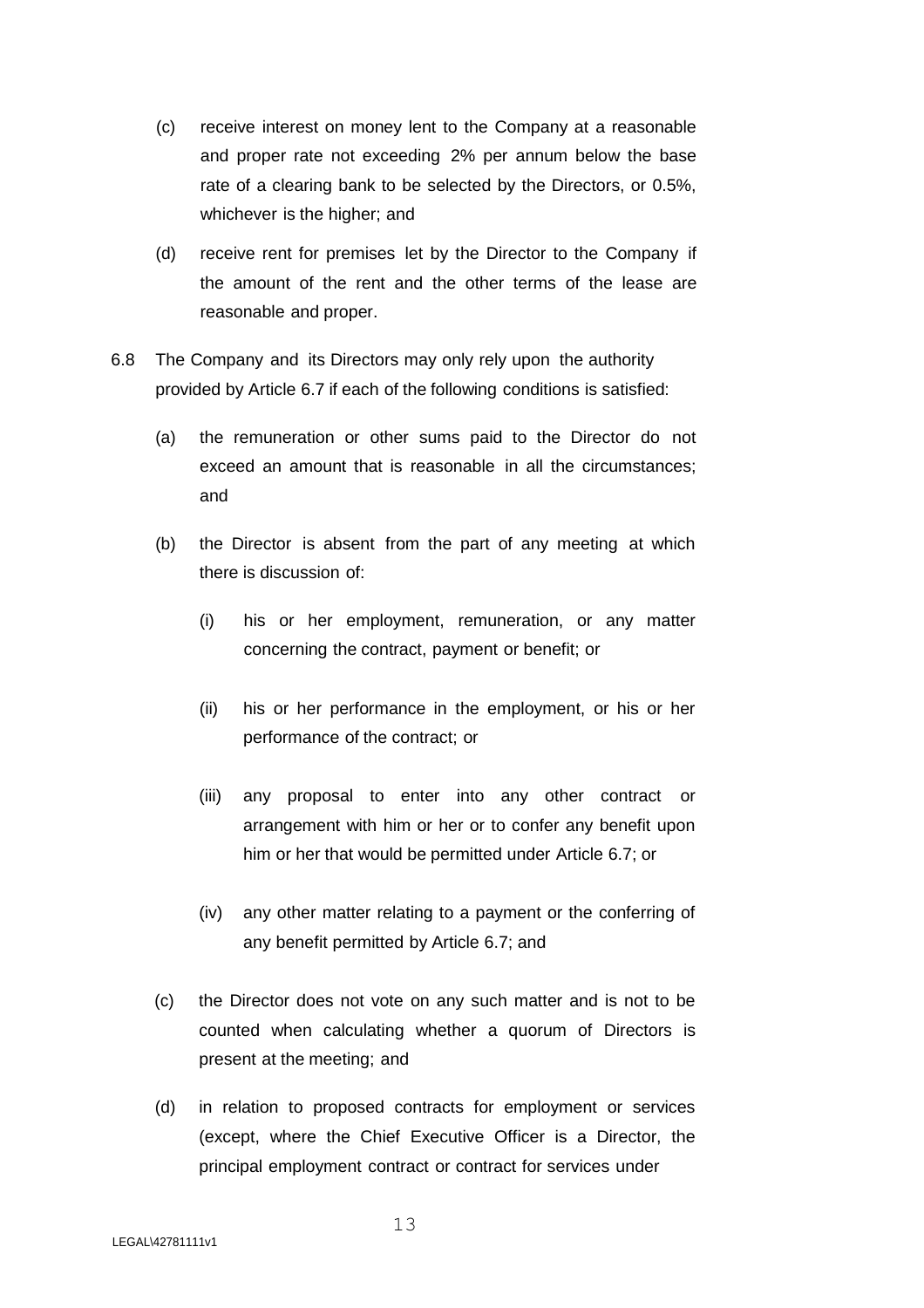which he is employed or engaged by the Company), the other Directors are satisfied that it is in the interests of the Company to employ or to contract with that Director rather than with someone who is not a Director. In reaching that decision the Directors must balance the advantage of employing a Director against the disadvantages of doing so (especially the loss of the Director's services as a result of dealing with the Director's conflict of interest);

- (e) the reason for their decision is recorded by the Directors in the minute book; and
- (f) a majority of the Directors then in office have received no such payments or benefit.
- 6.8A The provision in Article 6.6(c) that no Director may be employed by or receive any remuneration from the Company (other than the Chief Executive Officer to the extent he is a Director) does not apply to an employee of the Company who is subsequently elected or appointed as a Director save that this Article shall only allow such a Director to receive remuneration or benefit from the Company in his capacity as an employee of the Company and provided that the procedure as set out in Articles 6.8(b) and 6.8 (c) is followed.
- 6.9 In Articles 6.2 6.9:
	- (a) "company" shall include any company in which the Company:
		- holds more than 50% of the shares; or
		- controls more than 50% of the voting rights attached to the shares; or
		- has the right to appoint one or more directors to the board of the company;
	- (b) "Director" shall include any child, stepchild, parent, grandchild, grandparent, brother, sister or spouse of the Director or any person living with the Director as his or her partner; and
	- (c) the employment or remuneration of a Director includes the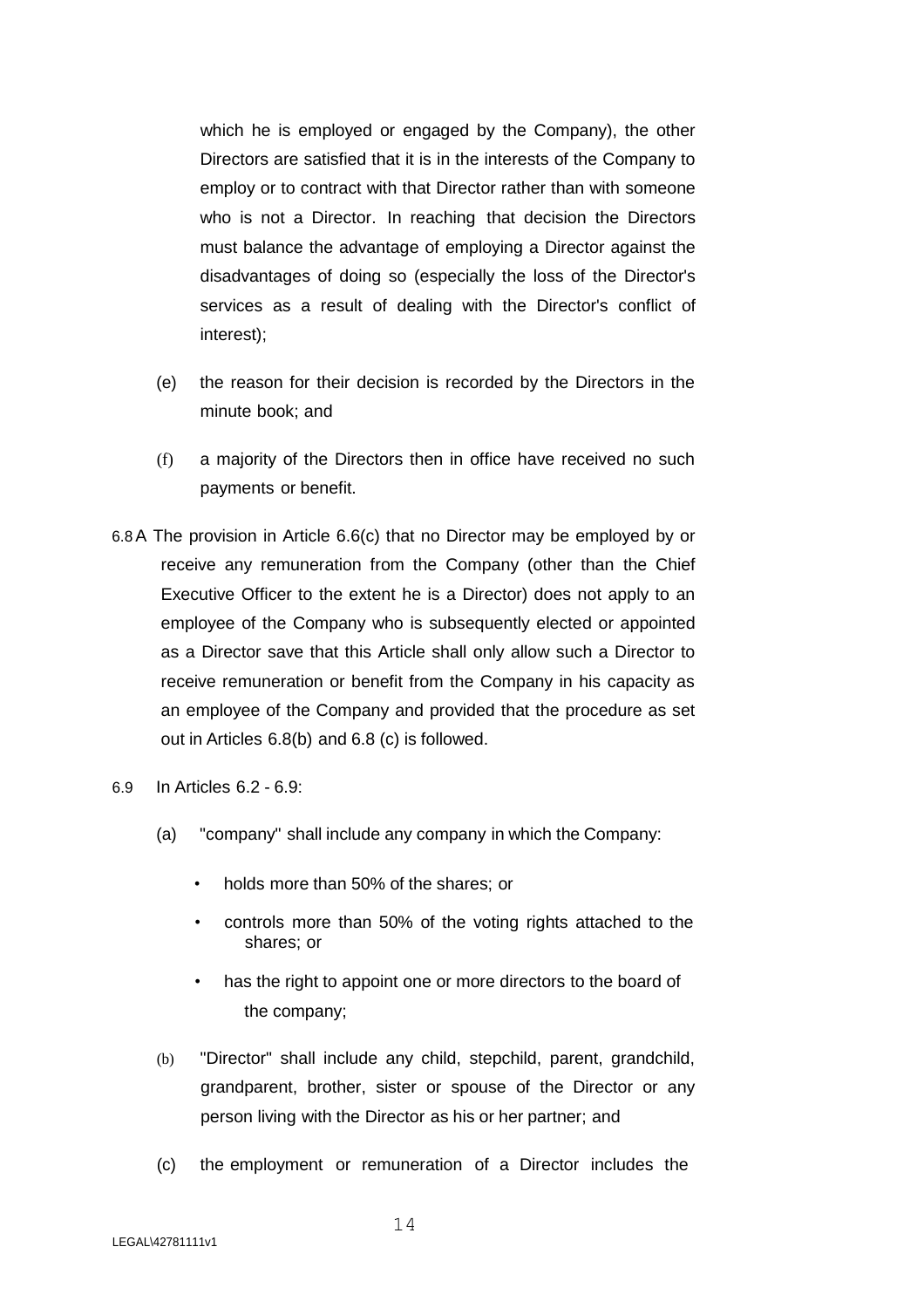engagement or remuneration of any firm or company in which the Director is:

- (i) a partner;
- (ii) an employee;
- (iii) a consultant;
- (iv) a director;
- (v) a member; or
- (vi) a shareholder, unless the shares of the company are that of a company which are listed on a recognised stock exchange and the Director holds less than 1% of the issued capital.

## **LIMITED LIABILITY OF MEMBERS**

7. The liability of the Members of the Company is limited.

# **DISSOLUTION AND WINDING UP**

- 8. Every Member of the Company undertakes to contribute such amount as may be required (not exceeding £10) to the Company's assets if it should be wound up while he or she is a Member or within one year after he ceases to be a Member, for payment of the Company's debts and liabilities before he or she ceases to be a Member, and of the costs, charges and expenses of winding up, and for the adjustment of the rights of the contributors among themselves.
- 9. If the Company is wound up or dissolved and after all its debts and liabilities (including any under section 2 of the Academies Act 2010) have been satisfied there remains any property it shall not be paid to or distributed among the Members of the Company (except for a Member which is itself a charity fulfilling the criteria set out below), but shall be given or transferred to some other charity or charities having objects similar to the Object which prohibits the distribution of its or their income and property to an extent at least as great as is imposed on the Company by Article 6 above, chosen by the Members of the Company at or before the time of dissolution and if that cannot be done then to some other charitable object.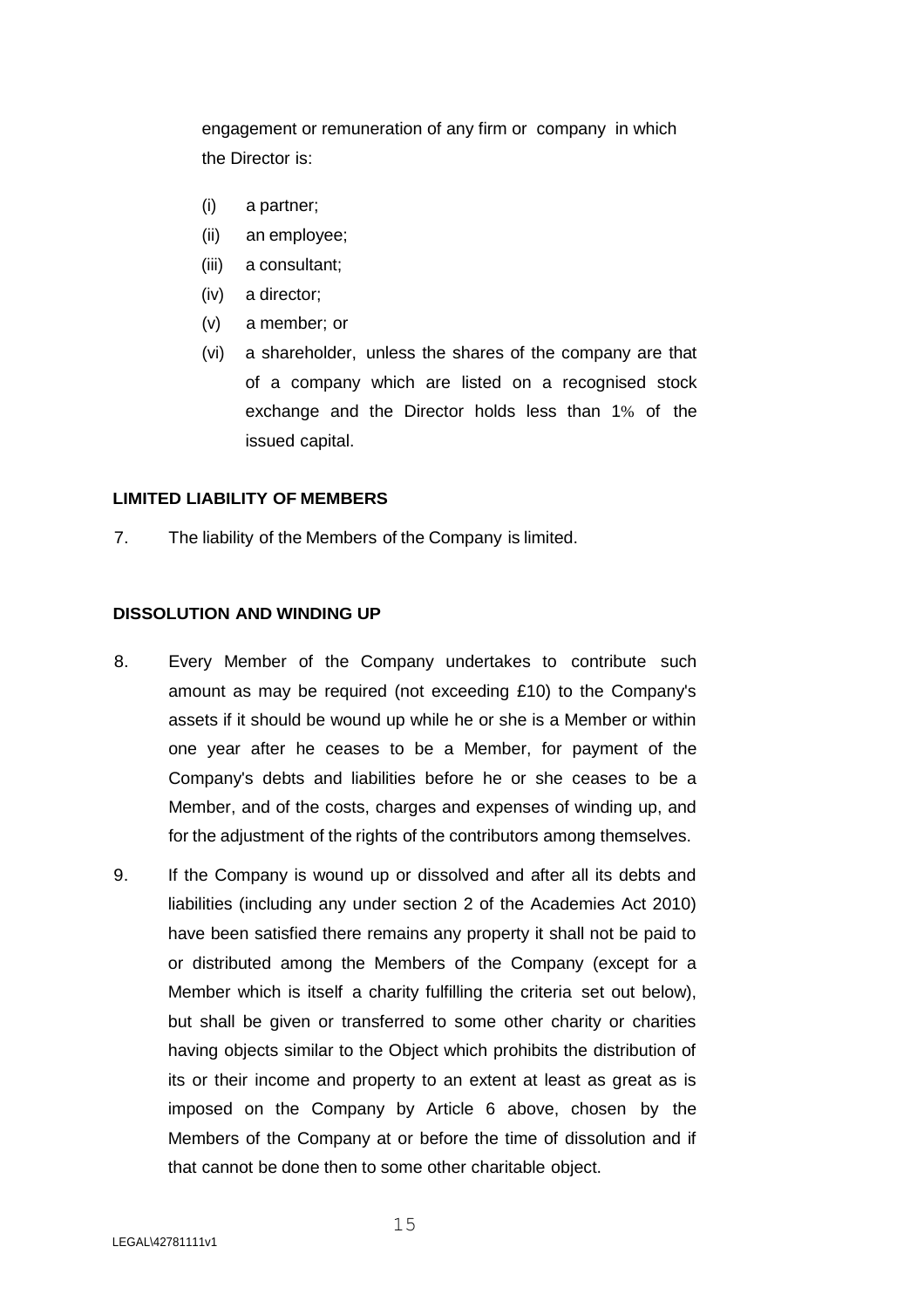## **AMENDMENTS TO MEMORANDUM AND ARTICLES**

- 10. No alteration or addition shall be made to or in the provisions of the Memorandum and/or Articles without the written consent of the Diocesan Corporate Member. No alteration or addition to these Articles which would or is likely to affect the governance or Church of England ethos of any Church Academy shall be made without the written consent of the Land Trustees of the relevant Church Academy or Academies.
- 11. No alteration or addition shall be made to or in the provisions of the Articles which would have the effect (a) that the Company would cease to be a company to which section 60 of the Companies Act 2006 applies; or (b) that the Company would cease to be a charity; or (c) that it might weaken the maintenance of the ethos (whether Church of England or otherwise) at the Academies.

## **MEMBERS**

- 12. The Members of the Company shall comprise:
	- (a) the Diocesan Bishop;
	- (b) the Diocesan Corporate Member;
	- (c) An Incumbent from a Church of England Coventry Deanery
	- (d) any person appointed under Article 15A, provided that these Members are appointed from the laity and at any time the minimum number of Members shall not be less than five; in the first instance these will be:
		- i. Eileen Leech

## ii. Paul Smith

- 12A. An employee of the Company cannot be a Member of the Company.
- 13. Each person entitled to appoint Members in Article 12 shall have the right from time to time by written notice delivered to the Office to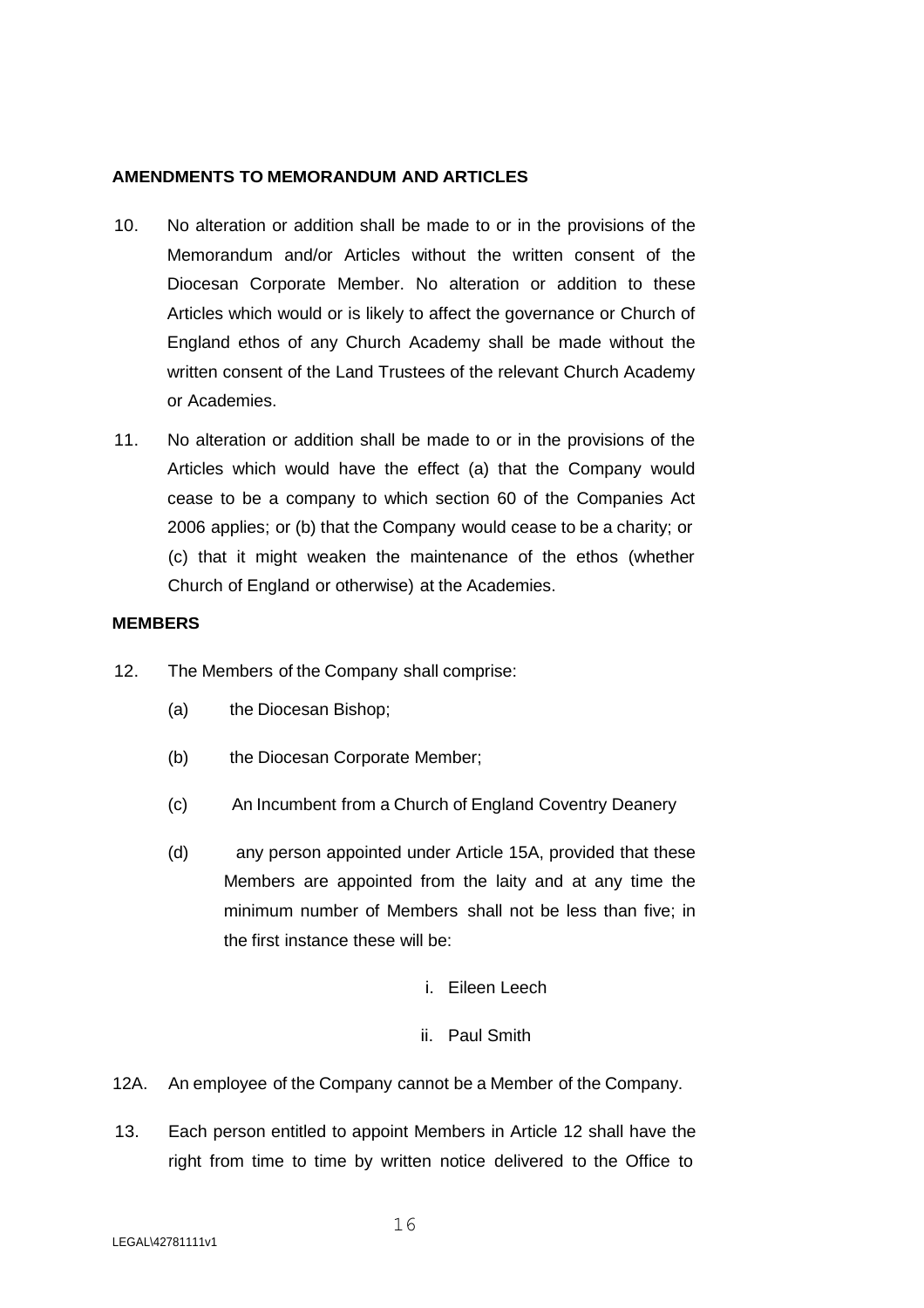remove any Member appointed by them and to appoint a replacement Member to fill a vacancy whether resulting from such removal or otherwise.

- 14. If any of the persons entitled to appoint Members in Article 12:
	- (a) in the case of an individual, die or become legally incapacitated;
	- (b) in the case of a corporate entity, cease to exist and are not replaced by a successor institution; or
	- (c) becomes insolvent or makes any arrangement or composition with their creditors generally; or
	- (d) ceases to themselves be a Member,

their right to appoint Members under these Articles shall vest in the remaining Members.

- 15. Membership will terminate automatically if:
	- (a) a Member (which is a corporate entity) ceases to exist and is not replaced by a successor institution;
	- (b) a Member (who is an individual) dies or becomes incapable by reason of illness or injury of managing and administering his or her own affairs; or
	- (c) a Member becomes insolvent or makes any arrangement or composition with that Member's creditors generally.
- 15A. The Members may agree unanimously in writing (with the exception of the signatory to be removed) to remove any Member who is a signatory to the Memorandum (save that the provision shall not apply to the Diocesan Bishop, Diocesan Board of Education, or Incumbent) provided that it is in the interest of the Company to remove such a Member.
- 158 The Members with the written consent of the Diocesan Corporate Member may agree by passing a special resolution to appoint such additional Members as they think fit.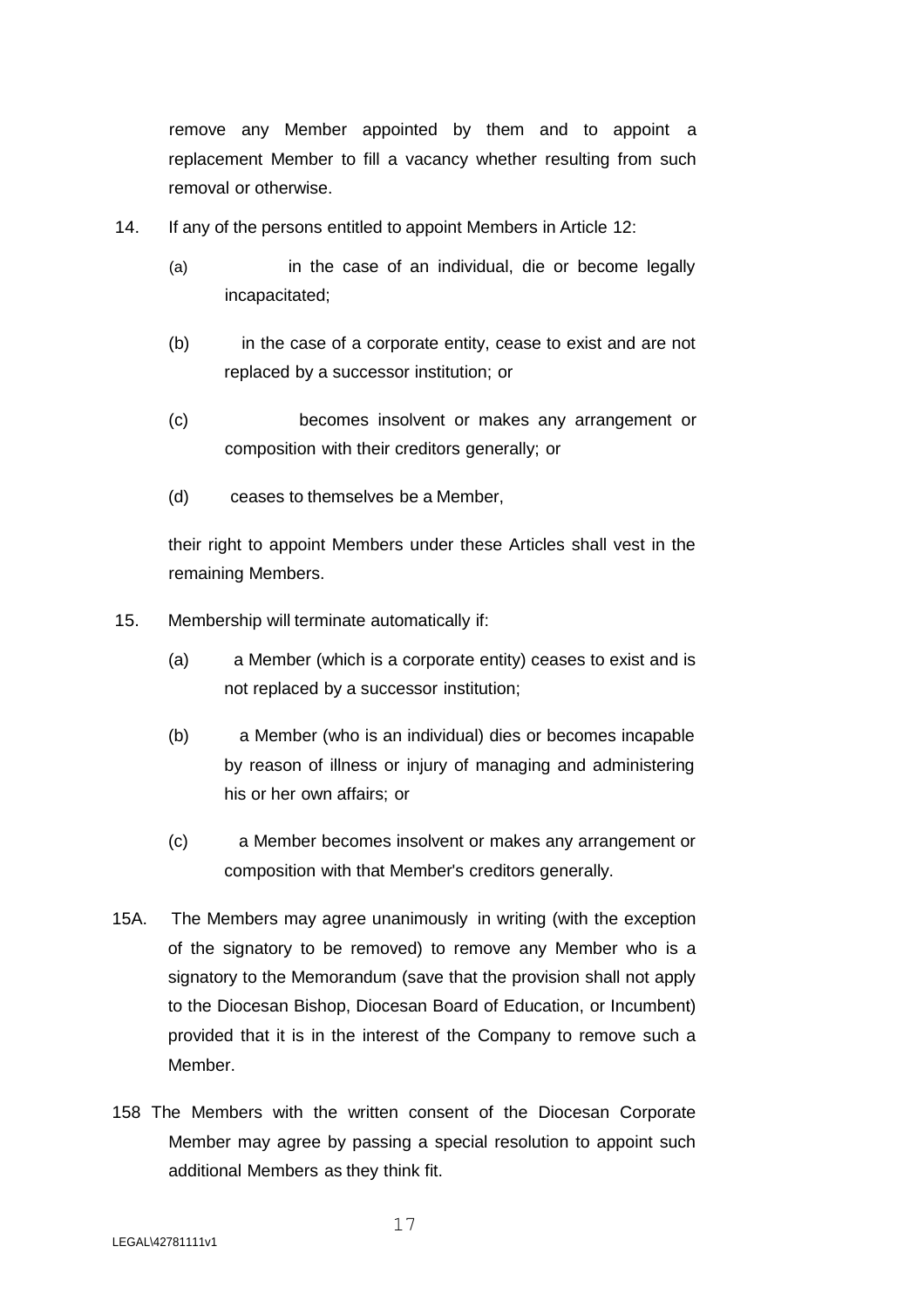- 16. In addition to their rights under to Article 13 and subject to the requirements of the Relevant Funding Agreement, the Members with the written consent of the Diocesan Corporate Member may agree by passing a special resolution to remove any such additional Members appointed under Article 158. The Member whose proposed removal is the subject of the resolution shall not be entitled to vote on that resolution.
- 16A. In exercising their rights under these Articles and the Companies Act 2006, the Members shall not do any thing or take any action which would cause the Company to contravene its Object.
- 168. Upon the resignation or removal of any Member (including a signatory to the Memorandum) other than the Diocesan Bishop, the Diocesan Board of Education or the Incumbent, the Members shall appoint (by majority) a replacement Member if required to ensure that the number of Members appointed to represent the interest of the Church of England shall not exceed 60% of the total Members.
- 16C. If the number of Members appointed to represent the interests of the Church of England is less than 60% of the total number of Members, then the Diocesan Board of Education may appoint an additional Member provided that total proportion of Members appointed to represent the interest of the Church of England does not exceed 60% of the total number of Members.
- 17. Every person nominated to be a Member of the Company shall either sign a written consent to become a Member or sign the register of Members on becoming a Member.
- 18. Any individual (but not corporate) Member may resign provided that after such resignation the number of Members is not less than three. A Member shall cease to be one immediately on the receipt by the Company of a notice in writing signed by the person or persons entitled to remove him under Articles 13 or 16 provided that no such notice shall take effect when the number of Members is less than three unless it contains or is accompanied by the appointment of a replacement Member.
- 18A. The Diocesan Corporate Member is not precluded by its membership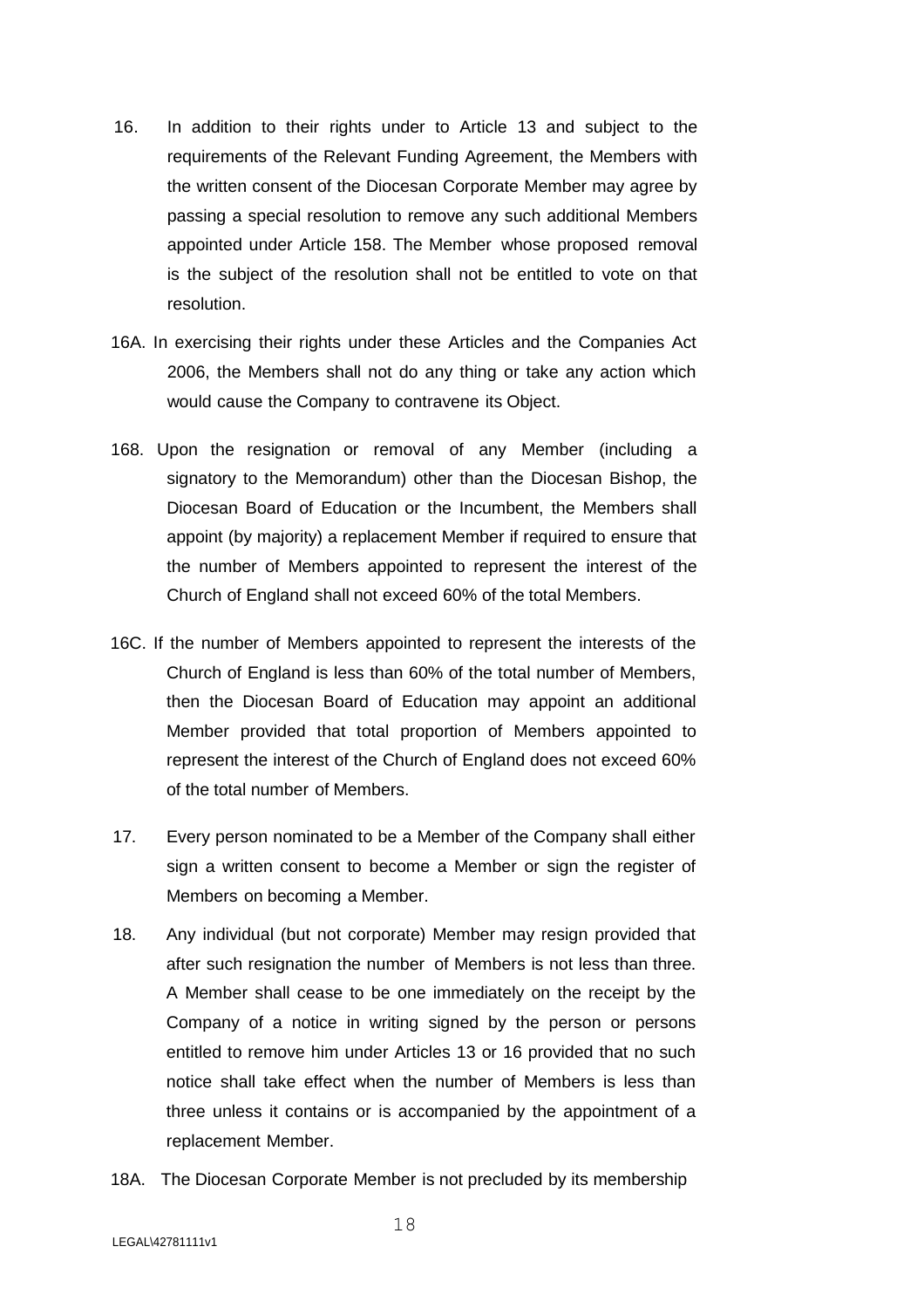of the Company from taking any action or exercising any function it has as Diocesan Board of Education under the Measure.

# **MEMBERS' MEETINGS: ANNUAL GENERAL MEETINGS AND GENERAL MEETINGS**

- 19. The Company shall hold an Annual General Meeting each Academy Financial year in addition to any other meetings in that year, and shall specify the meeting as such in the notices calling it; and not more than fifteen months shall elapse between the date of one Annual General Meeting of the Company and that of the next. Provided that so long as the Company holds its first Annual General Meeting within eighteen months of its incorporation, it need not hold it in the year of its incorporation or in the following year. The Annual General Meeting shall be held at such time and place as the Directors shall appoint. All meetings of the Members other than Annual General Meetings shall be called General Meetings.
- 20. The Directors may call General Meetings and, on the requisition of Members pursuant to the provisions of the Companies Act 2006, shall forthwith proceed to convene a General Meeting in accordance with that Act. If there are not within the United Kingdom sufficient Directors to call a General Meeting, any Director or any Member of the Company may call a General Meeting.

# **NOTICE OF GENERAL MEETINGS**

- 21. General Meetings shall be called by at least fourteen clear days' notice but a General Meeting may be called by shorter notice if it is so agreed by a majority in number of Members having a right to attend and vote and together representing not less than 90% of the total voting rights at that meeting.
- 21A. The notice shall specify the time and place of the meeting and the general nature of the business to be transacted and, in the case of an Annual General Meeting, shall specify the meeting as such. The notice shall also state that the Member is entitled to appoint a proxy. The notice shall be given to all the Members, all Directors and the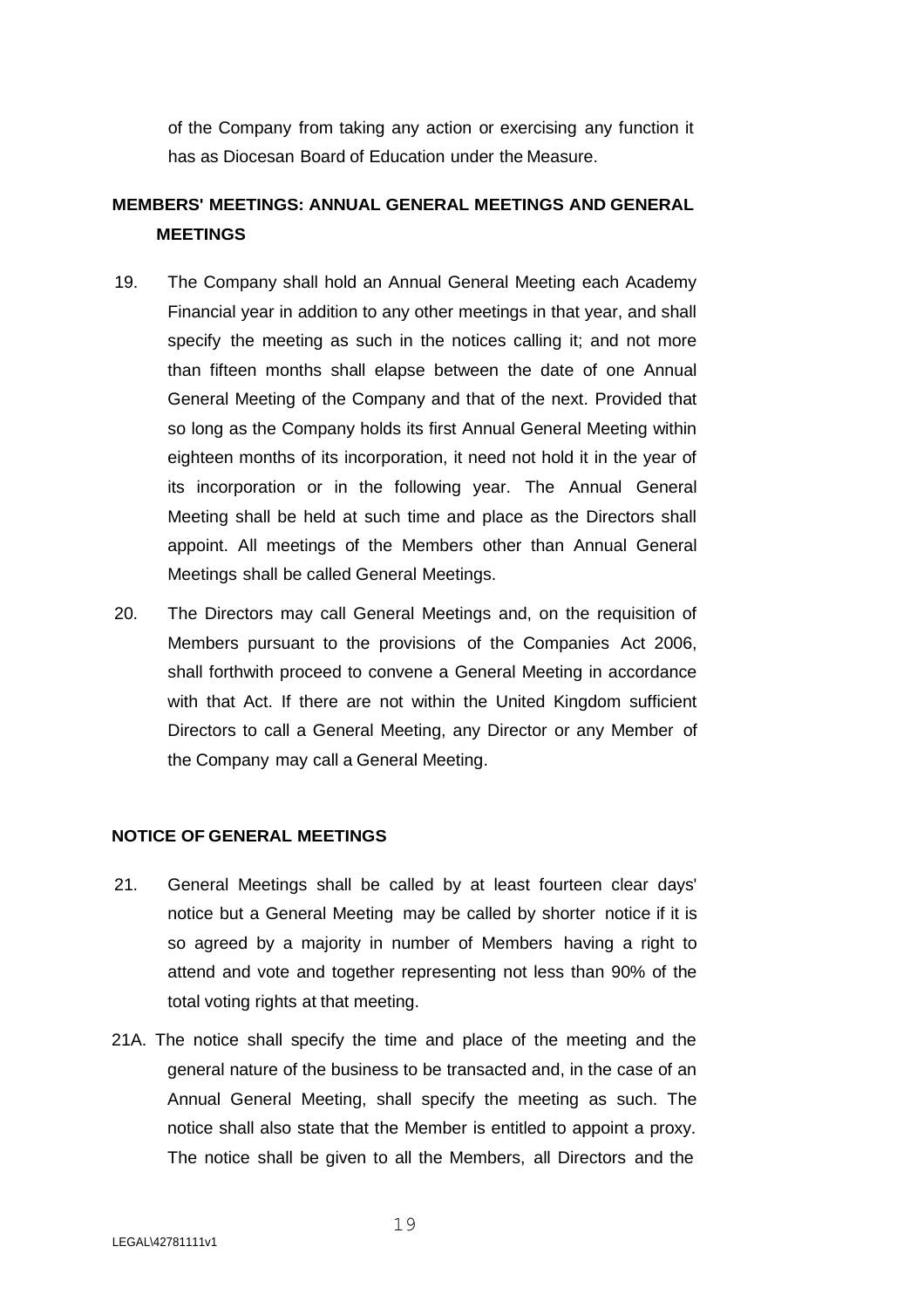auditors.

22. The accidental omission to give notice of a meeting to, or the nonreceipt of notice of a meeting by, any person entitled to receive notice shall not invalidate the proceedings at that meeting.

# **PROCEEDINGS AT GENERAL MEETINGS**

- 23. No business shall be transacted at any meeting unless a quorum is present. A Member counts towards the quorum by being present either in person or by proxy. Four persons entitled to vote upon the business to be transacted, each being a Member or a proxy of a Member or a duly authorised representative of a corporate Member shall constitute a quorum.
- 24. If a quorum is not present within half an hour from the time appointed for the meeting, or if during a meeting a quorum ceases to be present, the meeting shall stand adjourned to such time and place as the Directors may determine.
- 25. The Members present and entitled to vote at the meeting shall elect by ordinary resolution one of their number to be the chairman of the General Meeting, and such election shall be binding on all Members. and Directors present at the meeting.
- 26. If the chairman of the Directors is not present within fifteen minutes after the time appointed for holding the meeting, the Members present and entitled to vote shall choose one of their number to be chairman..
- 27. A Director shall, notwithstanding that he is not a Member, be entitled to attend and speak at any General Meeting.
- 28. The chairman may, with the consent of a majority of the Members at a meeting at which a quorum is present (and shall if so directed by the meeting), adjourn the meeting from time to time and from place to place, but no business shall be transacted at any adjourned meeting other than the business which might properly have been transacted at the meeting had the adjournment not taken place. When a meeting is adjourned for fourteen days or more, at least seven clear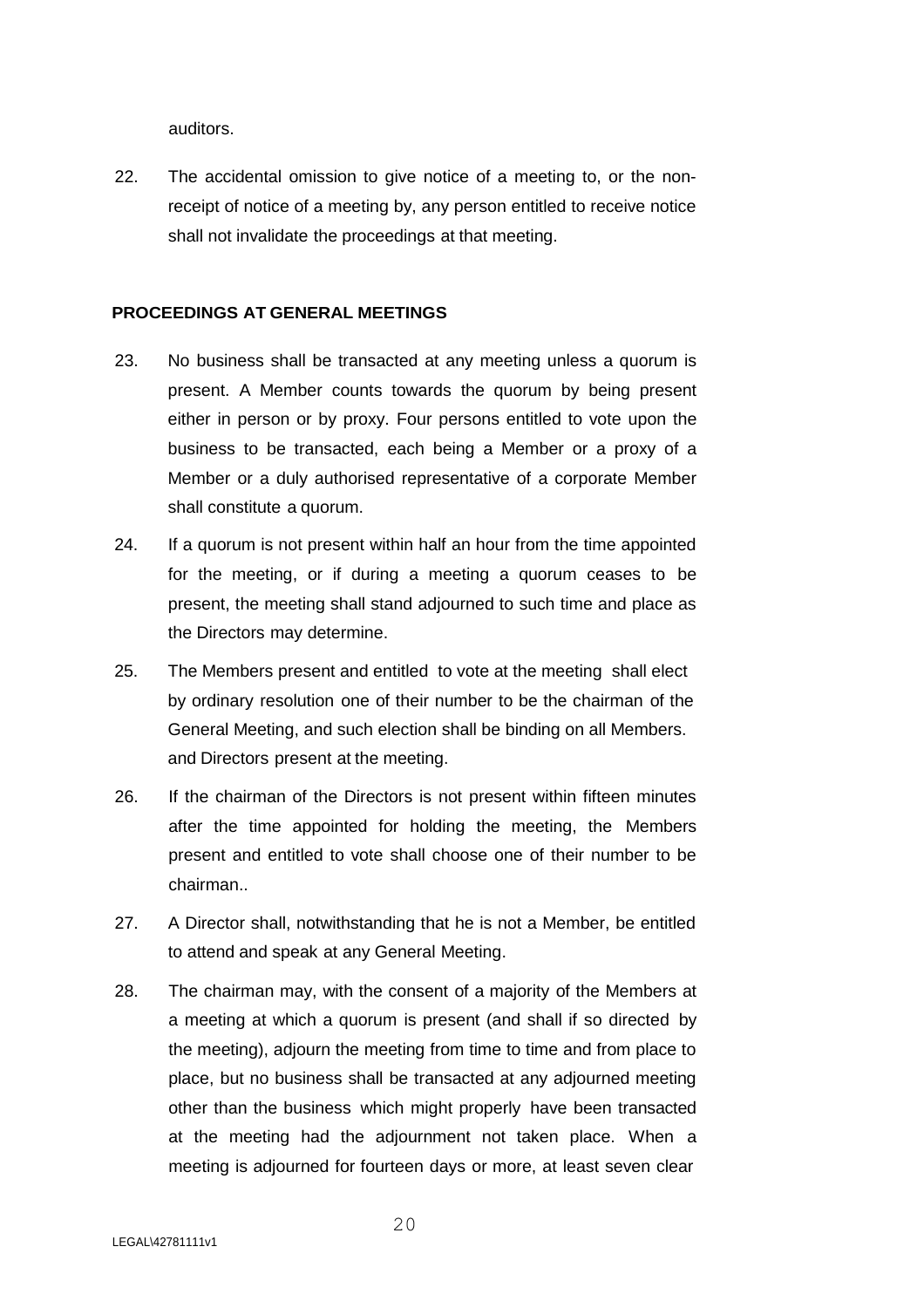days' notice shall be given specifying the time, date and place of the adjourned meeting and the general nature of the business to be transacted. Otherwise it shall not be necessary to give any such notice.

- 29. A resolution put to the vote of the meeting shall be decided on a show of hands unless before, or on the declaration of the result of the show of hands, a poll is duly demanded. Subject to the provisions of the Companies Act 2006, a poll may be demanded:
	- (a) by the chairman; or
	- (b) by at least two Members having the right to vote at the meeting; or,
	- (c) by a Member or Members representing not less than onetenth of the total voting rights of all the Members having the right to vote at the meeting.
- 30. Unless a poll is duly demanded a declaration by the chairman that a resolution has been carried or carried unanimously, or by a particular majority, or lost, or not carried by a particular majority and an entry to that effect in the minutes of the meeting shall be conclusive evidence of the fact without proof of the number or proportion of the votes recorded in favour of or against such resolution.
- 31. The demand for a poll may be withdrawn, before the poll is taken, but only with the consent of the chairman. The withdrawal of a demand for a poll shall not invalidate the result of a show of hands declared before the demand for the poll was made.
- 32. A poll shall be taken as the chairman directs and he may appoint scrutineers (who need not be Members) and fix a time, date and place for declaring the results. The result of the poll shall be deemed to be the resolution of the meeting at which the poll was demanded.
- 33. A poll demanded on the election of the chairman or on a question of adjournment shall be taken immediately. A poll demanded on any other question shall be taken either immediately or at such time, date and place as the chairman directs not being more than thirty days after the poll is demanded. The demand for a poll shall not prevent continuance of a meeting for the transaction of any business other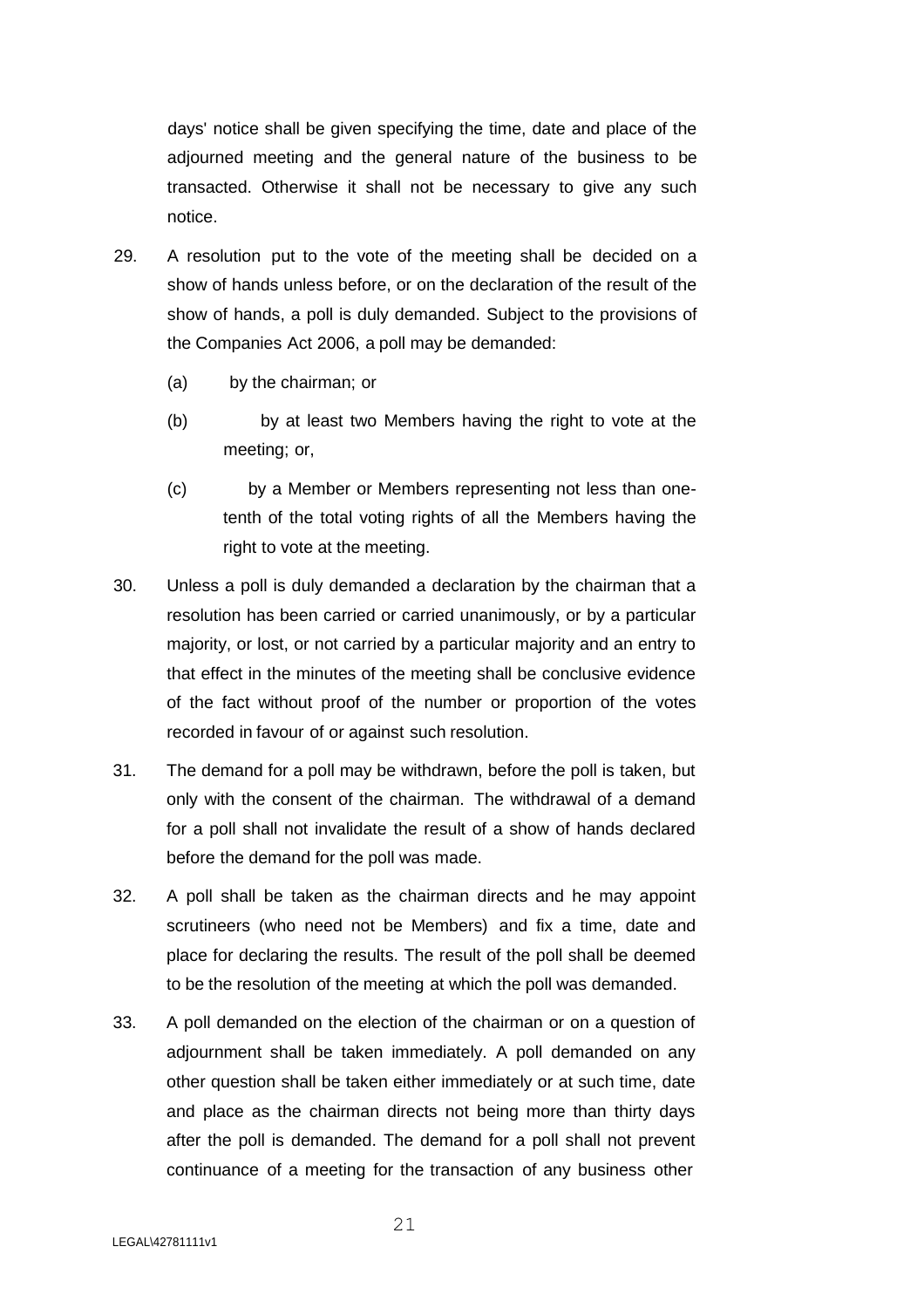than the question on which the poll is demanded. If a poll is demanded before the declaration of the result of a show of hands and the demand is duly withdrawn, the meeting shall continue as if the demand had not been made.

- 34. No notice need be given of a poll not taken immediately if the time, date and place at which it is to be taken are announced at the meeting at which it is demanded. In other cases at least seven clear days' notice shall be given specifying the time, date and place at which the poll is to be taken.
- 35. A resolution in writing agreed by such number of Members as required if it had been proposed at a General Meeting shall be as effectual as if it had been passed at a General Meeting duly convened and held provided that a copy of the proposed resolution has been sent to every Member. The resolution may consist of several instruments in the like form each agreed by one or more Members.

#### **VOTES OF MEMBERS**

- 36. On the show of hands every Member present in person shall have one vote. On a poll every Member present in person or by proxy shall have one vote.
- 37. Not used.
- 38. No Member shall be entitled to vote at any General Meeting unless all moneys then payable by him to the Company have been paid.
- 39. No objections shall be raised to the qualification of any person to vote at any General Meeting except at the meeting or adjourned meeting at which the vote objected to is tendered, and every vote not disallowed at the meeting shall be valid. Any objection made in due time shall be referred to the chairman whose decision shall be final and conclusive.
- 40. An instrument appointing a proxy shall be in writing, signed by or on behalf of the appointer and shall be in the following form (or in a form as near thereto as circumstances allow or in any other form which is usual or which the Directors may approve) -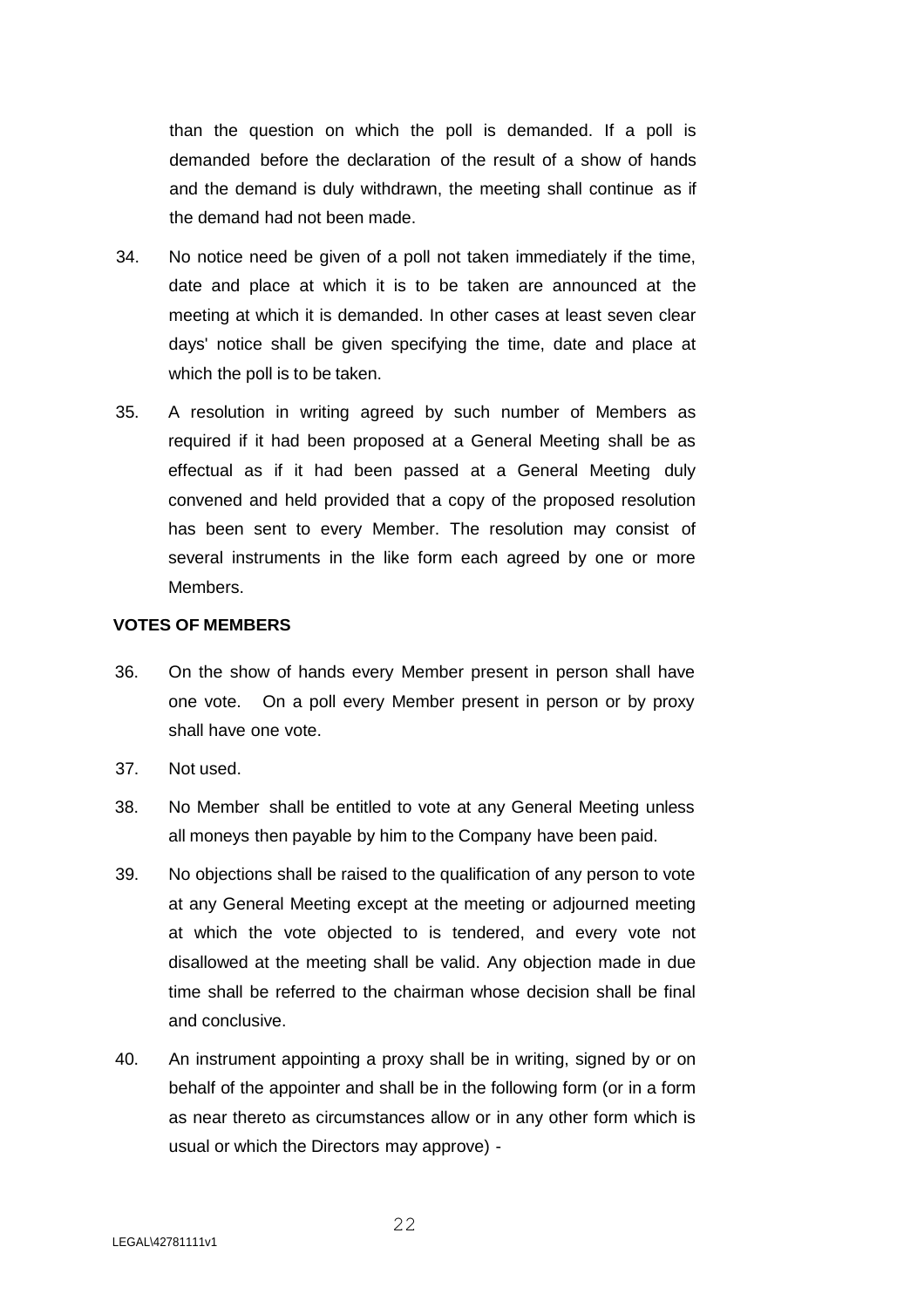"I/We, ........, of ........., being a Member/Members of the above named Company, hereby appoint ...... of , or in his absence, ......... of ....... as my/our proxy to attend, speak and vote in my/our name[s] and on my/our behalf at the Annual General Meeting/ General Meeting of the Company to be held on 20[ ], and at any adjournment thereof.

Signed on ..... 20[ ]"

41. Where it is desired to afford Members an opportunity of instructing the proxy how he shall act the instrument appointing a proxy shall be in the following form (or in a form as near thereto as circumstances allow or in any other form which is usual or which the Directors may approve) -

> "I/We, ......., of ......., being a Member/Members of the abovenamed Company, hereby appoint .... of , or in his absence, ..... of ......, as my/our proxy to attend, speak and vote in my/our

> name[s] and on my/our behalf at the Annual General Meeting/ General Meeting of the Company, to be held on .... 20[ ], and at any adjournment thereof.

> This form is to be used in respect of the resolutions mentioned below as follows:

Resolution No. 1 \*for\* against

Resolution No. 2 \*for\* against.

\* Strike out whichever is not desired.

Unless otherwise instructed, the proxy may vote as he thinks fit or abstain from voting,

Signed on .... 20[ ]"

- 42. The instrument appointing a proxy and any authority under which it is signed or a copy of such authority certified by a notary or in some other way approved by the Members may:
	- (a) be deposited at the office or at such other place within the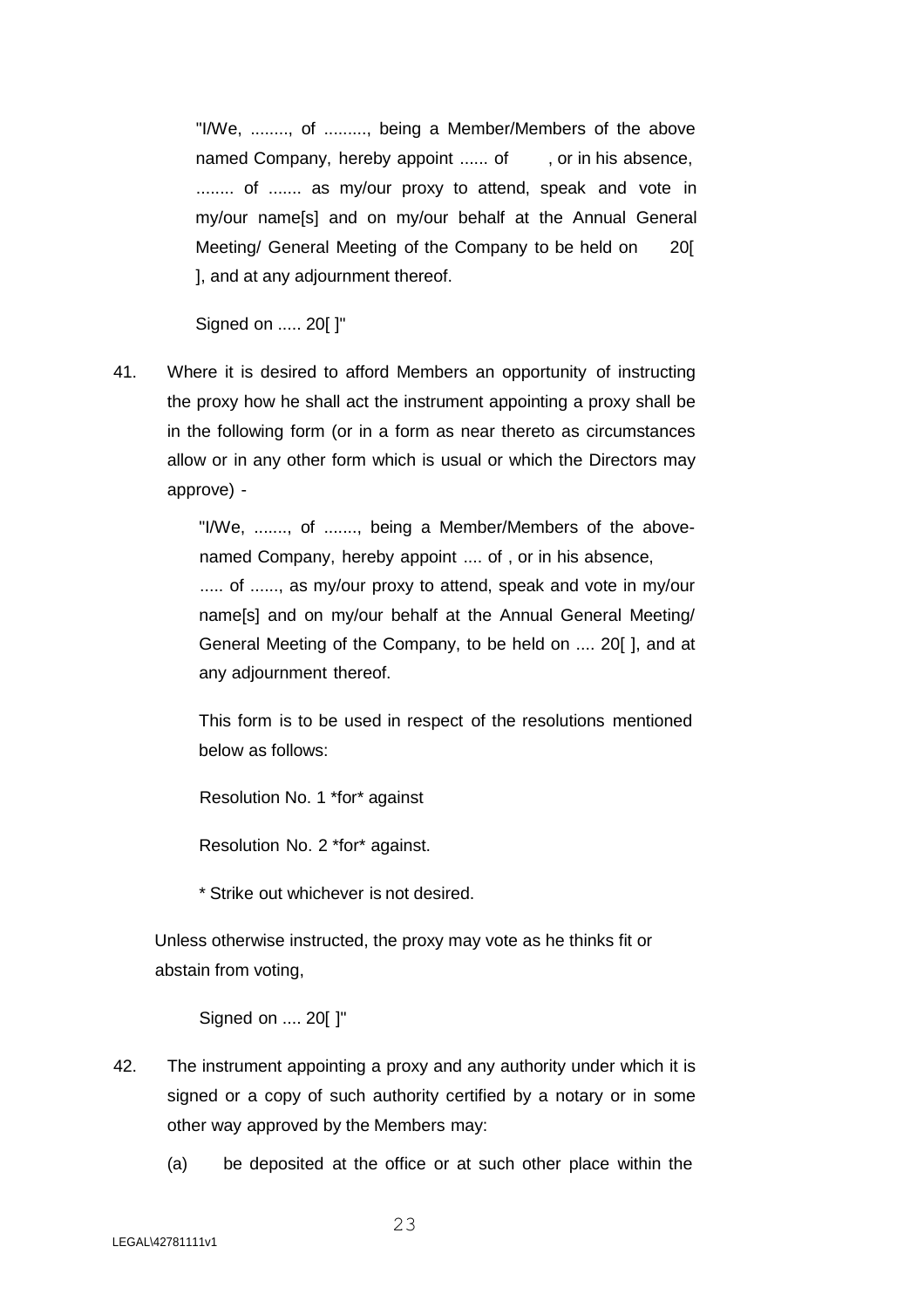United Kingdom as is specified in the notice convening the meeting or in any instrument of proxy sent out by the Company in relation to the meeting not less than 48 hours before the time for holding the meeting or adjourned meeting at which the person named in the instrument proposes to vote, or

- (b) in the case of a poll taken more than 48 hours after it is demanded, be deposited as aforesaid after the poll has been demanded and not less than 24 hours before the time appointed for the taking of the poll; or
- (c) where the poll is not taken forthwith but is taken not more than 48 hours after it was demanded, be delivered at the meeting at which the poll was demanded to the chairman or to the Clerk or to any Director,

and an instrument of proxy which is not deposited or delivered in a manner so permitted shall be invalid.

- 43. A vote given or poll demanded by proxy or by the duly authorised representative of a corporation shall be valid notwithstanding the previous determination of the authority of the person voting or demanding a poll unless notice of the determination was received by the Company at the office or at such other place at which the instrument of proxy was duly deposited before the commencement of the meeting or adjourned meeting at which the vote given or the poll demanded or (or in the case of a poll taken otherwise than on the same day as the meeting or adjourned meeting) the time appointed for taking the poll.
- 44. Any organisation which is a Member of the Company may by resolution of its board of directors or other governing body authorise such person as it thinks fit to act as its representative at any meeting of the Company, and the person so authorised shall be entitled to exercise the same powers on behalf of the organisation which he represents as that organisation could exercise if it were an individual Member of the Company.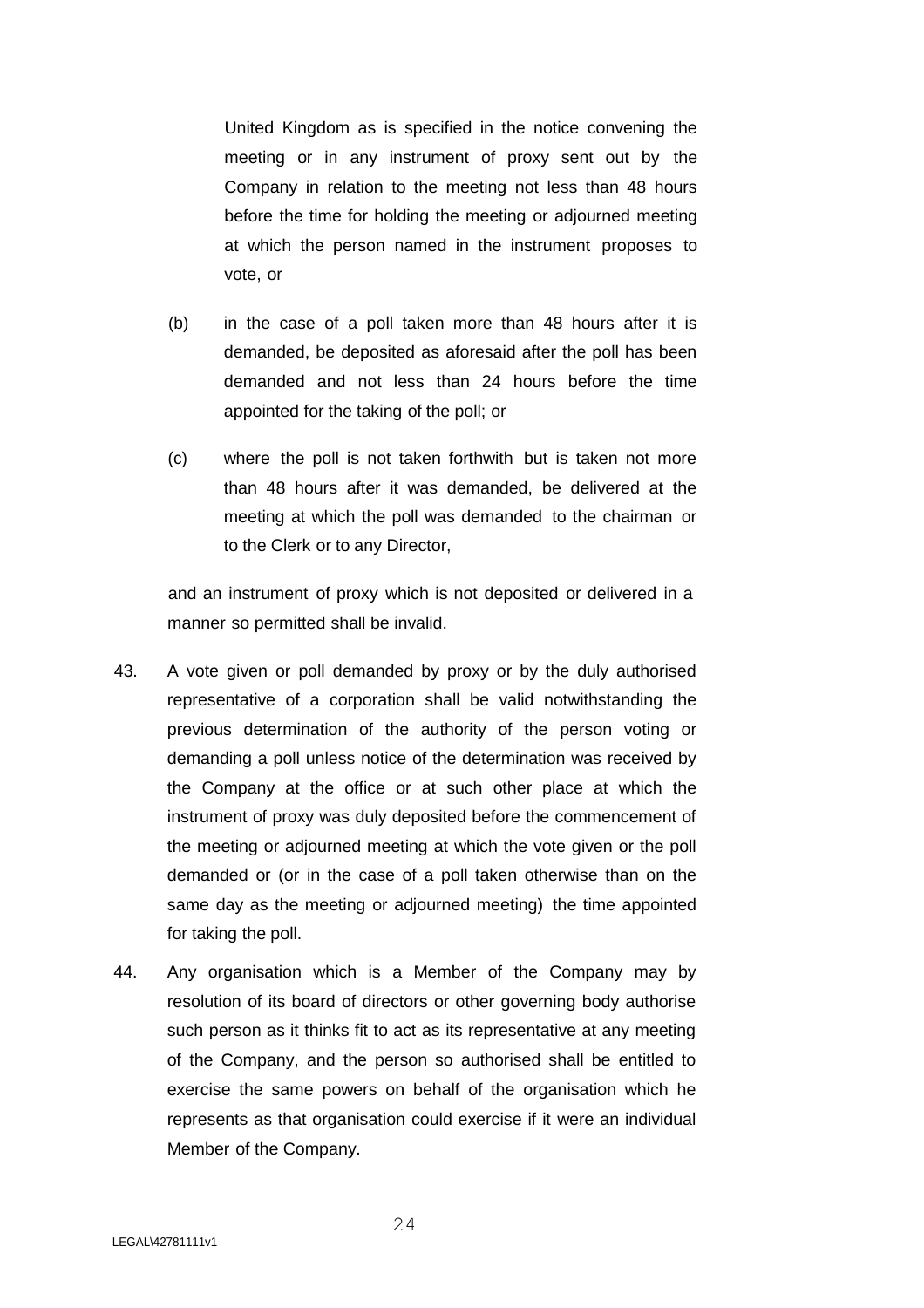## **DIRECTORS**

- 45. The number of Directors shall be not less than three, but (unless otherwise determined by ordinary resolution) shall not be subject to any maximum.
- 45A. All Directors upon their appointment or election and before exercising any duties as a Director shall give a written undertaking to the Land Trustees and the Diocesan Corporate Member to uphold the Object of the Company and its Code of Business Ethics.
- 46. Subject to Articles 48-49 and 53, the Company shall have the following Directors:
	- (a) No fewer than five Directors, appointed under Article 50 such that the number of Directors appointed under this Article and Article 46(b) always outnumbers all other Directors by at least two; and
	- (b) A minimum of 2 Parent Directors elected or appointed under Articles 53-56 in the event that no Local Governing Bodies are established under Article 100(a) or if no provision is made, or is planned, for at least 2 Parent Local Governors on each established Local Governing Body pursuant to Article 101A.
- 47. The Company may also have any Co-opted Director appointed under Article 58.
- 48. The first Directors shall be those persons named in the statement delivered pursuant to sections 9 and 12 of the Companies Act 2006.
- 49. Future Directors shall be appointed or elected, as the case may be, under these Articles. Where it is not possible for such a Director to be appointed or elected due to the fact that an Academy has not yet been established, then the relevant Article or part thereof shall not apply.

## **APPOINTMENT OF DIRECTORS**

50. The Members may appoint by ordinary resolution up to 5 Directors.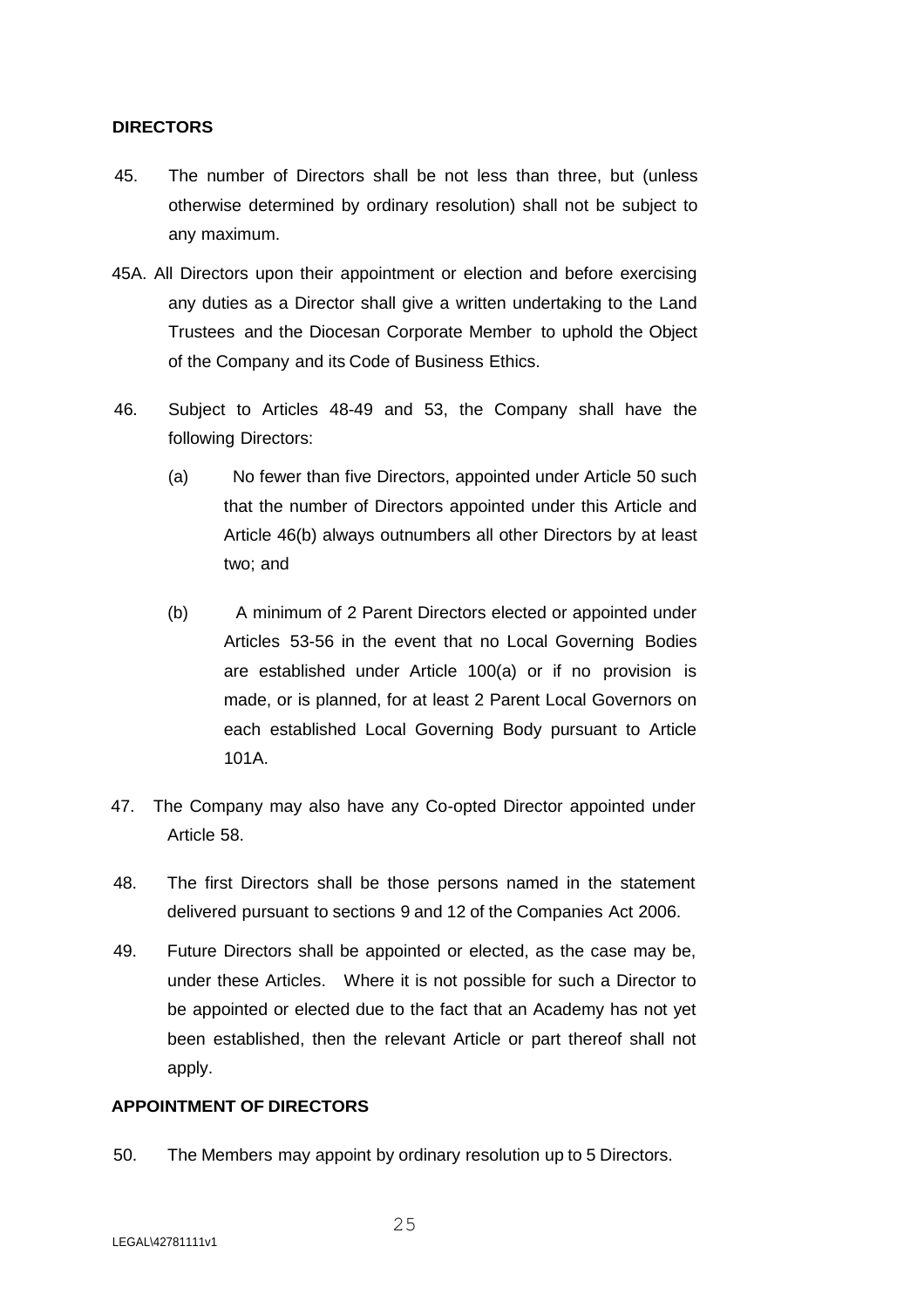## 50A. Not used

- 508. The total number of Directors who are employees of the Company shall not exceed one third of the total number of Directors.
- SOC. In any circumstances where the Secretary of State is entitled to serve a warning notice under the Relevant Funding Agreement or in the opinion of the Diocesan Corporate Member the standards or the ethos of any Church of England Academy have fallen unacceptably low then the Diocesan Corporate Member may stipulate that one or more additional Directors nominated by it shall be appointed to the board of the Company, in accordance with the powers under the Measure.
- SOD. Where the relevant Church of England academy has improved and is no longer eligible for a warning notice or is no longer ineffective following an inspection under Section 48 of the Education Act 2005, the academy trust may apply to the Diocesan Corporate Member to gain their consent to remove the additional directors appointed under Article SOC.
- 51. Not used.
- 52. Not used.

# **PARENT DIRECTORS**

- 53. In circumstances where the Directors have not appointed Local Governing Bodies in respect of the Academies as envisaged in Article 1OO(a) or if no provision is made for at least 2 Parent Local Governors on each established Local Governing Body pursuant to Article 101A there shall be a minimum of two Parent Directors and otherwise such number as the Members shall decide who shall be appointed or elected in accordance with Articles 54 - 56.
- 54. Parent Directors and Parent Local Governors shall be elected or, if the number of parents, or individuals exercising parental responsibility, standing for election is less than the number of vacancies, appointed (in accordance with the terms of reference determined by the Directors from time to time). The elected or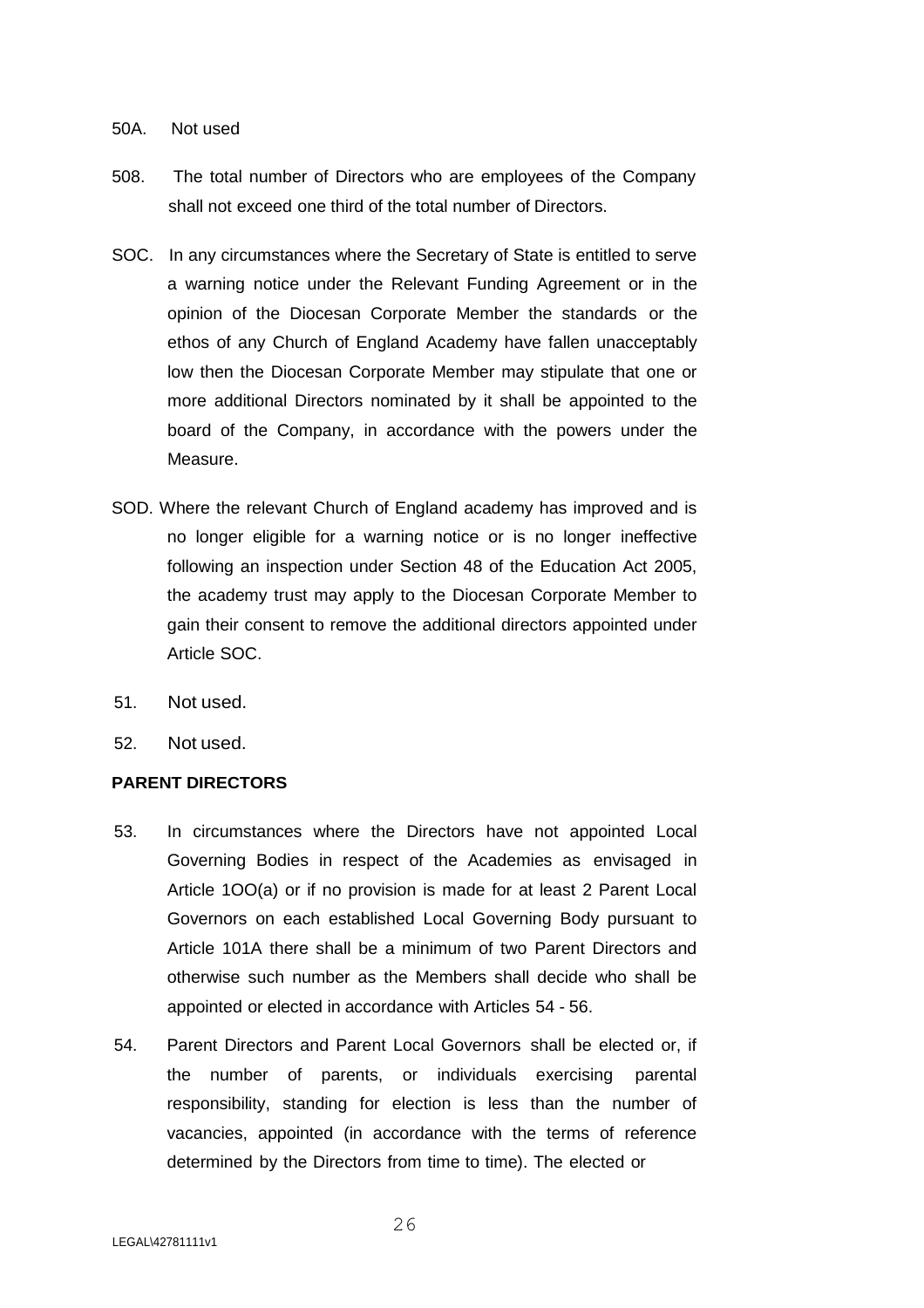appointed Parent Directors must be a parent, or an individual exercising parental responsibility, of a registered pupil at one or more of the Academies at the time when he is elected or appointed. The elected (or, if the number of parents or individuals exercising parental responsibility standing for election is less than the number of vacancies, appointed) . Parent Local Governors of the Local Governing Body must be a parent, or an individual exercising parental responsibility, of a registered pupil at one or more of the Academies overseen by the Local Governing Body at the time when he is elected or appointed.

- 54AA In the case of 16-19 Academies, references to 'a parent, or an individual exercising parental responsibility, of a registered pupil at one or more of the Academies' in Article 54 shall be deemed to be references to 'a parent or an individual exercising parental responsibility of, a registered student at that 16-19 Academy' or, in circumstances where no parent, or an individual exercising parental responsibility, of a registered student at the 16-19 Academy is willing or able to act as a Parent Director or a Parent Local Governor, references to 'a parent, or an individual exercising parental responsibility, of a registered pupil at one or more of the Academies' shall be deemed to be references to 'a parent, or an individual exercising parental responsibility, of a child of above compulsory school age but not above the age of 19.
- 54A. The number of Parent Directors and Parent Local Governors required shall be made up by Parent Directors and Parent Local Governors appointed by the Directors if the number of parents, or individuals exercising parental responsibility, standing for election is less than the number of vacancies.
- 55. The Directors shall make all necessary arrangements for, and determine all other matters relating to, an election of the Parent Directors or Parent Local Governors, including any question of whether a person is a parent, or an individual exercising parental responsibility, of a registered pupil at one of the Academies. Any election of the Parent Directors or Parent Local Governors which is contested shall be held by secret ballot. For the purposes of any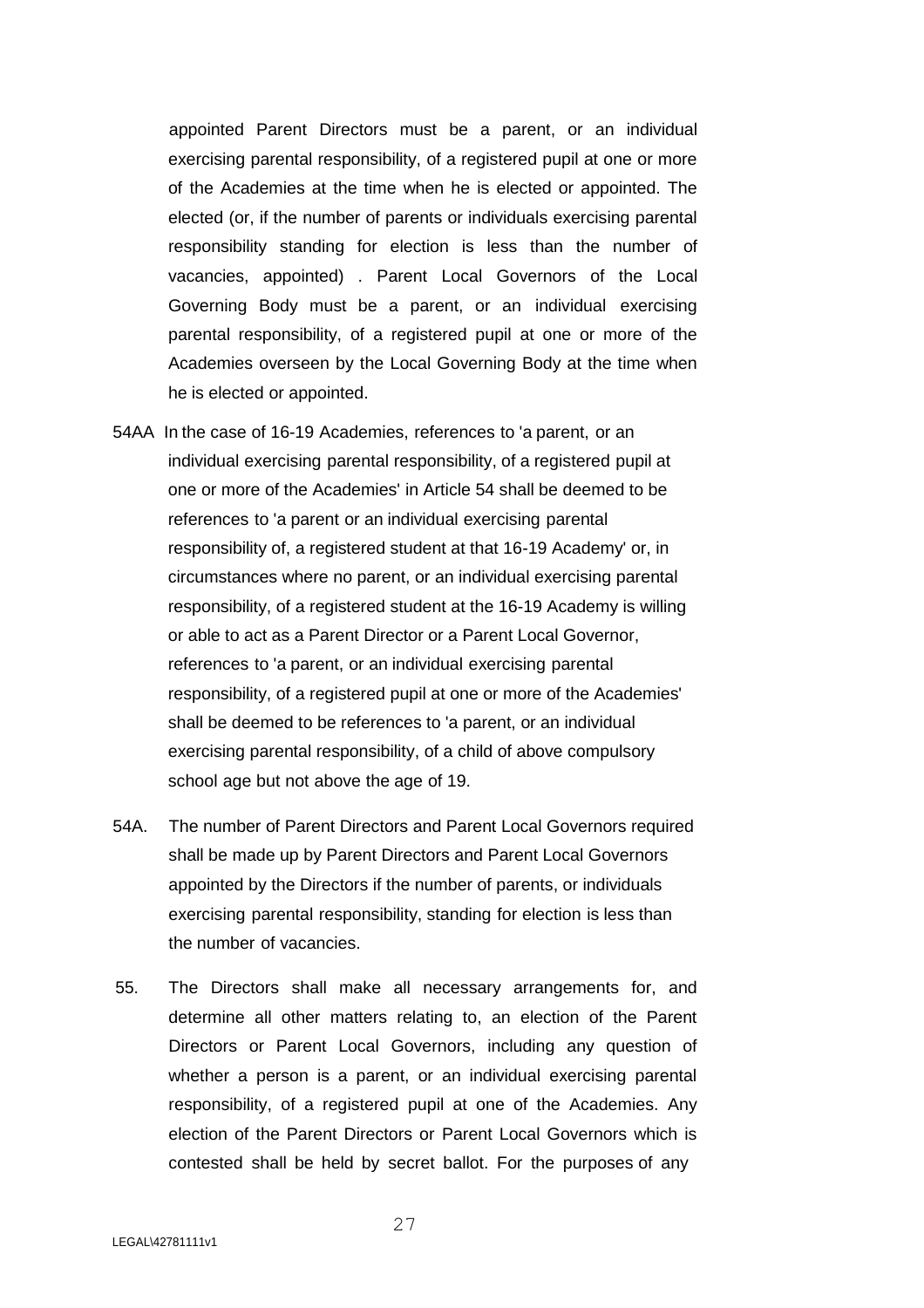election of Parent Local Governors, any parent, or an individual exercising parental responsibility, of a registered pupil at the Academies overseen by the Local Governing Body shall be eligible to vote.

56. In appointing a Parent Director or Parent Local Governor the Directors shall appoint a person who is the parent, or an individual exercising parental responsibility, of a registered pupil at an Academy as described in Articles 54 and 54AA; or where the Directors are exercising their power to appoint a Parent Director or Parent Local Governor and it is not reasonably practical to appoint a parent, or an individual exercising parental responsibility, as described in Articles 54 and 54AA, then the Directors may appoint a person who is the parent, or an individual exercising parental responsibility, of a child within the age range of at least one of the Academies or, in the case of an appointment to a Local Governing Body, the age range of at least one of the Academies overseen by that Local Governing Body.

## **CHIEF EXECUTIVE OFFICER PRINCIPAL**

57. The Chief Executive Officer shall not be a Director.

## **CO-OPTED DIRECTORS**

- 58. The Directors may appoint up to 2 Co-opted Directors. A 'Co-opted Director' means a person who is appointed to be a Director by being Co-opted by Directors who have not themselves been so appointed. The Directors may not co-opt an employee of the Company as a Coopted Director if thereby the number of Directors who are employees of the Company would exceed one third of the total number of Directors.
- 59 63. Not used.

## **TERM OF OFFICE**

64. The term of office for any Director shall be four years, save that this time limit shall not apply to any post which is held ex-officio. Subject to remaining eligible to be a particular type of Director, any Director may be re-appointed or re-elected by the Members in General Meeting.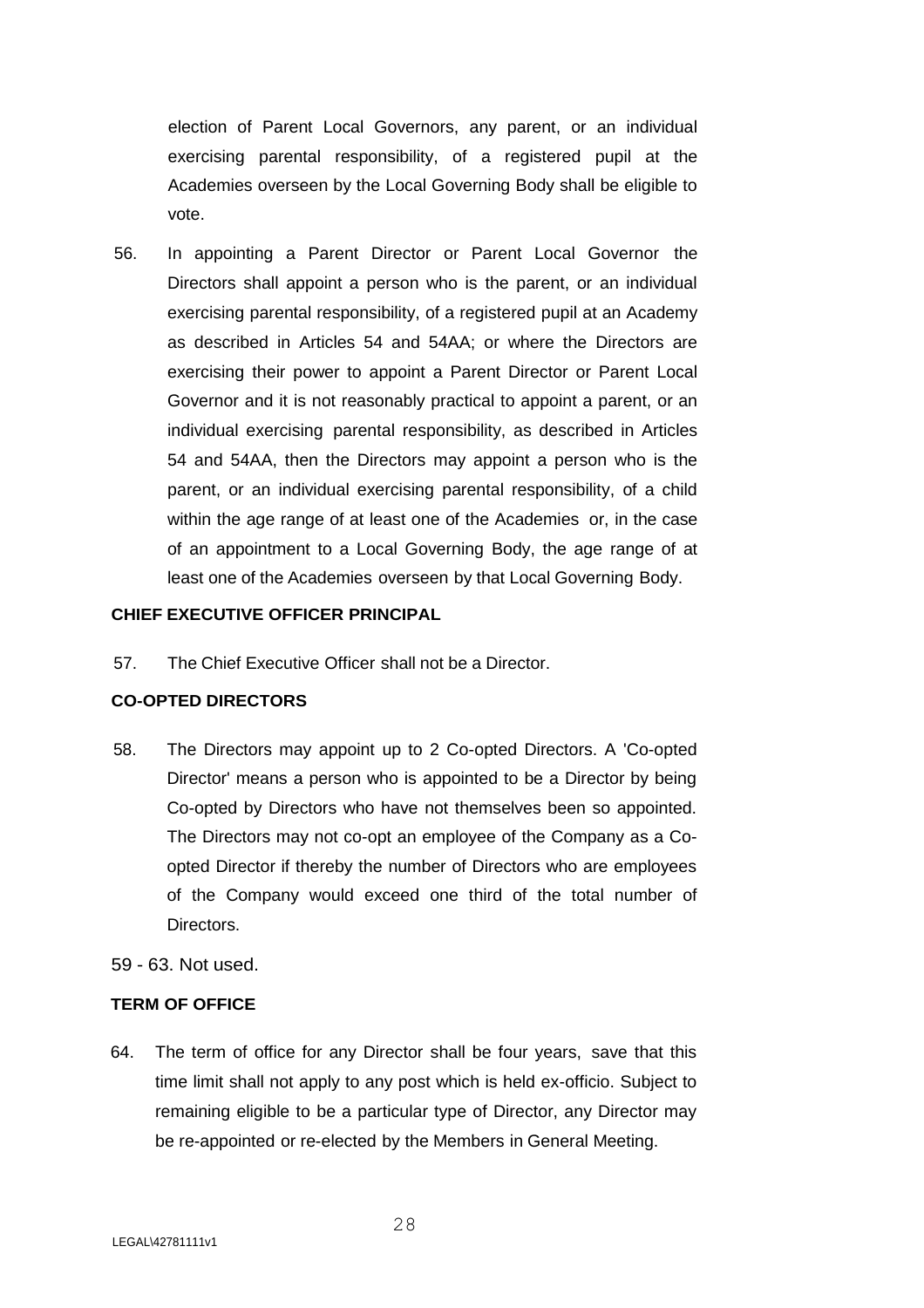# **RESIGNATION AND REMOVAL**

- 65. A Director shall cease to hold office if he resigns his office by notice to the Company (but only if at least three Directors will remain in office when the notice of resignation is to take effect).
- 66. A Director shall cease to hold office if he is removed by the person or persons who appointed or elected him, or otherwise by ordinary resolution of the Members in accordance with the Companies Act 2006.
- 67. Where a Director resigns his office or is removed from office, the Director or, where he is removed from office, those removing him, shall give written notice thereof to the Clerk.

## **DISQUALIFICATION OF DIRECTORS**

- 68. No person shall be qualified to be a Director unless he is aged 18 or over at the date of his election or appointment. No current pupil or current student of any Academy shall be a Director.
- 69. A Director shall cease to hold office if he becomes incapable by reason of illness or injury of managing or administering his own affairs.
- 70. A Director shall cease to hold office if he is absent without the permission of the Directors from all their meetings held within a period of six months and the Directors resolve that his office be vacated.
- 71. A person shall be disqualified from holding or continuing to hold office **as a** Director if:
	- (a) he has been declared bankrupt and/or his estate has been seized from his possession for the benefit of his creditors and the declaration or seizure has not been discharged, annulled or reduced; or
	- (b) he is the subject of a bankruptcy restrictions order or an interim order.
- 72. A person shall be disqualified from holding or continuing to hold office as a Director at any time when he is subject to a disqualification order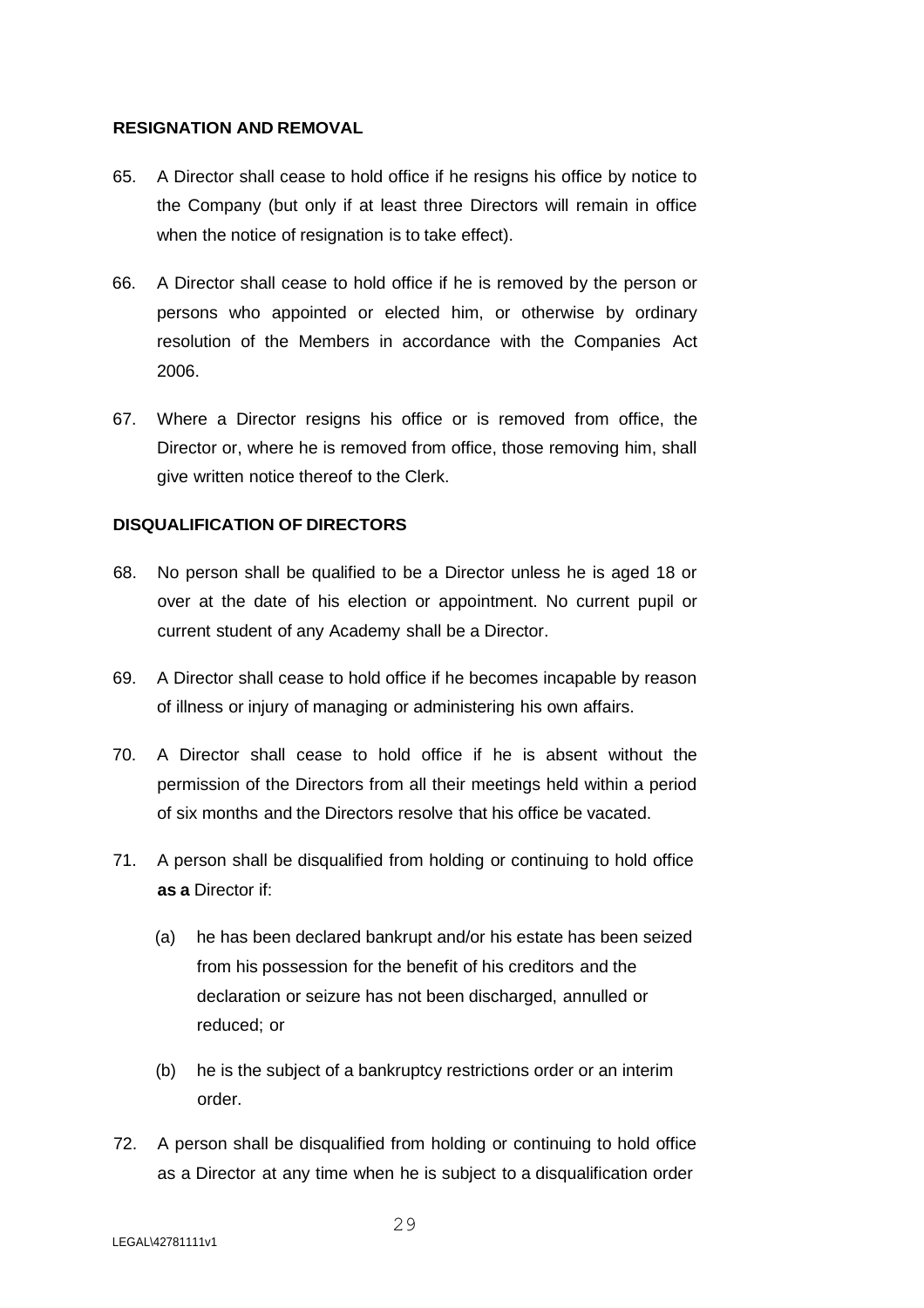or a disqualification undertaking under the Company Directors Disqualification Act 1986 or to an order made under section 429(2) (b) of the Insolvency Act 1986 (failure to pay under county court administration order).

- 73. A Director shall cease to hold office if he ceases to be a Director by virtue of any provision in the Companies Act 2006 or is disqualified from acting as a Land Trustee by virtue of section 178 of the Charities Act 2011 (or any statutory re-enactment or modification of that provision).
- 74. A person shall be disqualified from holding or continuing to hold office as a Director if he has been removed from the office of Director or Land Trustee for a charity by an order made by the Charity Commission or the High Court on the grounds of any misconduct or mismanagement in the administration of the charity for which he was responsible or to which he was privy, or which he by his conduct contributed to or facilitated.
- 75. A person shall be disqualified from holding or continuing to hold office as a Director or a member of a Local Governing Body if he has not given the undertaking required by Article 45A (or Article 103) as applicable.
- 76 Not used.
- 77. A person shall be disqualified from holding or continuing to hold office as a Director where he has, at any time, been convicted of any criminal offence, excluding any that have been spent under the Rehabilitation of Offenders Act 1974 as amended, and excluding any offence for which the maximum sentence is a fine or a lesser sentence except where a person has been convicted of any offence which falls under section 178 of the Charities Act 2011.
- 78. After the first Academy has opened, a person shall be disqualified from holding or continuing to hold office as a Director if he has not provided to the chairman of the Directors a criminal records certificate at an enhanced disclosure level under section 1138 of the Police Act 1997. In the event that the certificate discloses any information which would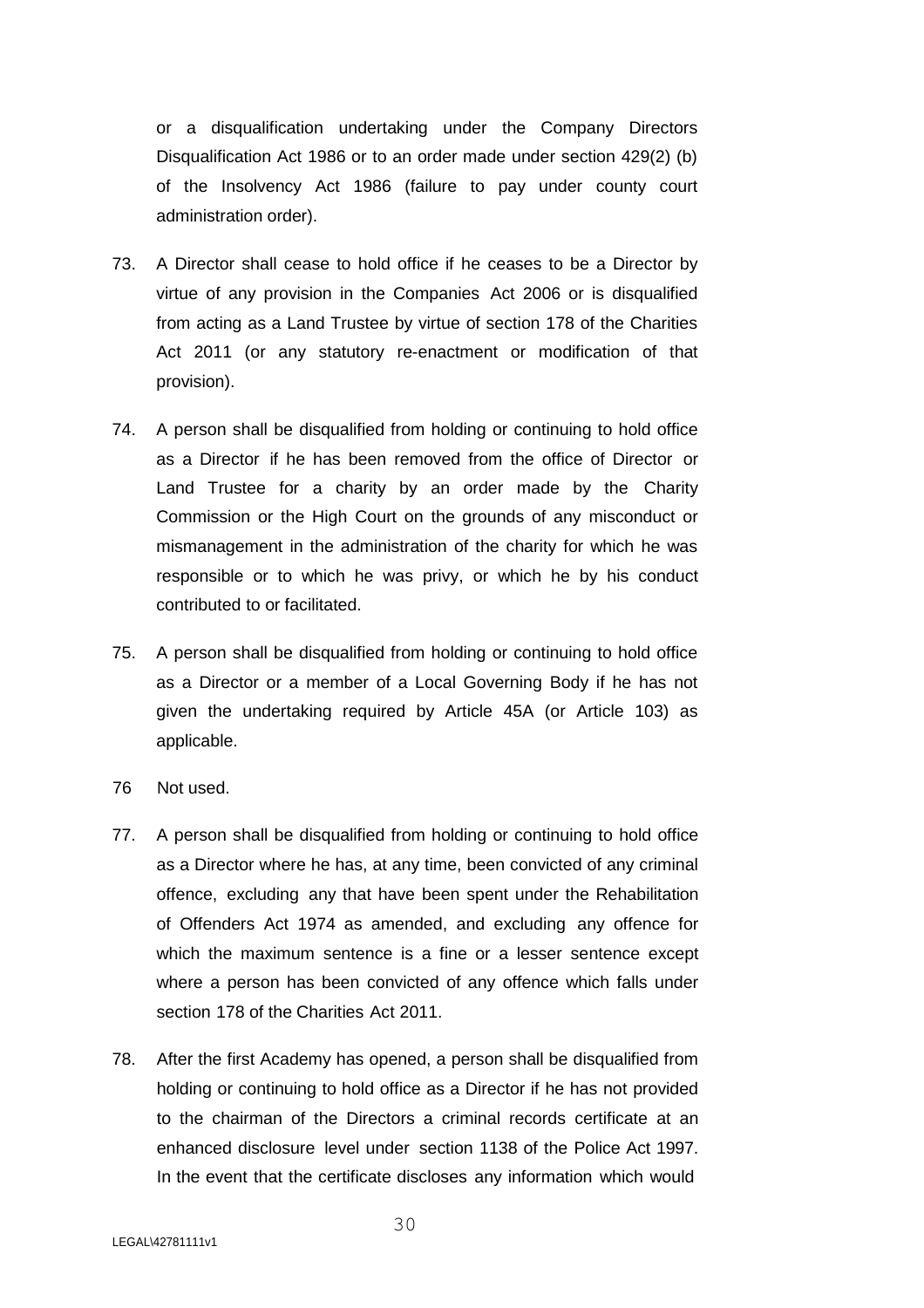in the opinion of either the chairman or the Chief Executive Officer confirm their unsuitability to work with children that person shall be disqualified. If a dispute arises as to whether a person shall be disqualified, a referral shall be made to the Secretary of State to determine the matter. The determination of the Secretary of State shall be final.

- 79. Where, by virtue of these Articles a person becomes disqualified from holding, or continuing to hold office as a Director; and he is, or is proposed, to become such a Director, he shall upon becoming so disqualified give written notice of that fact to the Clerk.
- 80. Articles 68 to 75, Articles 77 to 79 and Articles 97 to 988 also apply to any member of any committee of the Directors, who is not a Director.

## **CLERK TO THE DIRECTORS**

81. The Clerk shall be appointed by the Directors for such term, at such remuneration and upon such conditions as they may think fit; and any Clerk so appointed may be removed by them. The Clerk shall not be a Director, the Chief Executive Officer. Notwithstanding this Article, the Directors may, where the Clerk fails to attend a meeting of theirs, appoint any one of their number or any other person to act as Clerk for the purposes of that meeting. The Clerk may, but need not, be the appointed company secretary of the Company.

# **CHAIRMAN AND VICE-CHAIRMAN OF THE DIRECTORS**

- 82. The Directors shall for each school year elect a chairman and a vicechairman from among their number. A Director who is employed by the Company shall not be eligible for election as chairman or vicechairman.
- 83. Subject to Article 84, the chairman or vice-chairman shall hold office as such until his successor has been elected in accordance with Article 85.
- 84. The chairman or vice-chairman may at any time resign his office by giving notice in writing to the Clerk. The chairman or vice-chairman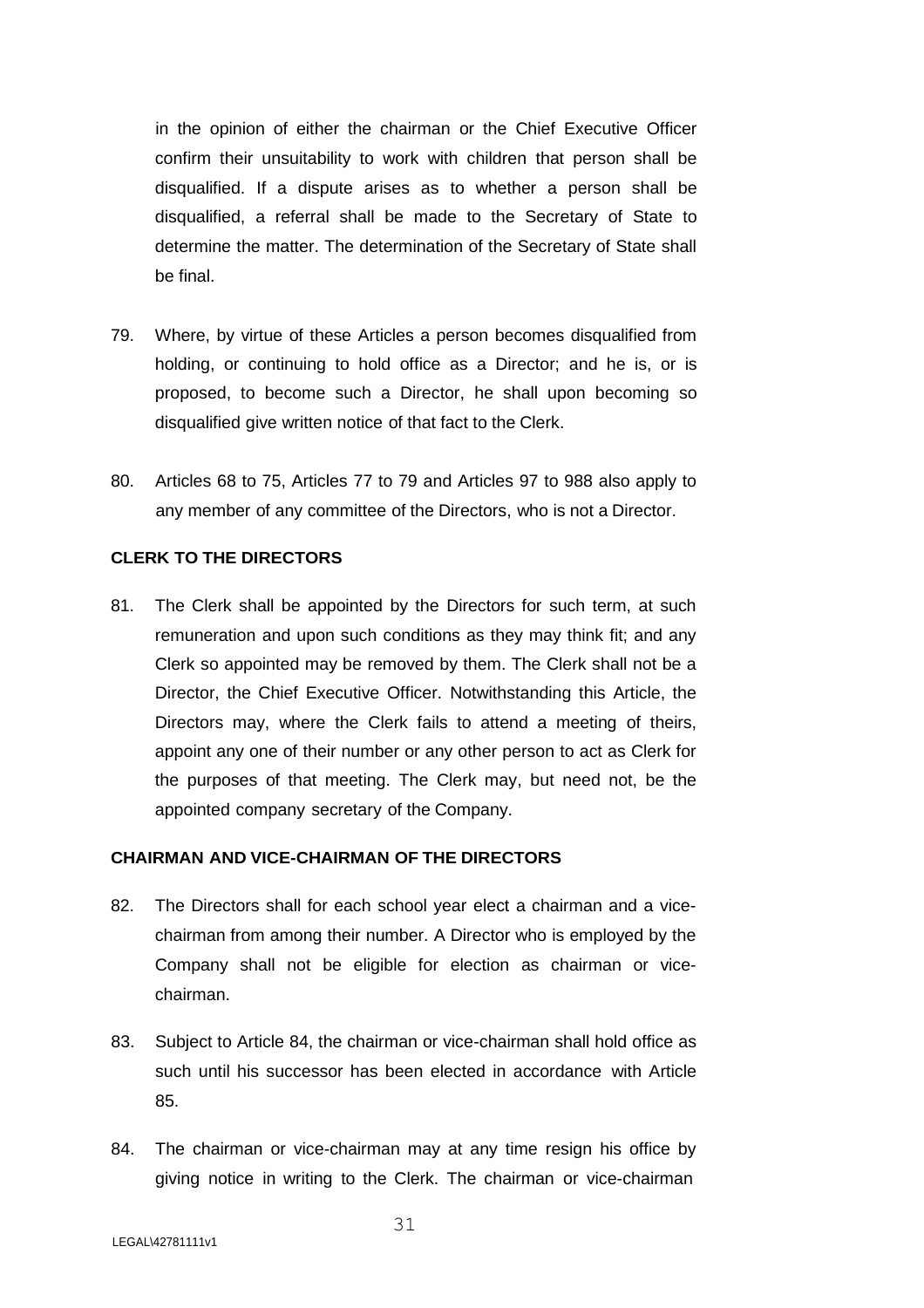shall cease to hold office if:

- (a) he ceases to be a Director;
- (b) he is employed by the Company;
- (c) he is removed from office in accordance with these Articles; or
- (d) in the case of the vice-chairman, he is elected in accordance with these Articles to fill a vacancy in the office of chairman.
- 85. Where by reason of any of the matters referred to in Article 84, a vacancy arises in the office of chairman or vice-chairman, the Directors shall at their next meeting elect one of their number to fill that vacancy.
- 86. Where the chairman is absent from any meeting or there is at the time a vacancy in the office of the chairman, the vice-chairman shall act as the chair for the purposes of the meeting.

87-89. Not used.

- 90. The Directors may remove the chairman or vice-chairman from office in accordance with these Articles.
- 91. A resolution to remove the chairman or vice-chairman from office which is passed at a meeting of the Directors shall not have effect unless:
	- (i) it is confirmed by a resolution passed at a second meeting of the Directors held not less than fourteen days after the first meeting; and
	- (ii) the matter of the chairman's or vice-chairman's removal from office is specified as an item of business on the agenda for each of those meetings.
- 92. Before the Directors resolve at the relevant meeting on whether to confirm the resolution to remove the chairman or vice-chairman from office, the Director or Directors proposing his removal shall at that meeting state their reasons for doing so and the chairman or vice-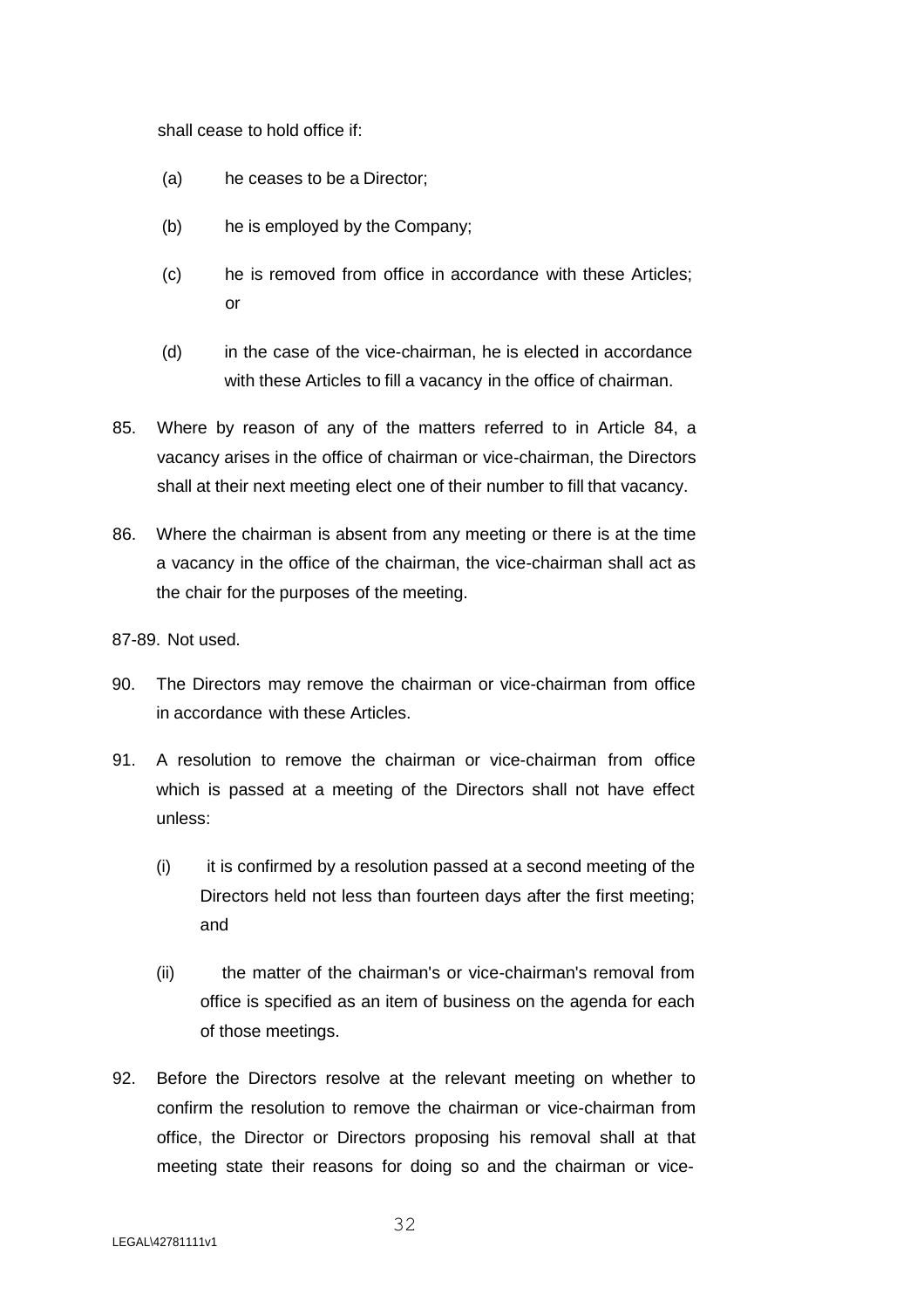chairman shall be given an opportunity to make a statement in response.

# **POWERS OF DIRECTORS**

- 93. Subject to provisions of the Companies Act 2006, the Articles and to any directions of the Members given by special resolution, the business of the Company shall be managed by the Directors who may exercise all the powers of the Company. No alteration of the Articles and no such direction shall invalidate any prior act of the Directors which would have been valid if that alteration had not been made or that direction had not been given. The powers given by this Article shall not be limited by any special power given to the Directors by the Articles and a meeting of Directors at which a quorum is present may exercise all the powers exercisable by the Directors.
- 94. In addition to all powers hereby expressly conferred upon them and without detracting from the generality of their powers under the Articles the Directors shall have the following powers, namely:
	- (a) to expend the funds of the Company in such manner as they shall consider most beneficial for the achievement of the Object and to invest in the name of the Company such part of the funds as they may see fit and to direct the sale or transposition of any such investments and to expend the proceeds of any such sale in furtherance of the Object;
	- (b) to enter into contracts on behalf of the Company.
- 95. In the exercise of their powers and functions, the Directors may consider any advice given by the Chief Executive Officer any other executive officer.
- 96. Any bank account in which any money of the Company is deposited shall be operated by the Directors in the name of the Company. All cheques and orders for the payment of money from such an account shall be signed by at least two signatories authorised by the Directors.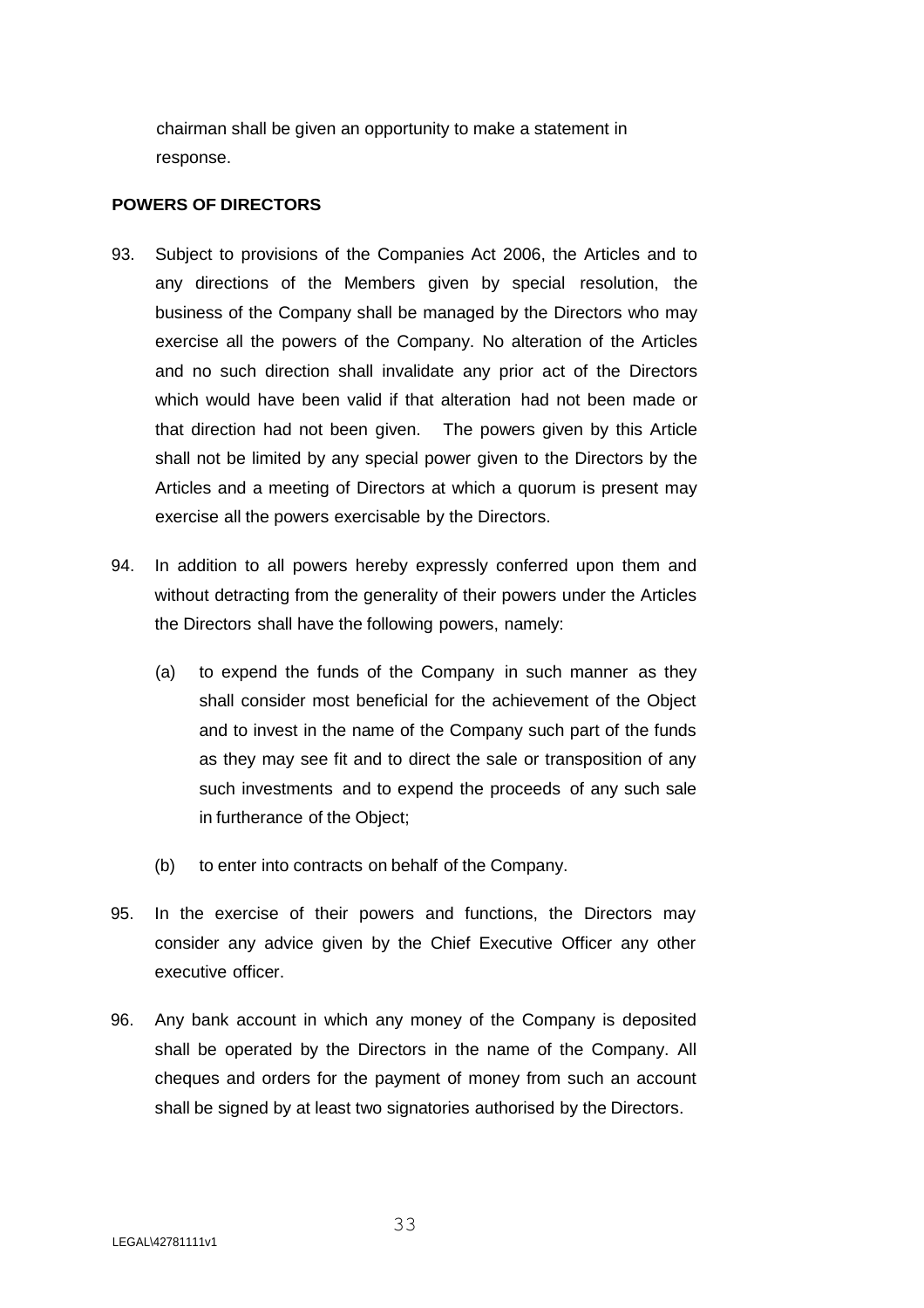## **DIRECTORS' AND MEMBERS' CONFLICTS OF INTEREST**

- 97. Any Director who has or can have any direct or indirect duty or personal interest (including but not limited to any Personal Financial Interest) which conflicts or may conflict with his duties as a Director shall disclose that fact to the Directors as soon as he becomes aware of it. A Director must absent himself from any discussions of the Directors in which it is possible that a conflict will arise between his duty to act solely in the interests of the Company (including fulfilling its charitable objects) and any duty or personal interest (including but not limited to any Personal Financial Interest).
- 98. For the purpose of Article 97, a Director has a Personal Financial Interest if that interest is in respect of the employment or remuneration of, or the provision of any other benefit to, that Director as permitted by and as defined by Articles 6.5 - 6.9.
- 98A. The Diocesan Corporate Member shall not be deemed to have a conflict of loyalty or interest arising from its connection with the Church of England or its duty and functions under the Measure and no director appointed by them shall be deemed to have a conflict of loyalty arising from that appointment.
- 988. If otherwise than a set out in Article 98A a conflict of interests arises for a director because of a duty of loyalty owed to another organisation or person and the conflict is not authorised by virtue of any other provision in the articles, the unconflicted directors may authorise such a conflict of interests where the following conditions apply:
	- (a) the conflicted director is absent from the part of the meeting at which there is discussion of any arrangement or transaction affecting that other organisation or person;
	- (b) the conflicted director does not vote on any such matter and is not to be counted when· considering whether a quorum of directors is present at the meeting; and
	- (c) the unconflicted directors consider it is in the interests of the charity to authorise the conflict of interests in the circumstances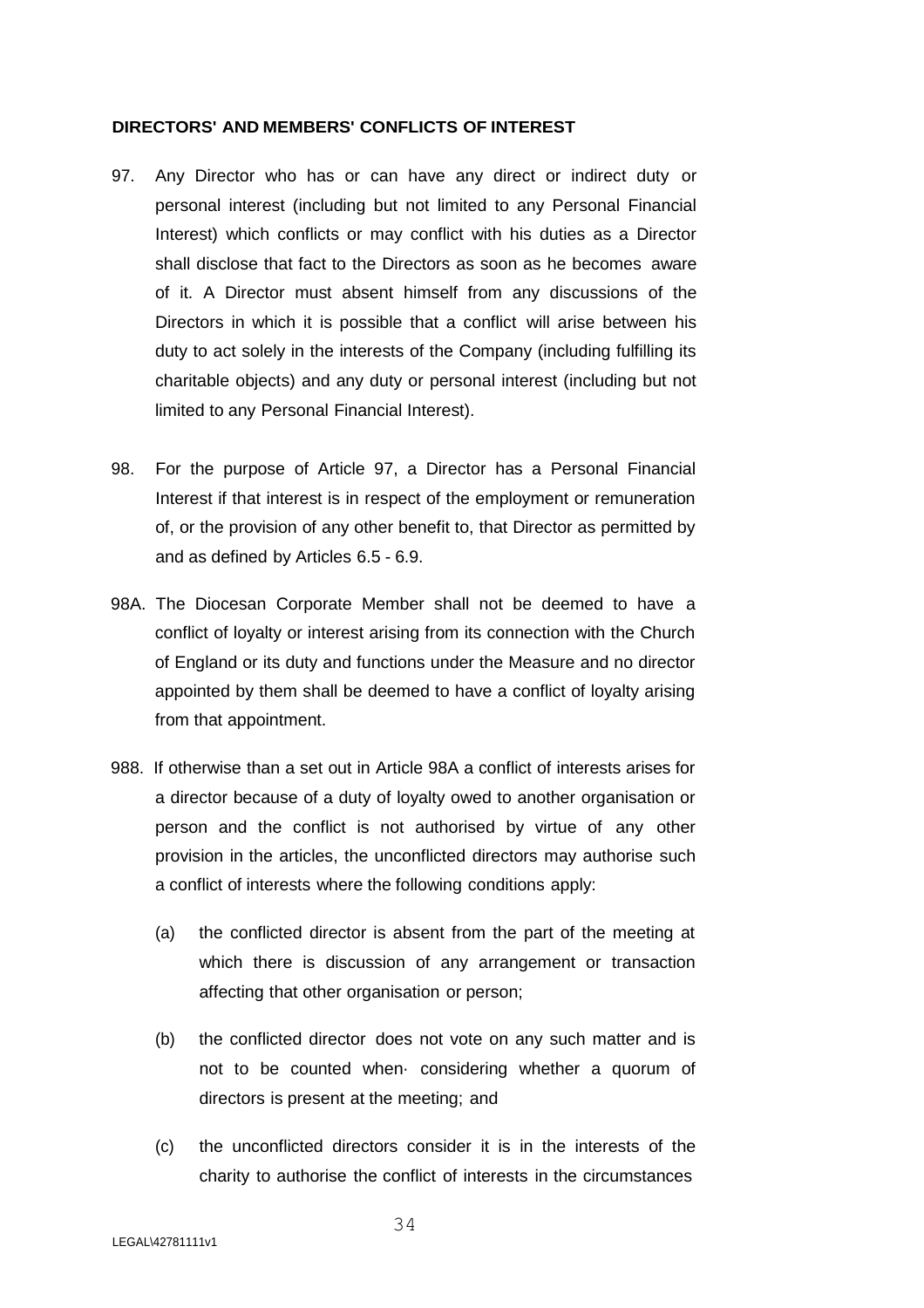applying.

In this article a conflict of interests arising because of a duty of loyalty owed to another organisation or person only refers to such a conflict which does not involve a direct or indirect benefit of any nature to a director or to a connected person.

# **MINUTES OF DIRECTORS' MEETINGS**

99. The minutes of the proceedings of a meeting of the Directors shall be drawn up and entered into a book kept for the purpose by the person acting as Clerk for the purposes of the meeting; and shall be signed (subject to the approval of the Directors) at the same or next subsequent meeting by the person acting as chairman thereof.

## **COMMITTEES**

- 100. Subject to these Articles, the Directors:
	- (a) may appoint committees to be known as Local Governing Bodies for each Academy (and the same Local Governing Body may be appointed for more than one Academy); and
	- (b) may establish any other committee.
- 101. Subject to these Articles, the constitution, membership and proceedings of any committee shall be determined by the Directors. The establishment, terms of reference, constitution and membership of any committee of the Directors shall be reviewed at least once in every twelve months. The membership of any committee of the Directors may include persons who are not Directors, provided that (with the exception of the Local Governing Bodies) a majority of members of any such committee shall be Directors. Except in the case of a Local Governing Body, no vote on any matter shall be taken at a meeting of a committee of the Directors unless the majority of members of the committee present are Directors.
- 101A. The Directors shall ensure that any Local Governing Body shall include at least two Parent Local Governors.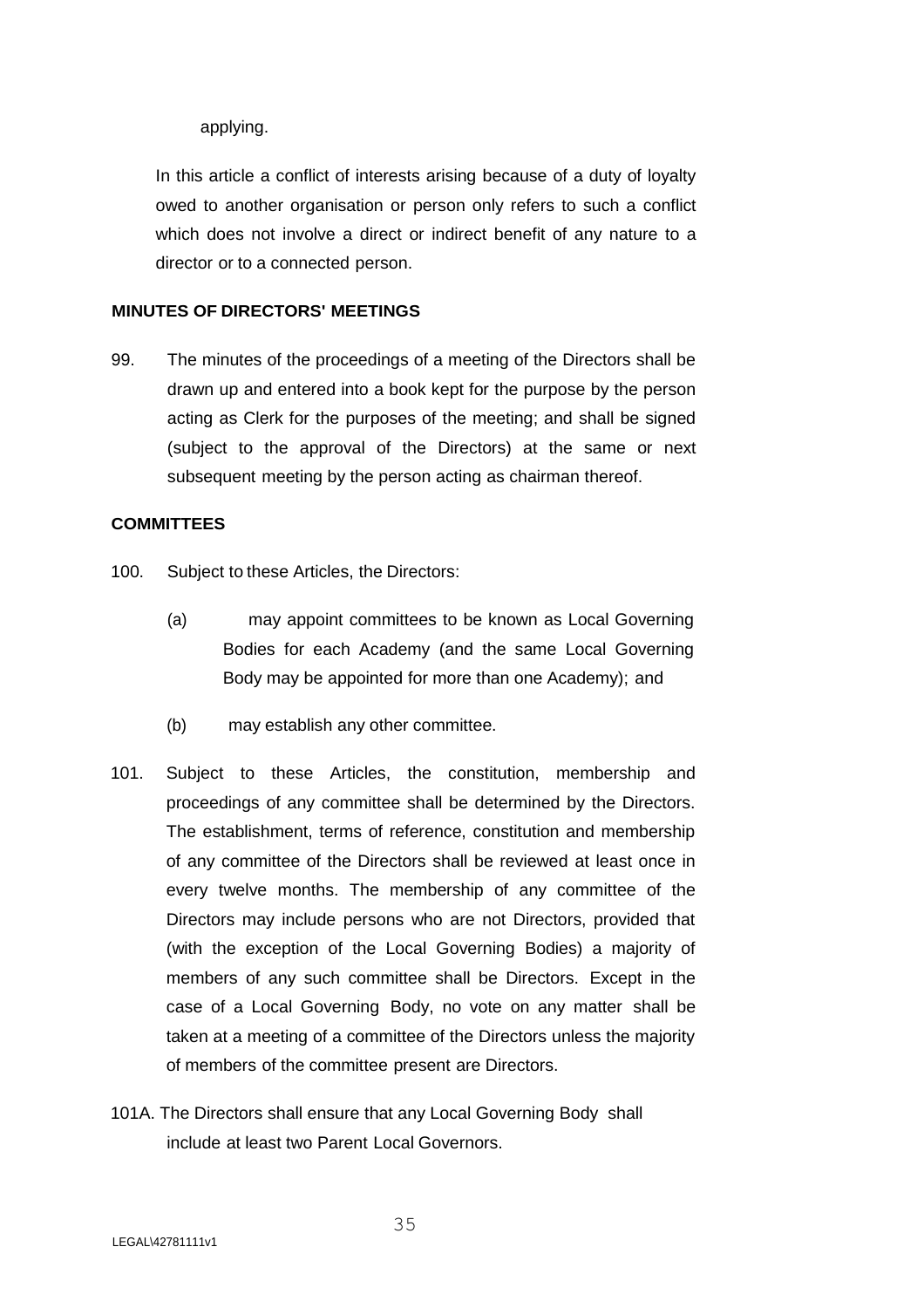- 101B. The Directors shall ensure that any Local Governing Body constituted:
	- (a) in respect of any Academy that had previously been a Voluntary Controlled School immediately prior to conversion to Academy status shall have up to 25% of its members appointee;! by the Directors with the consent of the Diocesan Corporate Member and that all its members shall sign an undertaking to the Diocesan Corporate Member to uphold the designated religious character of the said Academy.
		- (b) in respect of any Academy that had previously been a Voluntary Aided School, immediately prior to conversion to Academy status shall have all its members (except elected parent and any staff members) appointed by the Directors with the consent of the Diocesan Corporate Member and that all its members shall sign an undertaking to the Diocesan Corporate Member to uphold the designated religious character of the said Academy.
		- (c) l\_n respect of an Academy opened as a Free School with a Faith Designation shall have all its members (except elected parent and any staff members) appointed by the Directors with the consent of the Diocesan Corporate Member and that all its members shall sign an undertaking to the Diocesan Corporate Member to uphold the designated religious character of the said Academy.
		- (d) in respect of any Academy falling under Article **4(a)(ii) is** appointed by the Directors taking into account the needs of the Academy and the Directors shall recognise and support the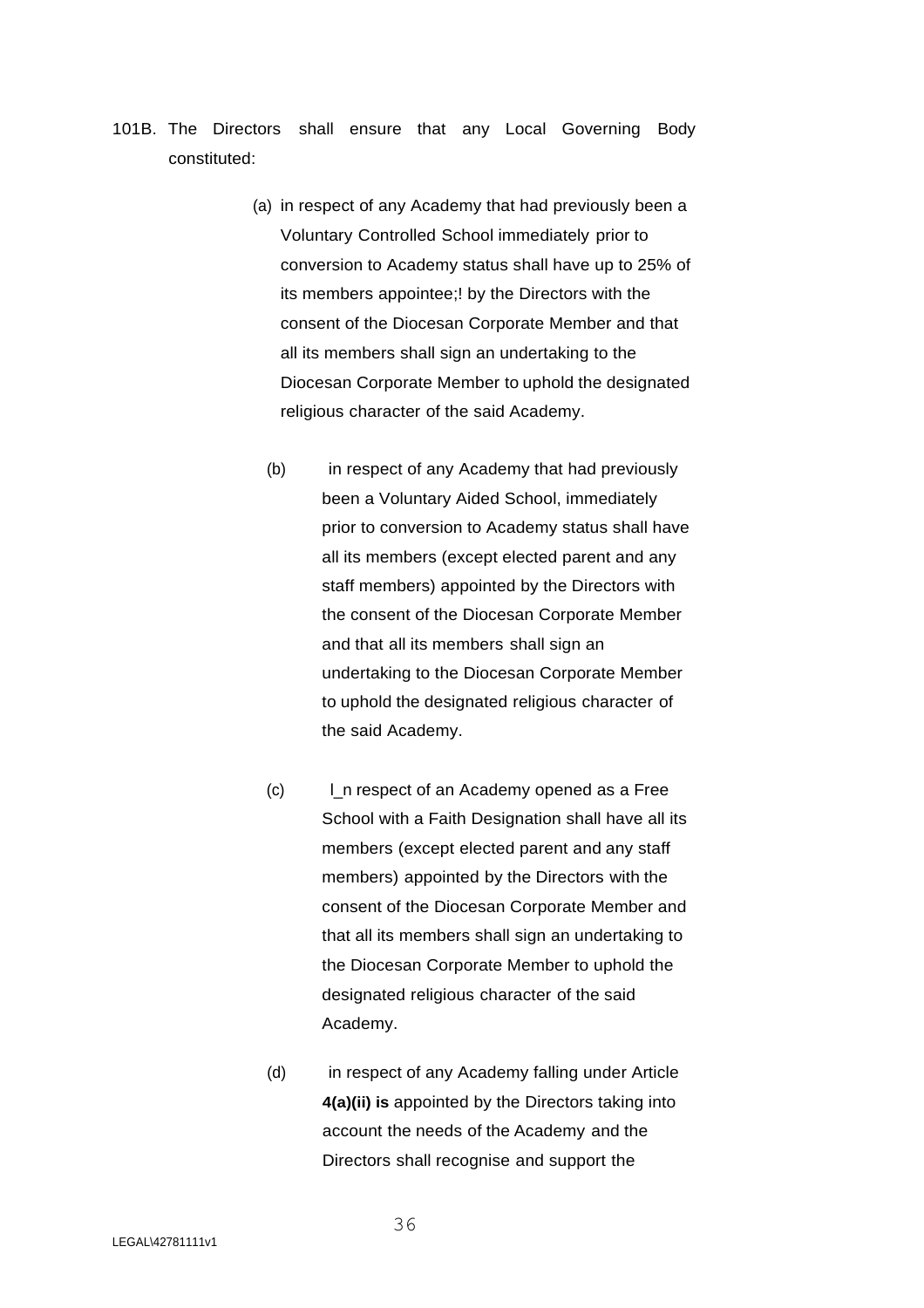individual ethos of the said Academy as a School not designated as having a religious character.

- 102. Any power of delegation exercised under Article 105 in relation to the establishment of a Local Governing Body for an Academy shall be by way of Scheme of Delegation. The form of Scheme of Delegation to be used may be attached to these Articles and] amended by the Directors from time to time.
- 103. All members of a Local Governing Body shall upon their appointment or election, and before exercising any duties as a member of the Local Governing Body, give a written undertaking to the Directors, the Land Trustees and in the case of a Church of England school, the Diocesan Corporate Member, to uphold the Object of the Company. If they refuse to give such an undertaking they shall immediately be disqualified from holding office.
- 104. The functions, duties and proceedings of the Local Governing Bodies or committees shall be subject to regulations made by the Directors from time to time. Local Governing Bodies may also be established solely for the purpose of fulfilling an advisory function to the board of Directors.

## **DELEGATION**

- 105. The Directors may delegate any of their powers or functions (including the power to sub-delegate) to any Director, committee (including any Local Governing Body}, the Chief Executive Officer, or any other holder of an executive office. Any such delegation shall be made in writing and subject to any conditions the Directors may impose, and may be revoked or altered.
- 105A. A Director, committee (including any Local Governing Body}, the Chief Executive Officer or any other holder of an executive office to whom a power or function of the Directors is delegated under Article 105 may further sub-delegate those powers or fu\_nctions (or any of them) to a further person. Where any power or function of the Directors is sub-delegated by any person to whom it has been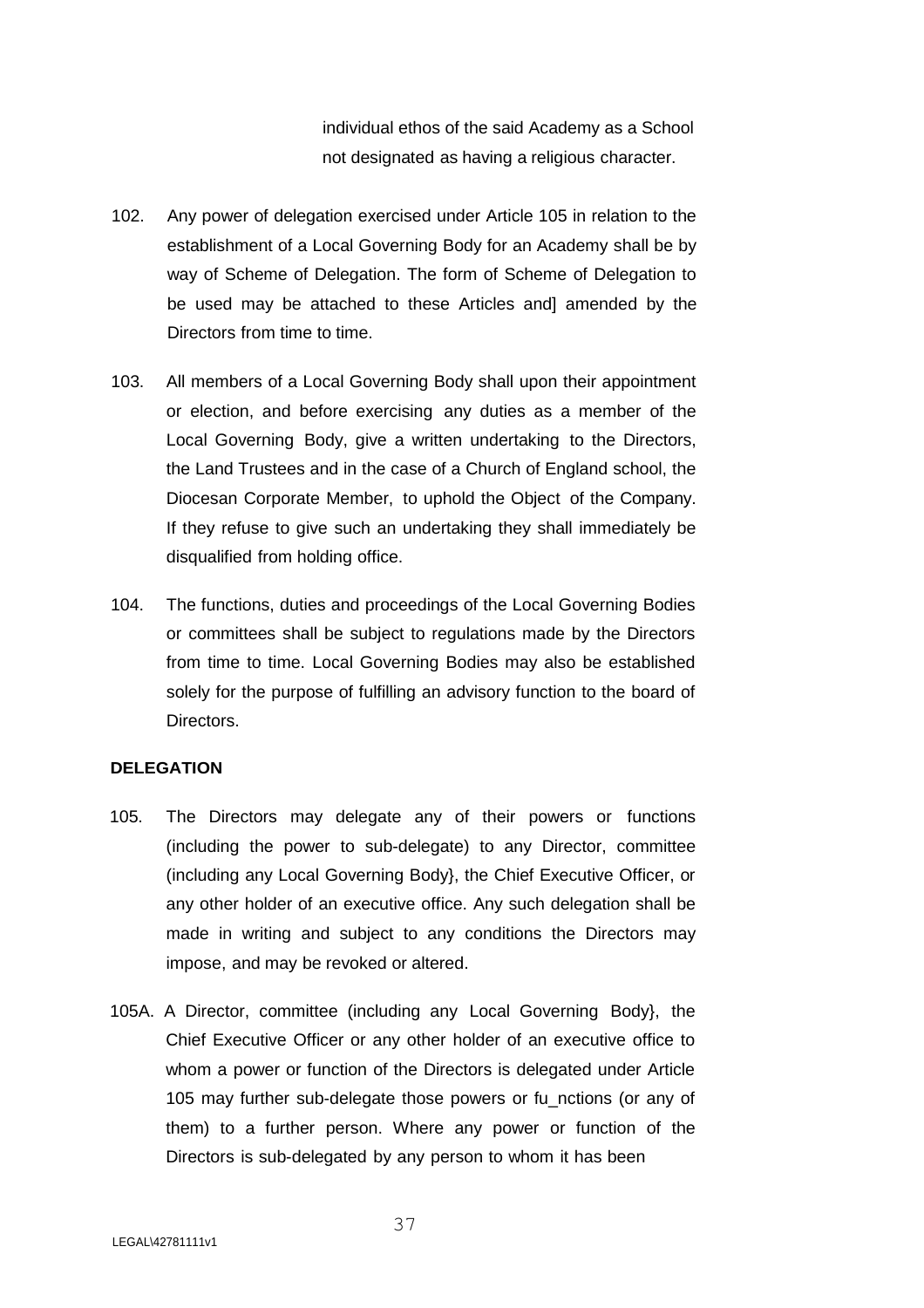delegated, that person must inform the Directors as soon as reasonably practicable which powers and functions have been further delegated and to whom, and any such sub-delegation shall be made subject to any conditions the Directors may impose, and may be revoked or altered by the Directors.

106. Where any power or function of the Directors has been exercised by any committee (including any Local Governing Body) , any Director , the Chief Executive Officer the Principals or any other holder of an executive office, or a person to whom a power or function has been sub-delegated under Article 105A, that person or committee shall report to the Directors in respect of any action taken or decision made with respect to the exercise of that power or function at the meeting of the Directors immediately following the taking of the action or the making of the decision.

#### **CHIEF EXECUTIVE OFFICER, PRINCIPALS AND STAFF**

- 107. The Directors, with the involvement and consent of the Diocesan Corporate Member and having made use of any relevant powers under section 124A of the School Standards and Framework Act 1998 may appoint the Chief Executive Officer and the Principals of the Academies Subject to Article 105A the Directors may delegate such powers and functions as they consider are required by the Chief Executive Officer and Principals for the internal organisation, management and control of the Academies (including the implementation of all policies approved by the Directors and for the direction of the teaching and curriculum at the Academies.)
- 107A. In appointing staff the Directors will have regard where relevant to their powers under section 124A of the School Standards and Framework Act 1998 and to their power where relevant to declare an occupational requirement for the purposes of Part 1 of Schedule 9 of the Equality Act 2010 for non-teaching appointm,ents where they believe this to be justified.

## **MEETINGS OF THE DIRECTORS**

108. Subject to these Articles, the Directors may regulate their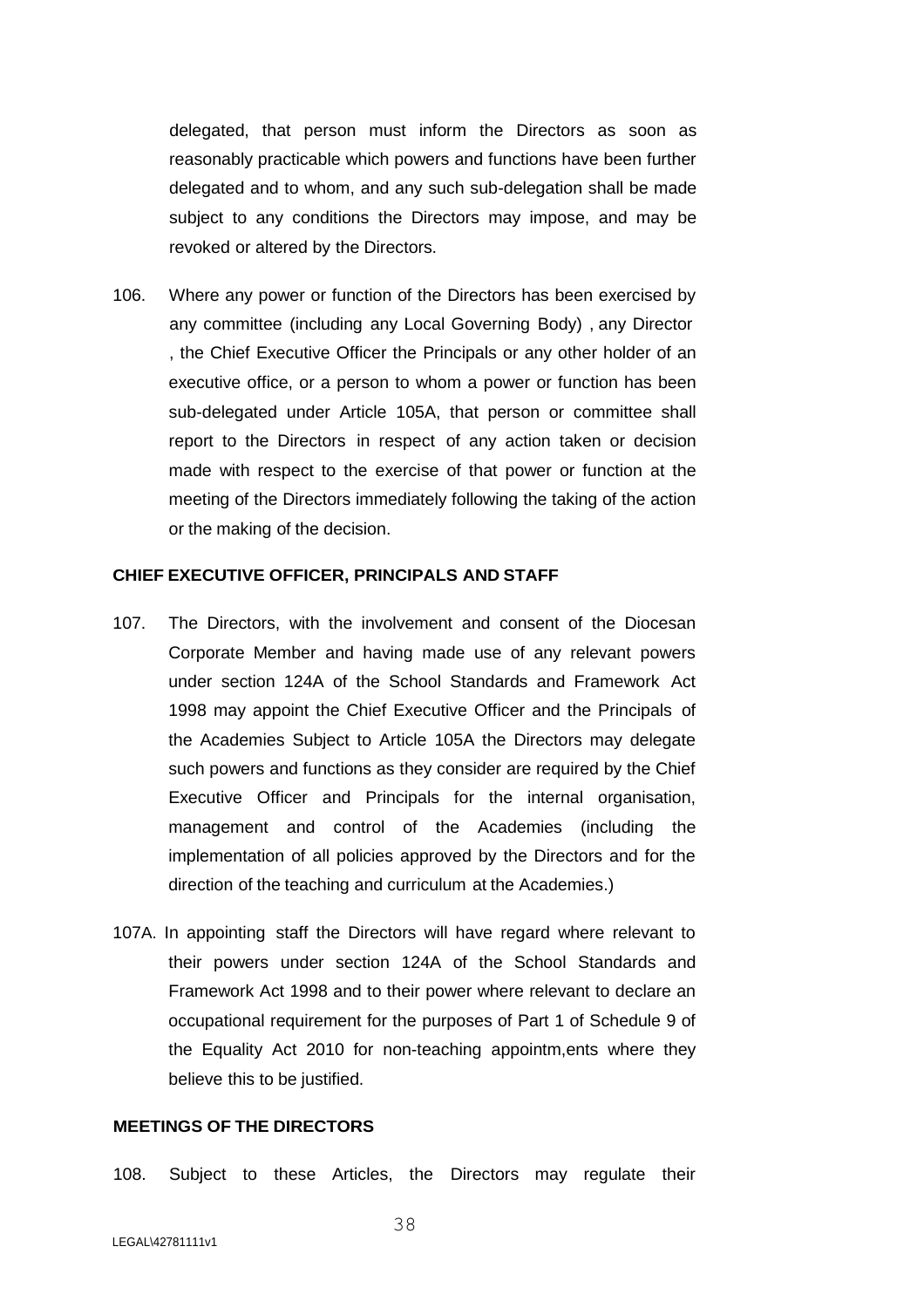proceedings as they think fit.

- 109. The Directors shall hold at least three meetings in every school year. Meetings of the Directors shall be convened by the Clerk. In exercising his functions under this Article the Clerk shall comply with any direction:
	- (a) given by the Directors; or
	- (b) given by the chairman of the Directors or, in his absence or where there is a vacancy in the office of chairman, the vicechairman of the Directors, so far as such direction is not inconsistent with any direction given as mentioned in (a) above.
- 110. Any three Directors may, by notice in writing given to the Clerk, requisition a meeting of the Directors; and it shall be the duty of the Clerk to convene such a meeting as soon as is reasonably practicable.
- 111. Each Director shall be given at least seven clear days before the date of a meeting:
	- (i) notice in writing thereof, signed by the Clerk, and sent to each Director at the address provided by each Director from time to time; and
	- (ii) a copy of the agenda for the meeting,

provided that where the chairman or, in his absence or where there is a vacancy in the office of chairman, the vice-chairman, so determines on the ground that there are matters demanding urgent consideration, it shall be sufficient if the written notice of a meeting, and the copy of the agenda thereof are given within such shorter period as he directs.

112. The convening of a meeting and the proceedings conducted thereat shall not be invalidated by reason of any individual not having received written notice of the meeting or a copy of the agenda thereof.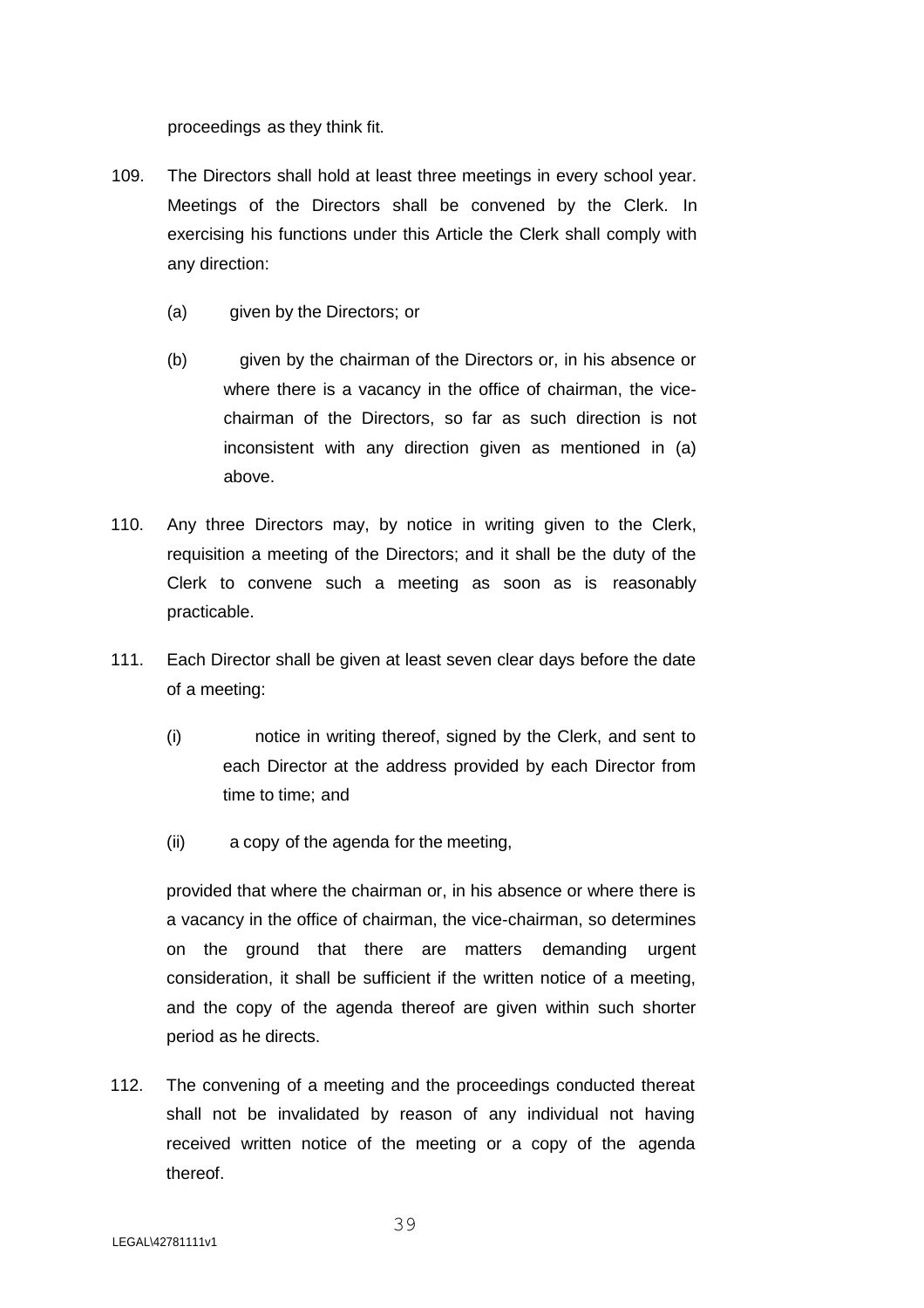- 113. A resolution to rescind or vary a resolution carried at a previous meeting of the Directors shall not be proposed at a meeting of the Directors unless the consideration of the rescission or variation of the previous resolution is a specific item of business on the agenda for that meeting.
- 114. A meeting of the Directors shall be terminated forthwith if:
	- (a) the Directors so resolve; or
	- (b) the number of Directors present ceases to constitute a quorum for a meeting of the Directors in accordance with Article 117, subject to Article 119.
- 115. Where in accordance with Article 114 a meeting is not held or is terminated before all the matters specified as items of business on the agenda for the meeting have been disposed of, a further meeting shall be convened by the Clerk as soon as is reasonably practicable, but in any event within seven days of the date on which the meeting was originally to be held or was so terminated.
- 116. Where the Directors resolve in accordance with Article 114 to adjourn a meeting before all the items of business on the agenda have been disposed of, the Directors shall before doing so determine the time and date at which a further meeting is to be held for the purposes of completing the consideration of those items, and they shall direct the Clerk to convene a meeting accordingly.
- 117. Subject to Article 119 the quorum for a meeting of the Directors, and any vote on any matter thereat, shall be any three Directors, or, where greater, any one third (rounded up to a whole number) of the total number of Directors holding office at the date of the meeting, who are in each case present at the meeting and entitled to vote on the matters to be resolved.
- 118. The Directors may act notwithstanding any vacancies in their number, but, if the numbers of Directors is less than the number fixed as the quorum, the continuing Directors may act only for the purpose of filling vacancies or of calling a General Meeting.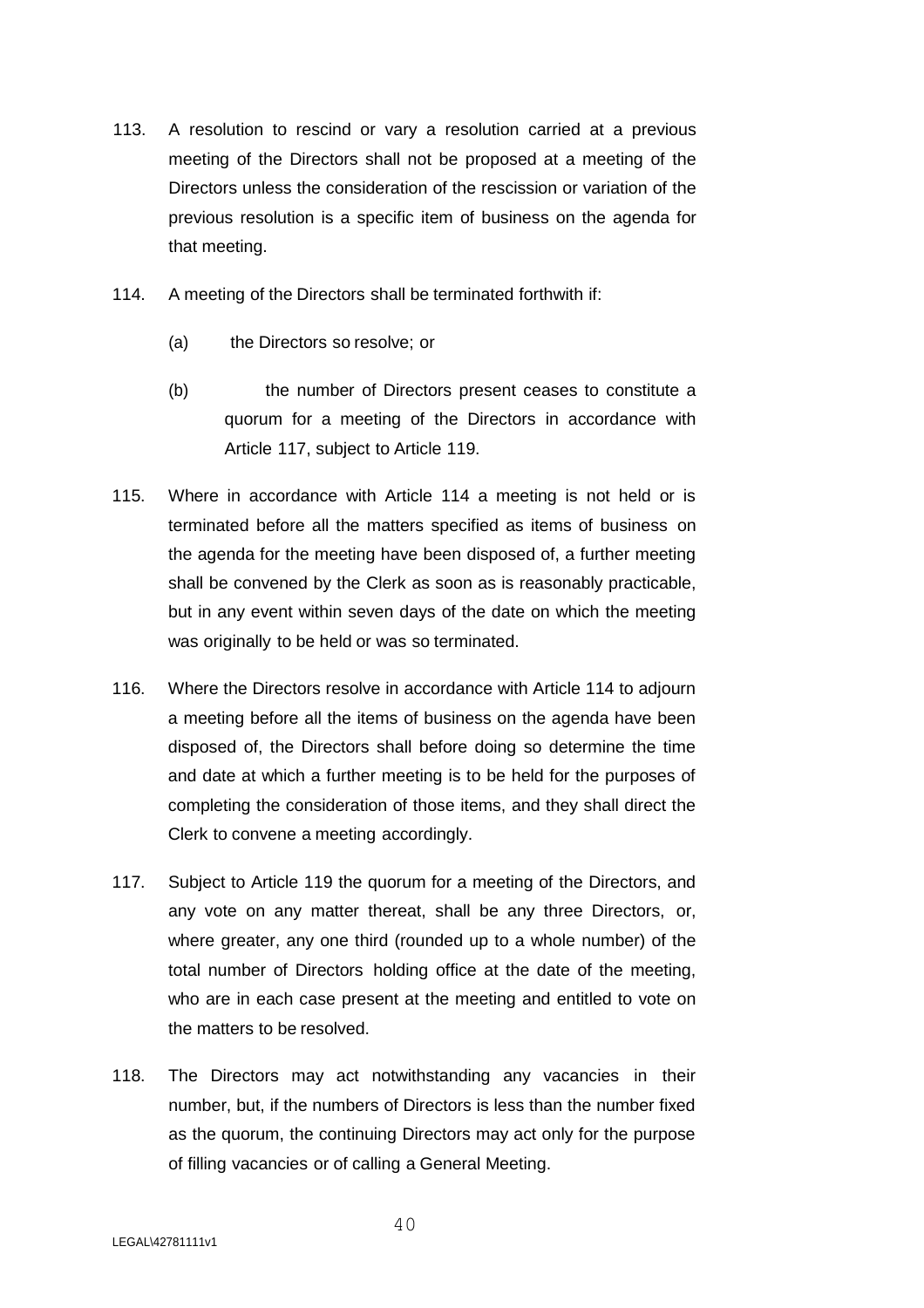- 119. The quorum for the purposes of:
	- (i) any vote on the removal of a Director in accordance with Article 66;

and

(ii) any vote on the removal of the chairman of the Directors in accordance with Articles 90

shall. be any two-thirds (rounded up to a whole number) of the persons who are at the time Directors present at the meeting and entitled to vote on those respective matters.

- 120. Subject to these Articles, every question to be decided at a meeting of the Directors shall be determined by a majority of the votes of the Directors present and voting on the question. Every Director shall have one vote.
- 121. Subject to Articles 117 119, where there is an equal division of votes, the chairman of the meeting shall have a casting vote in addition to any other vote he may have.
- 122. The proceedings of the Directors shall not be invalidated by
	- (a) any vacancy among their number; or
	- (b) any defect in the election, appointment or nomination of any Director.
- 123. A resolution in writing, signed by all the Directors entitled to receive notice of a meeting of Directors or of a committee of Directors, shall be valid and effective as if it had been passed at a meeting of Directors or (as the case may be) a committee of Directors duly convened and held. Such a resolution may consist of several documents in the same form, each signed by one or more of the **Directors**
- 124. Subject to Article 125, the Directors shall ensure that a copy of:
	- (a) the agenda for every meeting of the Directors;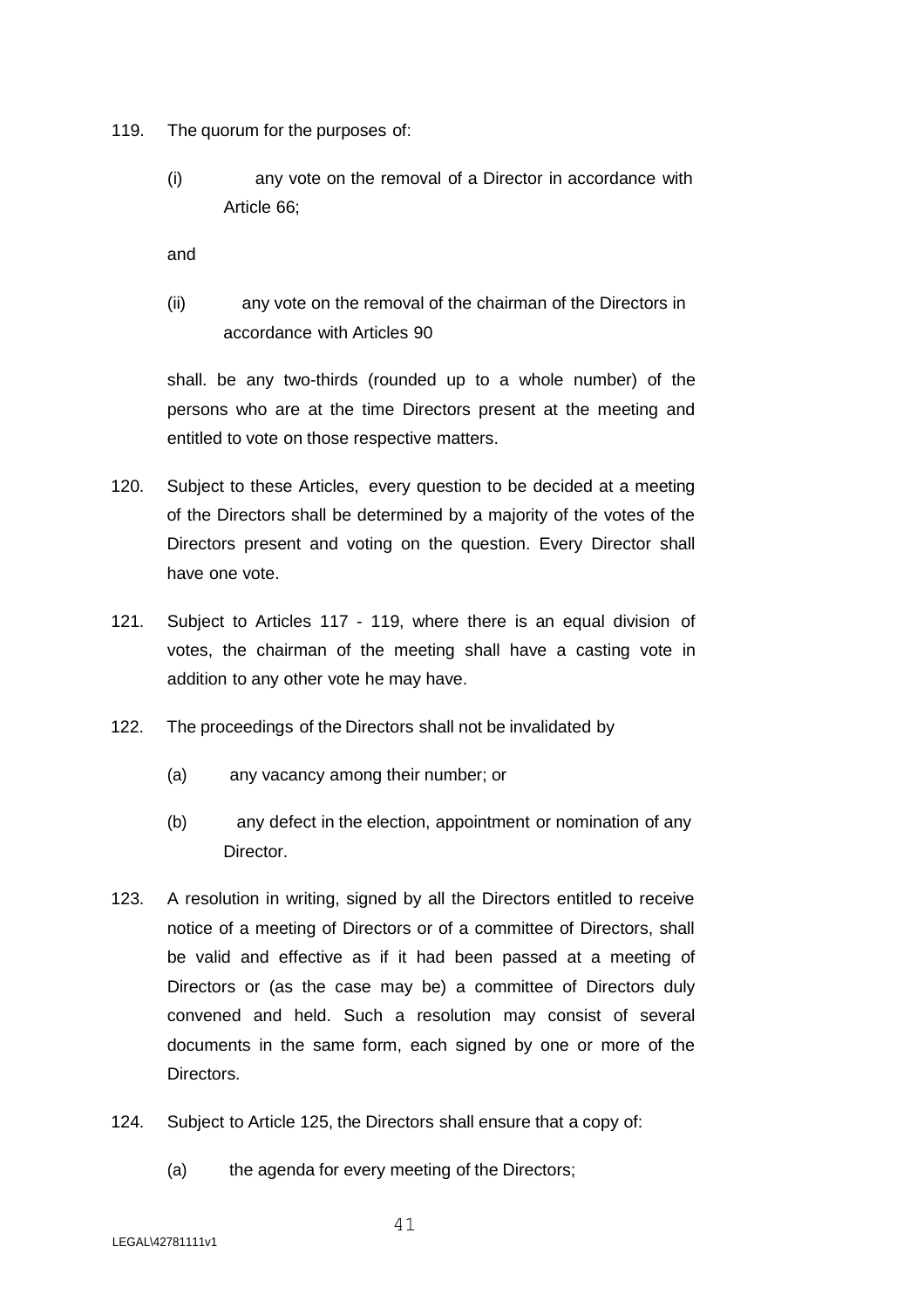- (b) the draft minutes of every such meeting, if they have been approved by the person acting as chairman of that meeting;
- (c) the signed minutes of every such meeting; and
- (d) any report, document or other paper considered at any such meeting,

are, as soon as is reasonably practicable, made available at every Academy to persons wishing to inspect them.

- 125. There may be excluded from any item required to be made available in pursuance of Article 124, any material relating to:
	- (a) a named Teacher or other person employed, or proposed to be employed, at any Academy;
	- (b) a named pupil or named student at, or candidate for admission or referral to, any Academy; and
	- (c) any matter which, by reason of its nature, the Directors are satisfied should remain confidential.
- 126. Any Director shall be able to participate in meetings of the Directors by telephone or video conference provided that:
	- (a) he has given notice of his intention to do so detailing the telephone number on which he can be reached and/or appropriate details of the video conference suite from which he shall be taking part at the time of the meeting at least 48 hours before the meeting; and
	- (b) the Directors have access to the appropriate equipment.

If after all reasonable efforts it does not prove possible for the person to participate by telephone or video conference the meeting may still proceed with its business provided it is otherwise quorate.

# **PATRONS AND HONORARY OFFICERS**

127. The Directors may from time to time appoint any person whether or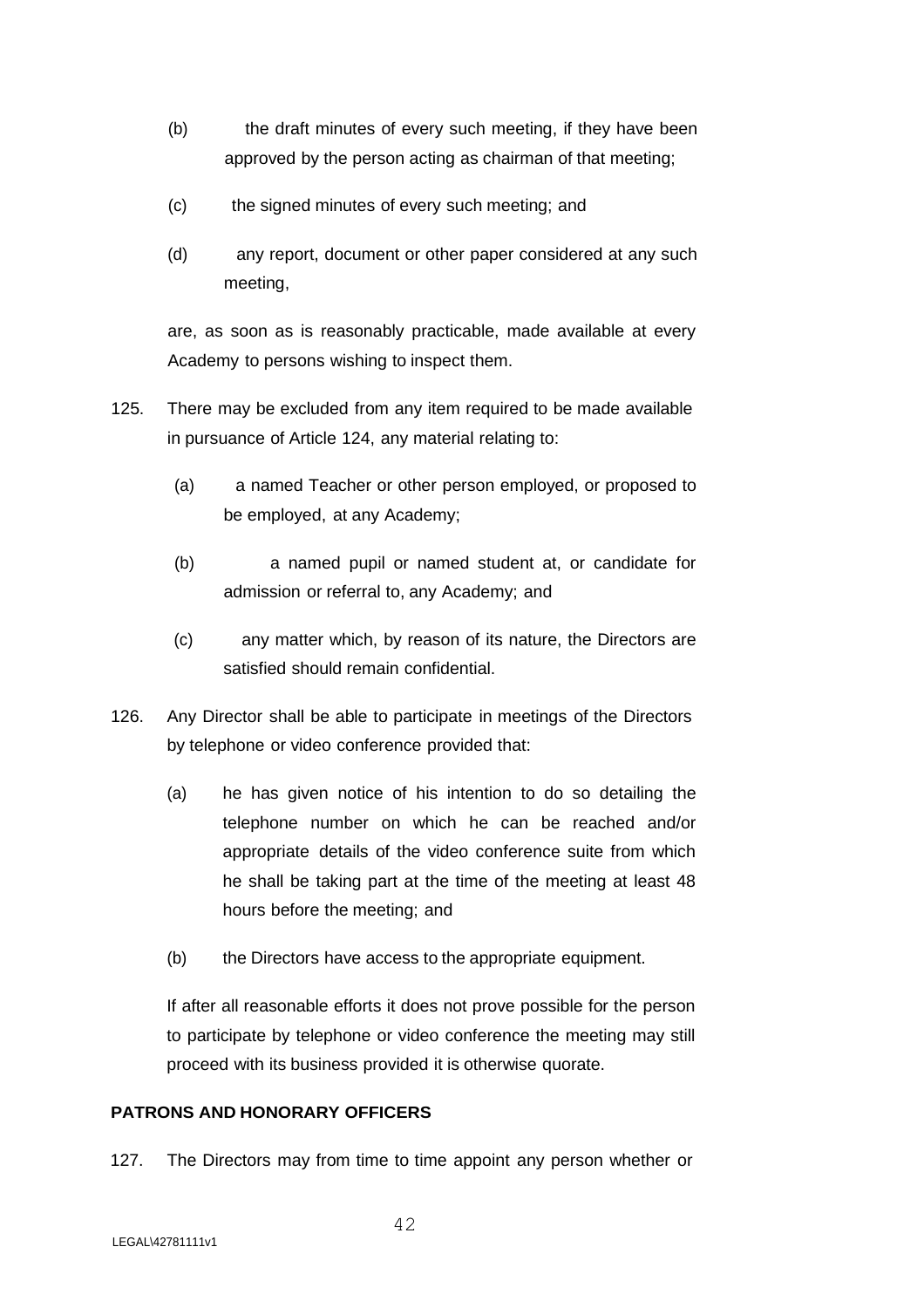not a Member of the Company to be a patron of the Company or to hold any honorary office and may determine for what period he is to hold such office.

# **THE SEAL**

128. The seal, if any, shall only be used by the authority of the Directors or of a committee of Directors authorised by the Directors. The Directors may determine who shall sign any instrument to which the seal is affixed and unless otherwise so determined it shall be signed either by two Directors or by a Director and the company secretary (if so authorised).

## **ACCOUNTS**

129. Accounts shall be prepared in accordance with the relevant statement of recommended practice published by the Charity Commission from time to time (the **"Statement of Recommended Practice")** as if the Company was a non-exempt charity and Parts 15 and 16 of the Companies Act 2006 and shall file these with the Secretary of State and the Principal Regulator by 31 December each Academy Financial Year.

## **ANNUAL REPORT**

130. The Directors shall prepare its Annual Report in accordance with the Statement of Recommended Practice as if the Company was a nonexempt charity and shall file these with the Secretary of State and the Principal Regulator by 31 December each Academy Financial Year.

## **ANNUAL RETURN**

131. The Directors shall comply with their obligations under Part 24 of the Companies Act 2006 (or any statutory re-enactment or modification of that Act) with regard to the preparation of an annual return to the Registrar of Companies and will supply a copy of the confirmation statement to the Secretary of State and the Principal Regulator by 31 December each Academy Financial Year.

#### **NOTICES**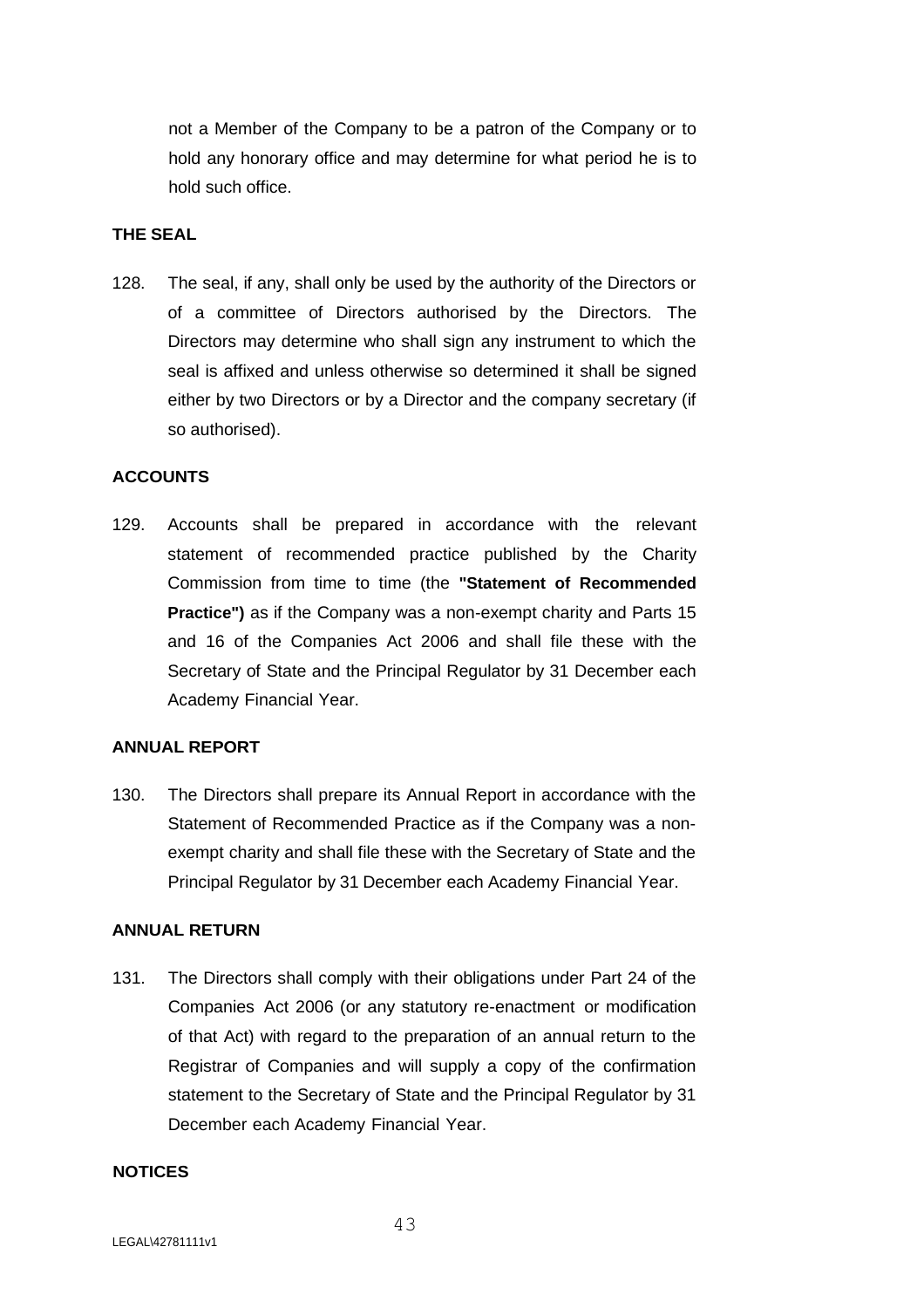- 132. Any notice to be given to or by any person pursuant to these Articles (other than a notice calling a meeting of the Directors) shall be in writing or shall be given using electronic communications to an address for the time being notified for that purpose to the person giving the notice. In these Articles, "address" in relation to electronic communications, includes a number or address used for the purposes of such communications.
- 133. A notice may be given by the Company to a Member either personally or by sending it by post in a prepaid envelope addressed to the Member at his registered address or by leaving it at that address or by g1v1ng it using electronic communications to an address for the time being notified to the Company by the Member. A Member whose registered address is not within the United Kingdom and who gives to the Company an address within the United Kingdom at which notices may be given to him, or an address to which notices may be sent using electronic communications, shall be entitled to have notices given to him at that address, but otherwise no such Member shall be entitled to receive any notice from the Company.
- 134. A Member present, either in person or by proxy, at any meeting of the Company shall be deemed to have received notice of the meeting and, where necessary, of the purposes for which it was called.
- 135. Proof that an envelope containing a notice was properly addressed, prepaid and posted shall be conclusive evidence that the notice was given. Proof that a notice contained in an electronic communication was sent in accordance with guidance issued by the Institute of Chartered Secretaries and Administrators shall be conclusive evidence that the notice was given. A notice shall be deemed to be given at the expiration of 48 hours after the envelope containing it was posted or, in the case of a notice contained in an electronic communication, at the expiration of 48 hours after the time it was sent.

#### **INDEMNITY**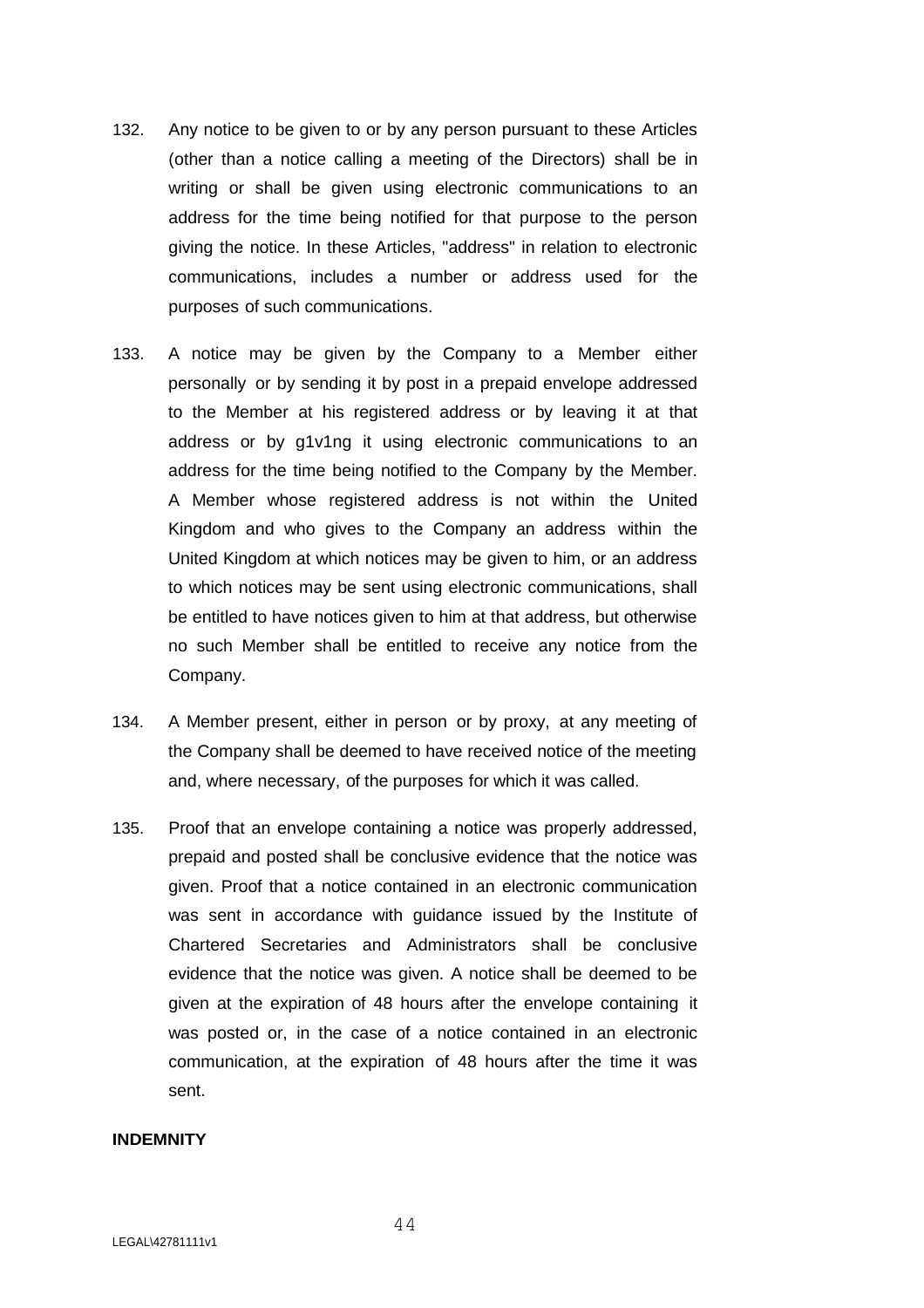136. Subject to the provisions of the Companies Act 2006 and Article 6.3 every Director or other officer or auditor of the Company shall be indemnified out of the assets of the Company against any liability incurred by him in that capacity in defending any proceedings, whether civil or criminal, in which judgment is given in favour or in which he is acquitted or in connection with any application in which relief is granted to him by the court from liability for negligence, default, breach of duty or breach of trust in relation to the affairs of the Company.

## **RULES**

- 137. The Directors, in consultation with the Diocesan Corporate Member, may from time to time make such rules or bye laws as they may deem necessary or expedient or convenient for the proper conduct and management of the Company, and in particular but without prejudice to the generality of the foregoing, they may by such rules or bye laws regulate:
	- (a) the setting aside of the whole or any part or parts of the Company's premises at any particular time or times or for any particular purpose or purposes;
	- (b) the procedure at General Meetings and meetings of the Directors and committees of the Directors in so far as such procedure is not regulated by the Articles; and
	- (c) generally, all such matters as are commonly the subject matter of company rules.
- 138. The Company in General Meeting shall have power to alter, add or to repeal the rules or bye laws but only with the written consent of the Diocesan Corporate Member. Provided that no rule or bye law shall be inconsistent with, or shall affect or repeal anything contained in these Articles.

## **AVOIDING INFLUENCED COMPANY STATUS**

139. Notwithstanding the number of Members from time to time, the maximum aggregate number of votes exercisable by Local Authority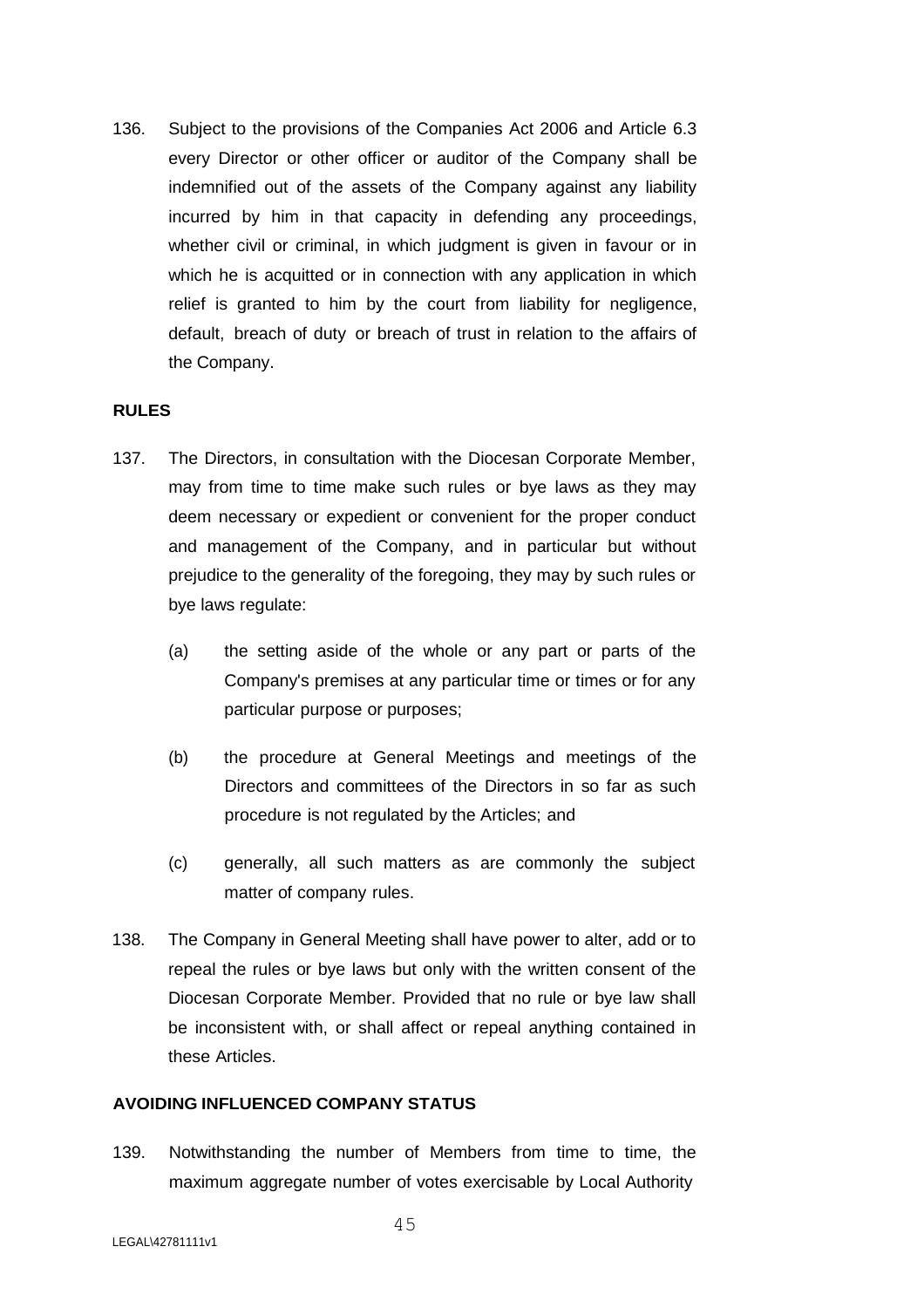Associated Persons shall never exceed 19.9% of the total number of votes exercisable by Members in General Meeting and the votes of the other Members having a right to vote at the meeting will be increased on a pro-rata basis.

- 140. No person who is a Local Authority Associated Person may be appointed or elected as a Director if, once the appointment or election had taken effect, the number of Directors who are Local Authority Associated Persons would represent 20% or more of the total number of Directors. Upon any resolution put to the Directors, the maximum aggregate number of votes exercisable by any Directors who are Local Authority Associated Persons shall represent a maximum of 19.9% of the total number of votes cast by the Directors on such a resolution and the votes of the other Directors having a right to vote at the meeting will be increased on a pro-rata basis.
- 141. No person who is a Local Authority Associated Person is eligible to be appointed or elected to the office of Director unless his appointment or election to such office is authorised by the local authority to which he is associated.
- 142. If at the time of either his becoming a Member of the Company or his first appointment or election to office as a Director any Member or Director was not a Local Authority Associated Person but later becomes so during his membership or tenure as a Director, he shall be deemed to have immediately resigned his membership and/or resigned from his office as a Director as the case may be.
- 143. If at any time the number of Directors or Members who are also Local Authority Associated Persons would (but for Articles 139 - 142 inclusive) represent 20% or more of the total number of Directors or Members (as the case may be) then a sufficient number of the Directors or Members (as the case may be) who are Local Authority Associated Persons shall be deemed to have resigned as Directors or Members (as the case may be) immediately before the occurrence of such an event to ensure that at all times the number of such Directors or Members (as the case may be) is never equal to or